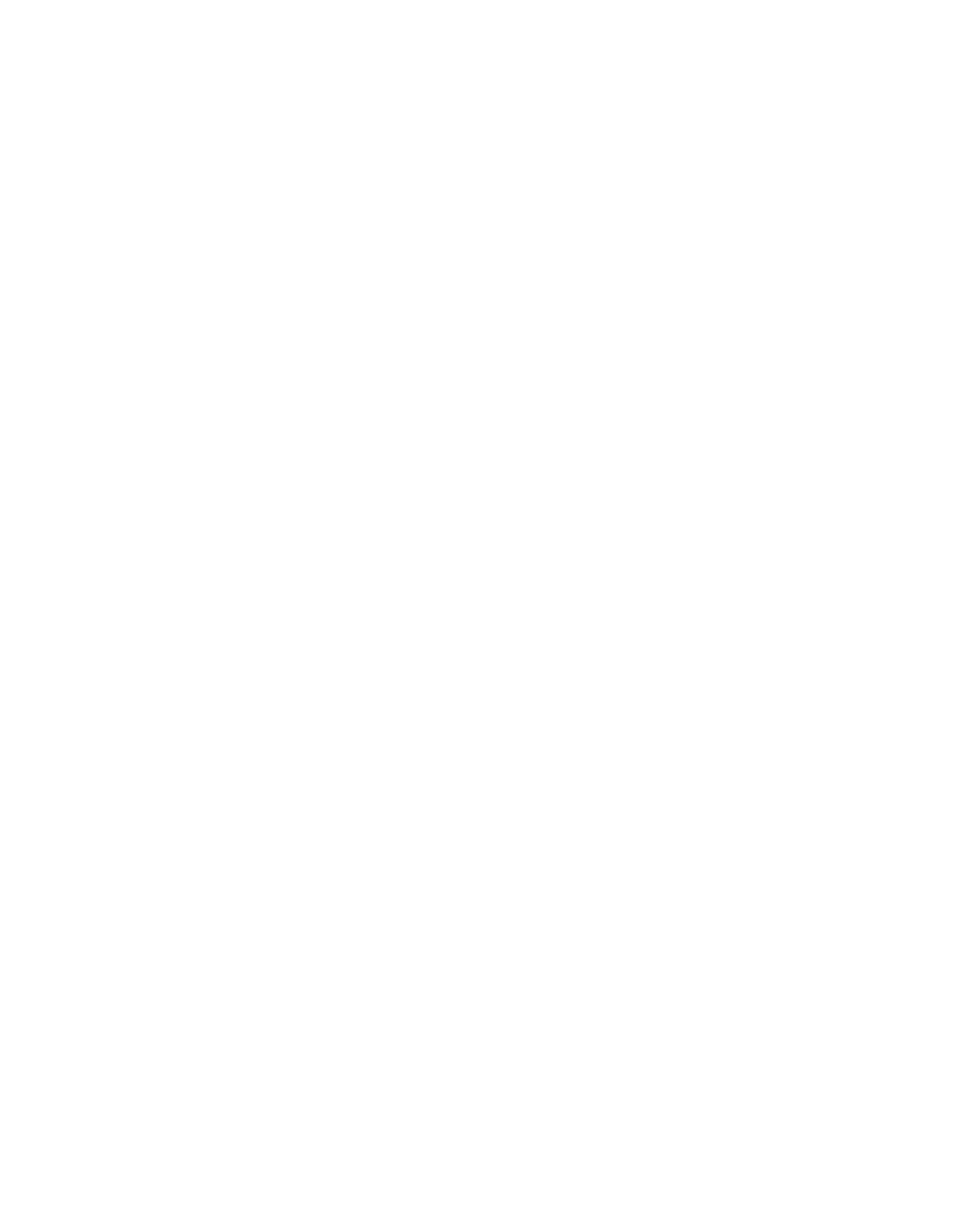## INDIAN STATISTICAL INSTITUTE Bachelor of Mathematics (Hons.)

# **Contents**

|              | <b>Curriculum</b>                           |       |                                          |                |  |
|--------------|---------------------------------------------|-------|------------------------------------------|----------------|--|
| $\mathbf{2}$ | <b>Semi-compulsory and Elective Courses</b> |       |                                          |                |  |
|              | 2.1                                         |       |                                          | 2              |  |
|              | 2.2                                         |       |                                          | 2              |  |
| $\mathbf{3}$ | <b>Detailed Syllabi of the Courses</b>      |       |                                          |                |  |
|              | 3.1                                         |       | Compulsory and Semi-compulsory Courses 4 |                |  |
|              |                                             | 3.1.1 |                                          |                |  |
|              |                                             | 3.1.2 |                                          | $\overline{9}$ |  |
|              |                                             | 3.1.3 |                                          |                |  |
|              |                                             | 3.1.4 |                                          |                |  |
|              |                                             | 3.1.5 |                                          |                |  |
|              |                                             | 3.1.6 |                                          |                |  |
|              | 3.2 <sub>1</sub>                            |       |                                          | 25             |  |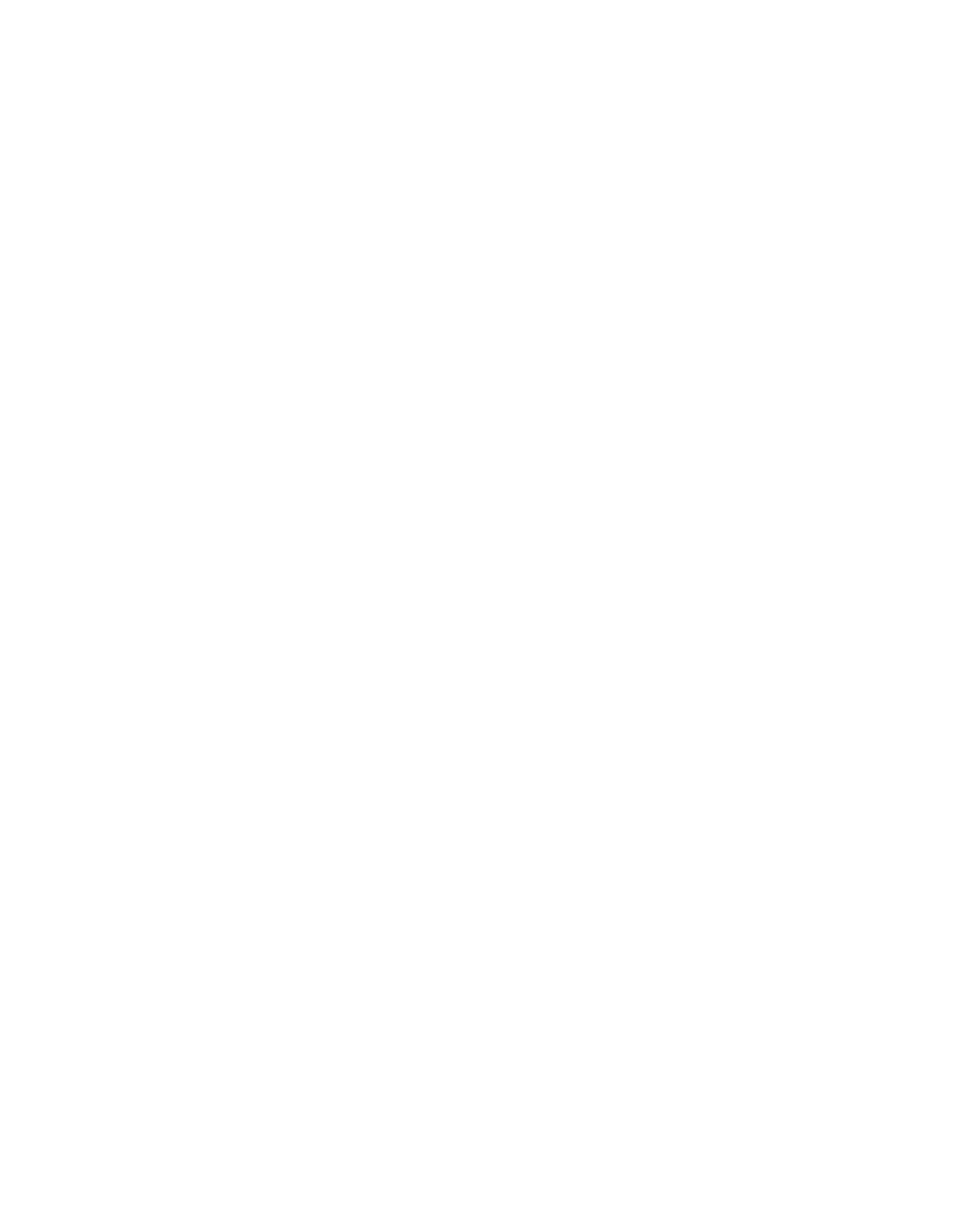# <span id="page-4-0"></span>1 Curriculum

All the courses listed below are allocated **three** lecture sessions and one practical/tutorial session per week. The practical/tutorial session consists of two periods in the case of Statistics, Computer and Elective courses, and one period in case of Mathematics and Probability courses. The periods are meant to be used for discussion on problems, practicals, computer outputs, assignments, for special lectures and self study, etc. All these need not be contact hours.

## First Year

#### Semester I

## [B1:](#page-7-2) Real Analysis I

- [B2:](#page-7-3) Probability I
- [B3:](#page-8-0) Linear Algebra I
- [B4:](#page-9-0) Elementary Number Theory
- [B5:](#page-10-0) Fundamentals of Computing and Programming

## Semester II

- [B6:](#page-12-0) Real Analysis II
- [B7:](#page-12-1) Probability II
- [B8:](#page-13-0) Linear Algebra II
- [B9:](#page-14-0) Introduction to Statistics and Computation with Data
- [B10:](#page-15-0) Numerical Computing

## Second Year

## Semester III

- [B11:](#page-16-0) Analysis of Several Variables
- [B12:](#page-17-0) Group Theory
- [B13:](#page-17-1) Introduction to Statistical Inference
- [B14:](#page-18-0) Classical Mechanics
- [B15:](#page-19-0) Discrete Mathematics I

## Semester IV

## [B16:](#page-20-0) Topology

- [B17:](#page-20-1) Rings and Modules
- [B18:](#page-21-0) Ordinary Differential Equations
- [B19:](#page-22-0) Electrodynamics.
- [B20:](#page-23-0) Introduction to Linear Models and Regression

## Third Year

## Semester V Semi-compulsory I Semi-compulsory II [B24:](#page-26-0) Design and Analysis of Algorithms Elective I Elective II

#### Semester VI

- [B25:](#page-27-0) Geometry
- [B26:](#page-27-1) Complex Analysis
- [B27:](#page-28-1) Optimization Elective III Elective IV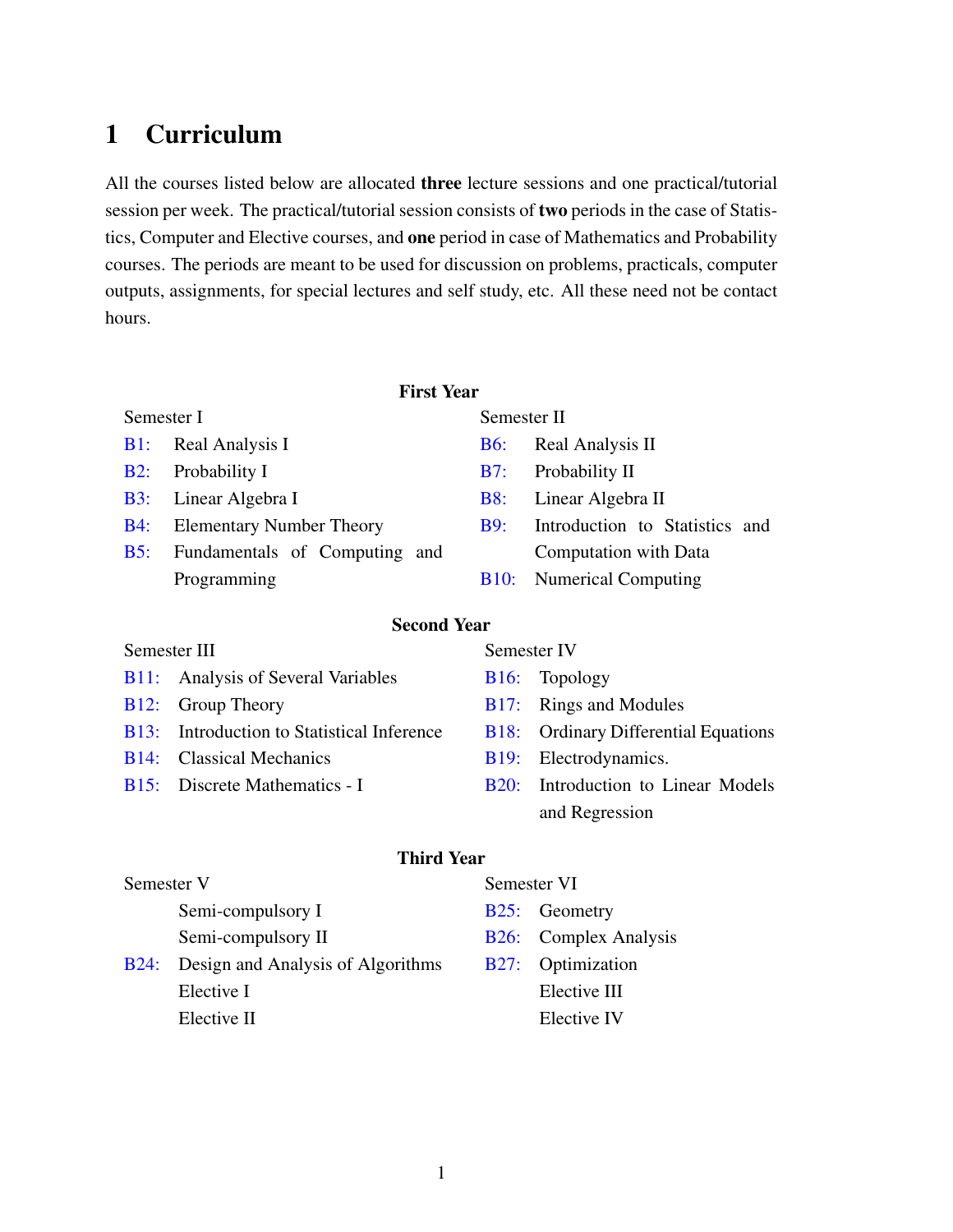## <span id="page-5-0"></span>2 Semi-compulsory and Elective Courses

## <span id="page-5-1"></span>2.1 Semi-compulsory courses

A student has to take at least two out of the three courses listed below, compulsorily. All the three courses will be offered every year. A student who chooses to take all the three courses, will have to take only one other course as elective in the fifth semester.

[B21:](#page-24-0) Field and Galois Theory

[B22:](#page-25-0) Probability III

[B23:](#page-26-1) Function Spaces

## <span id="page-5-2"></span>2.2 Elective Courses

A student has to choose elective courses offered from the following list. Not all of these courses can be offered in a particular semester.

- [E1:](#page-28-0) Discrete Mathematics II
- [E2:](#page-29-0) Analysis on Graphs
- [E3:](#page-29-1) Games, Graphs and Algebra
- [E4:](#page-30-0) Game Theory
- [E5:](#page-30-1) Information Theory
- [E6:](#page-31-0) Introduction to Stochastic Processes.
- [E7:](#page-32-0) Methods from Statistical physics.
- [E8:](#page-33-0) Data Structures and Algorithms.
- [E9:](#page-33-1) Mathematics of Data Science.
- [E10:](#page-34-0) Introduction to Analytic Methods in Number Theory.
- [E11:](#page-34-1) Algebraic Number Theory.
- [E12:](#page-35-0) Topics in Statistical Methods.
- [E13:](#page-35-1) Sample Surveys and Design of Experiments.
- [E14:](#page-36-0) Commutative Algebra.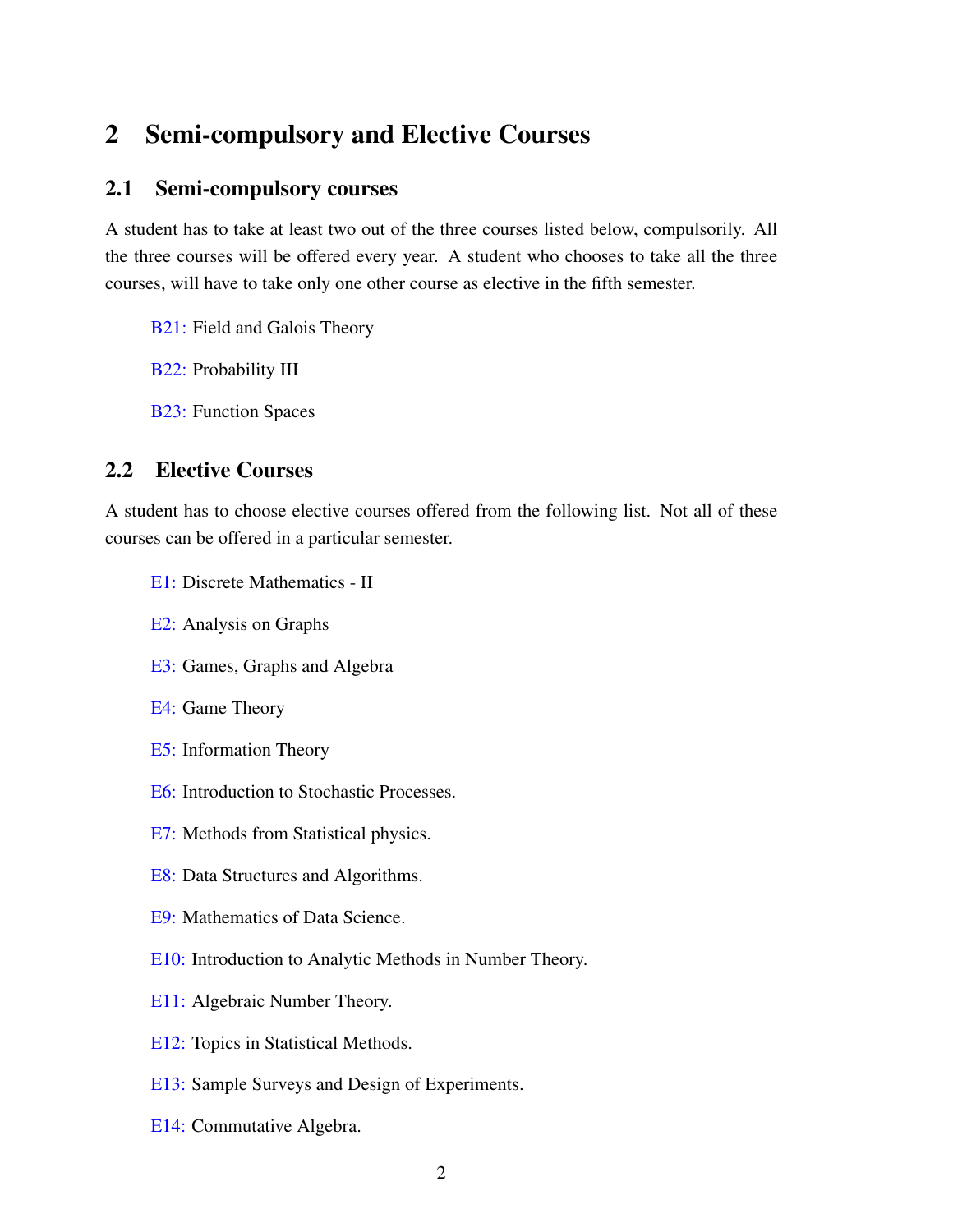- [E15:](#page-36-1) Representation Theory of Finite Groups.
- [E16:](#page-37-0) Geometric Group Theory.
- [E17:](#page-37-1) Geometric Algebra.
- [E18:](#page-38-0) Curves and Surfaces.
- [E19:](#page-38-1) Differential Geometry and Lie Groups.
- [E20:](#page-39-0) Differential Topology.
- [E21:](#page-39-1) *p*-adic numbers.
- [E22:](#page-39-2) Algebraic Geometry.
- [E23:](#page-40-0) Algebraic Topology.
- [E24:](#page-40-1) Introduction to Dynamical Systems.
- [E25:](#page-41-0) Mathematical Morphology and Applications.
- [E26:](#page-41-1) Economics-I.
- [E27:](#page-42-0) Economics-II.
- [E28:](#page-42-1) Economics-III.
- [E29:](#page-43-0) Quantum Mechanics.
- [E30:](#page-43-1) General Relativity.
- [E31:](#page-44-0) Computational Biology.
- [E32:](#page-45-0) Introduction to Statistical Physics.
- [E33:](#page-46-0) Quantum Computation and Quantum Information

A student can choose to do a topics course (at most one) instead of one of the above elective courses, provided the student has an average of 85% upto the previous semester. This topics course is also subject to willingness of an instructor and the topic is to be proposed by the instructor in consultation with the concerned students.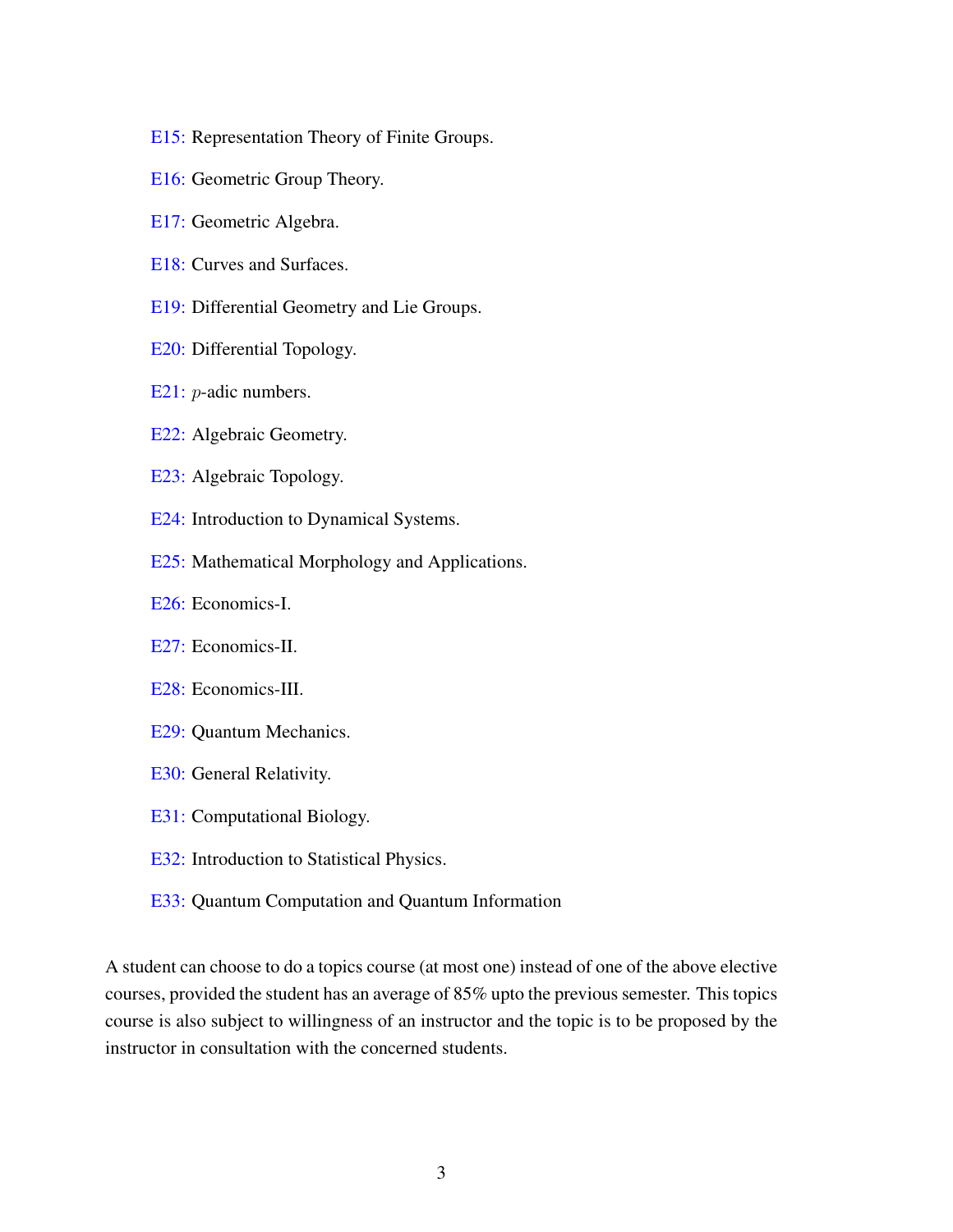## <span id="page-7-0"></span>3 Detailed Syllabi of the Courses

## <span id="page-7-1"></span>3.1 Compulsory and Semi-compulsory Courses

#### <span id="page-7-2"></span>3.1.1 First Year, Semester I

#### B1: Real Analysis I

The language of sets and functions - countable and uncountable sets. Real numbers - least upper bounds and greatest lower bounds. Sequences - limit points of a sequence, convergent sequences; bounded and monotone sequences, the limit superior and limit inferior of a sequence. Cauchy sequences and the completeness of R. Series - convergence and divergence of series, absolute and conditional convergence. Riemann's rearrangement theorem. Various tests for convergence of series. (Integral test to be postponed till after Riemann integration is introduced in Analysis II.) Connection between infinite series and decimal expansions, ternary, binary expansions of real numbers. Cauchy product, Infinite products.

calculus of a single variable - continuity; attainment of supremum and infimum of a continuous function on a closed bounded interval, uniform continuity. Differentiability of functions. Chain Rule, Rolle's theorem and mean value theorem. Higher derivatives, Leibniz formula, maxima and minima. Taylor's theorem - various forms of remainder, infinite Taylor expansions. L'Hospital Rule

## **References**

- (a) T. M. Apostol: *Mathematical Analysis.*
- (b) T. M. Apostol: *Calculus.*
- (c) S. Dineen: *Multivariate Calculus and Geometry.*
- (d) . R. R. Goldberg: *Methods of Real Analysis.*
- (e) T. Tao: *Analysis I & II.*
- (f) Bartle and Sherbert: *Introduction to Real Analysis.*
- (g) H. Royden: *Real Analysis.*
- <span id="page-7-3"></span>(h) K. A. Ross: *Elementary Analysis.*

B2: Probability Theory I

• Random experiments, outcomes, sample space, events. Discrete sample spaces and probability models . Equally likely setup (including examples such as Maxwell-Boltzmann, Bose-Einstein, Fermi-Dirac statistics) and combinatorial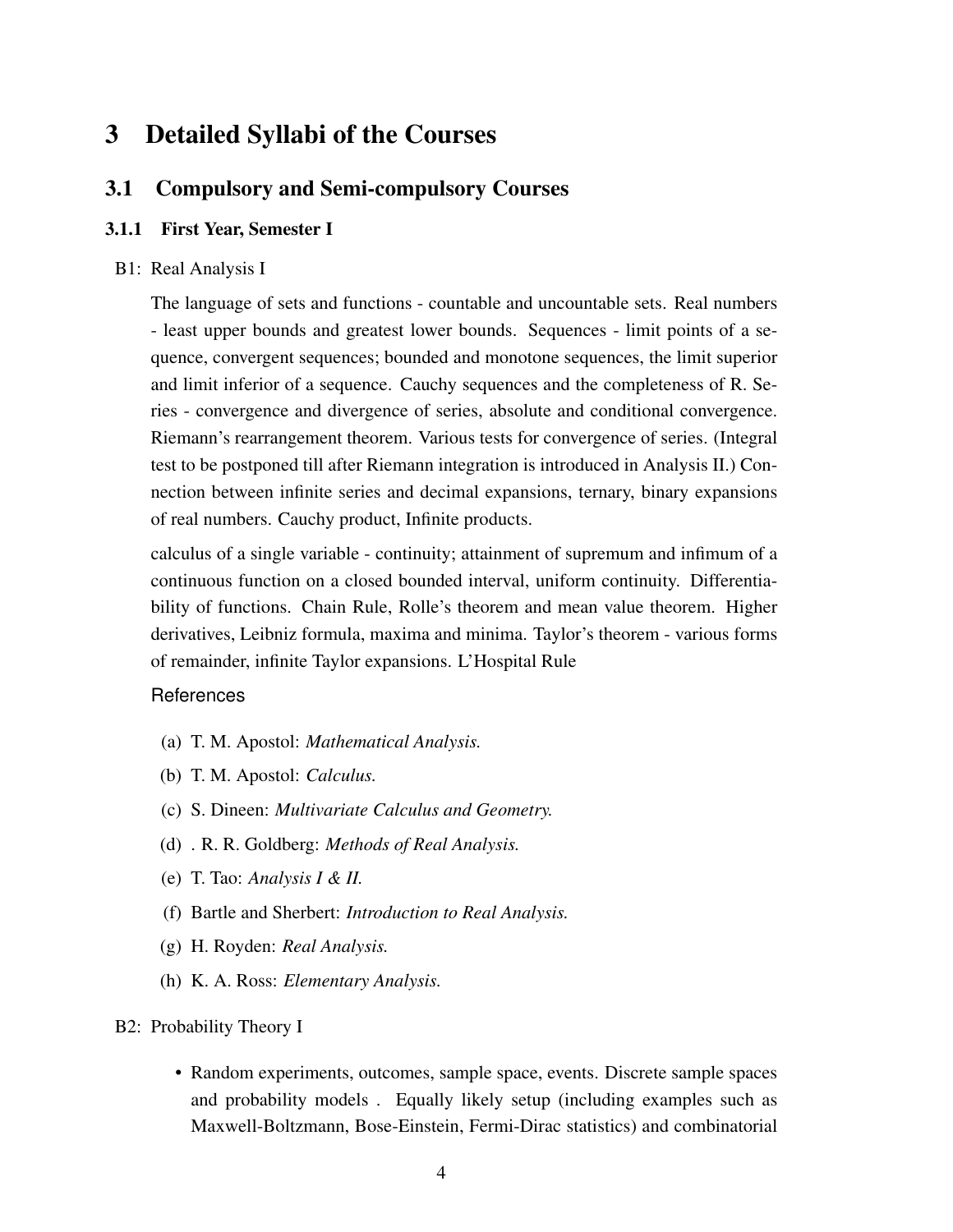probability (examples such as Gibbs distributions (definition)). Combination of events: inclusion/exclusion, Boole's inequality and Bonferroni's inequality.

- Conditional probability: independence, law of total probability and Bayes' theorem, Composite experiments: Polya's urn scheme.
- Discrete random variables. Standard discrete distributions(degenerate, Bernoulli, Binomial, discrete uniform, Hypergeometric, Poisson, Geometric, negative binomial). Convergence of Binomial to Poisson distribution and normal distribution (latter only statement and sketch of proof).
- Continuous random variables [with densities continuous except at finitely many points]; Examples of uniform, exponential, beta, gamma, normal, Cauchy, Pareto and other densities . Introduction to cumulative distribution functions (CDF) and properties. Distributions with densities. Standard univariate densities (uniform, exponential, beta, gamma, normal)
- functions of random variables , Expectation/mean , moments, variance , computations involving indicator random variables
- Joint distributions of discrete random variables (multionomial distributions), linearity and monotonicity of expectations,independence, covariance, variance of a sum,computations involving indicator random variables, distribution of sum of two independent random variables. Conditional distributions, conditional expectation.

*Note: In continous random variables, focus only on densities which are continous except at finitely many points and Riemann integration (proper and improper) to be introduced in an informal manner without proofs. Also, emphasize that CDF or density matters and not the underlying uncountable sample space.*

- (a) W. Feller: *Introduction to Probability: Theory and Applications Vol. I and II.*.
- (b) J. Pitman: *Probability.*
- (c) Sheldon Ross: *Probability Models.*
- (d) Santosh S. Venkatesh: *Theory of Probability Explorations and Applications.*
- (e) P. G. Hoel, S. C. Port and C. J. Stones: *Introduction to Probability Theory.*
- (f) K. L. Chung: *Elementary Probability Theory with Stochastic Processes.*
- <span id="page-8-0"></span>(g) R. Meester: *A Natural Introduction to Probability Theory.*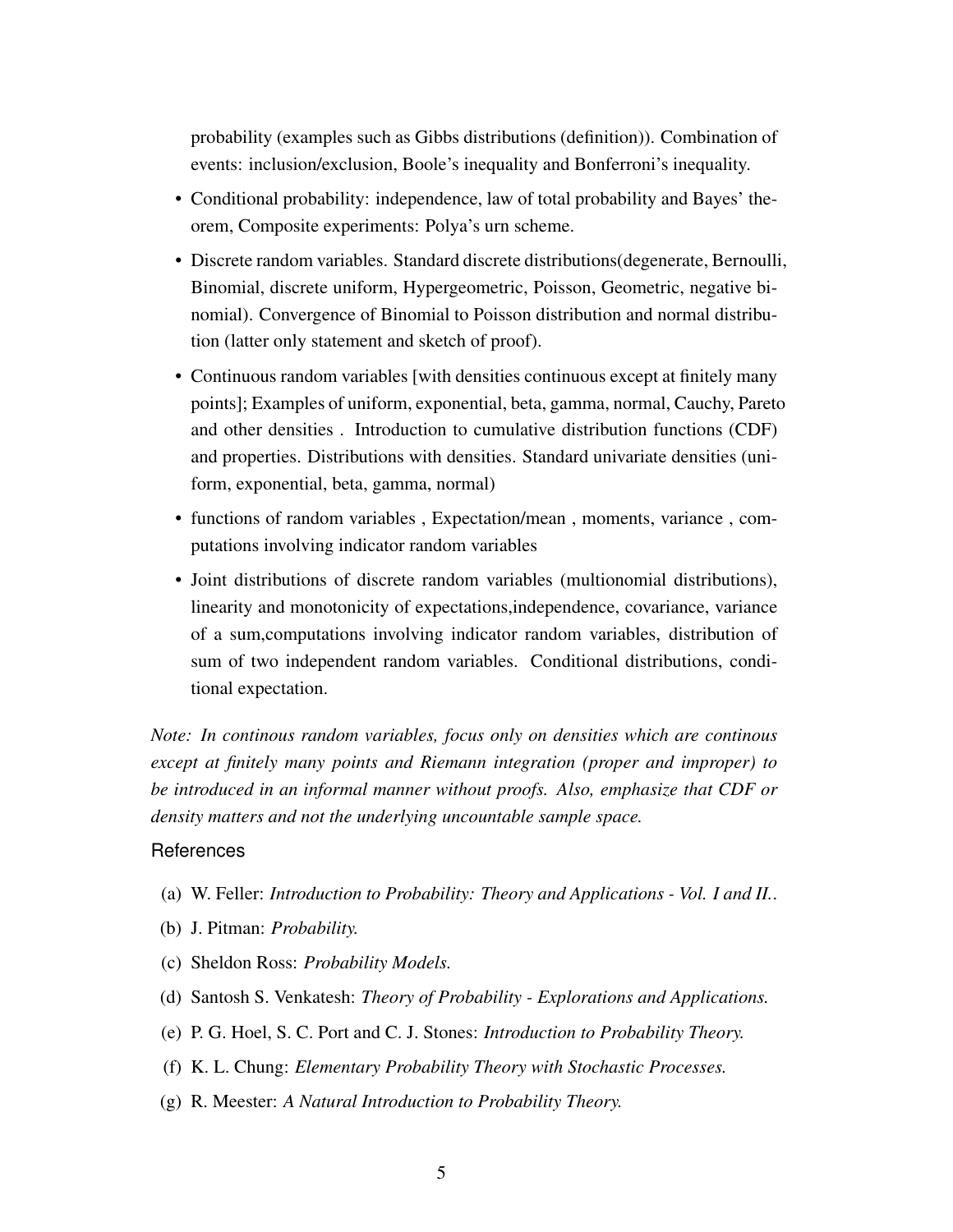#### B3: Linear Algebra I

*Note: The field of scalars should be assumed to be subfields of complex numbers, i.e., subsets closed under addition, subtraction, multiplication and division by a nonzero number. The main examples to be considered should be the field of real, complex or rational numbers.*

Homogeneous and non-homogeneous systems of linear equations, condition for consistency, solution set as a translate of a subspace.

Vector spaces, subspaces, linear independence, span, basis and dimension, sum and intersection of subspaces, direct sum, complement and projection.

Linear transformation and its matrix with respect to a pair of bases, properties of matrix operations, use of partitioned matrices.

Column space and row space, rank of a matrix, nullity, rank of  $AA^*$ .

g-inverse and its elementary properties, left inverse, right inverse and inverse, inverse of a partitioned matrix, lower and upper bounds for rank of a product, rankfactorization of a matrix, rank of a sum. Elementary operations and elementary matrices, Echelon form, Normal form, Hermite canonical form and their use in solving linear equations and in finding inverse or g-inverse. LDU-decomposition.

#### References

- (a) C. R. Rao: *Linear Statistical Inference and its Applications.*
- (b) A. Ramachandra Rao and P. Bhimasankaram: *Linear Algebra.*
- (c) K. Hoffman and R. Kunze: *Linear Algebra.*
- (d) F. E. Hohn: *Elementary Matrix Algebra.*
- (e) P. R. Halmos: *Finite Dimensional Vector Spaces.*
- (f) S. Axler: *Linear Algebra Done Right!*
- (g) H. Helson: *Linear Algebra.*
- (h) R Bapat: *Linear Algebra and Linear Models.*
- (i) R. A. Horn and C. R. Johnson: *Matrix Analysis.*
- (j) M. Artin: *Algebra.*

#### <span id="page-9-0"></span>B4: Elementary Number Theory

• Basic set theory, Equivalence relations and partitions. Mathematical Induction, Binomial theorem, principle of inclusion-exclusion and pigeonhole.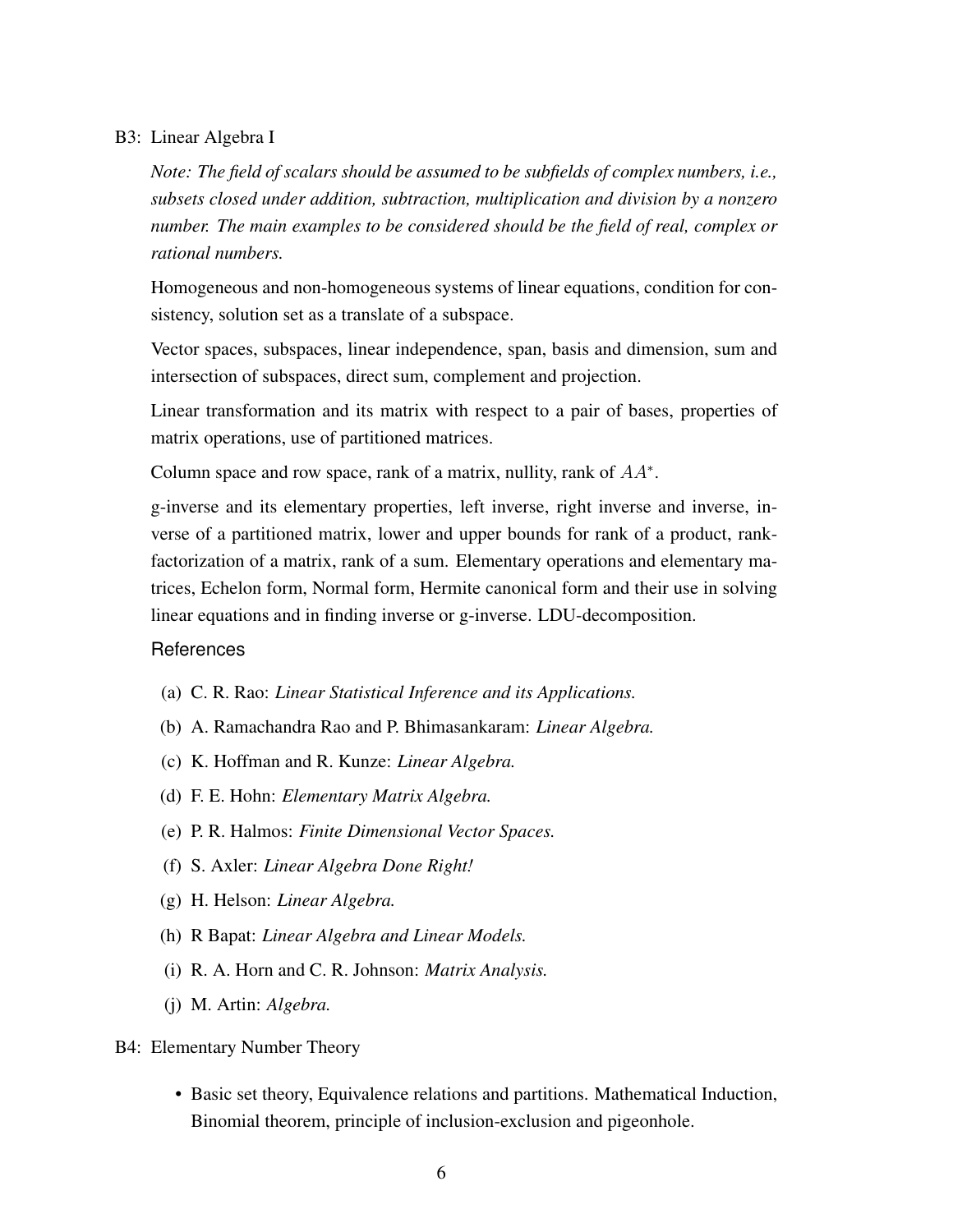- Divisibility, Division algorithm, Euclidean algorithm, Fundamental theorem of arithmetic and Sieve of Eratosthenes.
- Basic properties, Fermat's little theorem, Euler and Wilson congruences, RSA, Chinese remainder theorem, Group structure of U(Z/nZ), Primitive roots.
- Quadratic residues, Quadratic reciprocity law, Jacobi symbol, Binary Quadratic forms, Sum of two squares.
- Arithmetic Functions, Möbius inversion formula, Linear recurrences, Linear Diophantine equations.

- (a) I. Niven, H. S. Zuckermann and H. L. Montgomery: *An Introduction to the Theory of Numbers.*
- (b) J. Kraft and L. Washington: *An Introduction to Number Theory with Cryptography.*
- <span id="page-10-0"></span>(c) D. Burton: *Elementary Number Theory.*
- B5: Fundamentals of Computing and Programming
	- BASICS:
		- Elementary complexity motivation, concrete complexity, big O notation.
		- Integer representation, swtisions, values and variables, types, lvalue, rvalue, unary, binary, ternary operations.
		- Numerical errors due to data representations and machine precision. Approximation and error analysis. Illustration through examples.
		- Linux tools. Introduction to shell programming.
	- COMPUTING:
		- Fundamentals of Computing, Historical perspective, Early computers. Computing machine. Problems, Pseudo-code and flowcharts. Memory, Variables, Values, Instructions, Programs.
	- INTRODUCTION TO C:
		- The language of C: Phases of developing a running computer program in  $\overline{C}$
		- Data concepts in C: Constants, Variables, Expressions, Operators, and operator precedence in C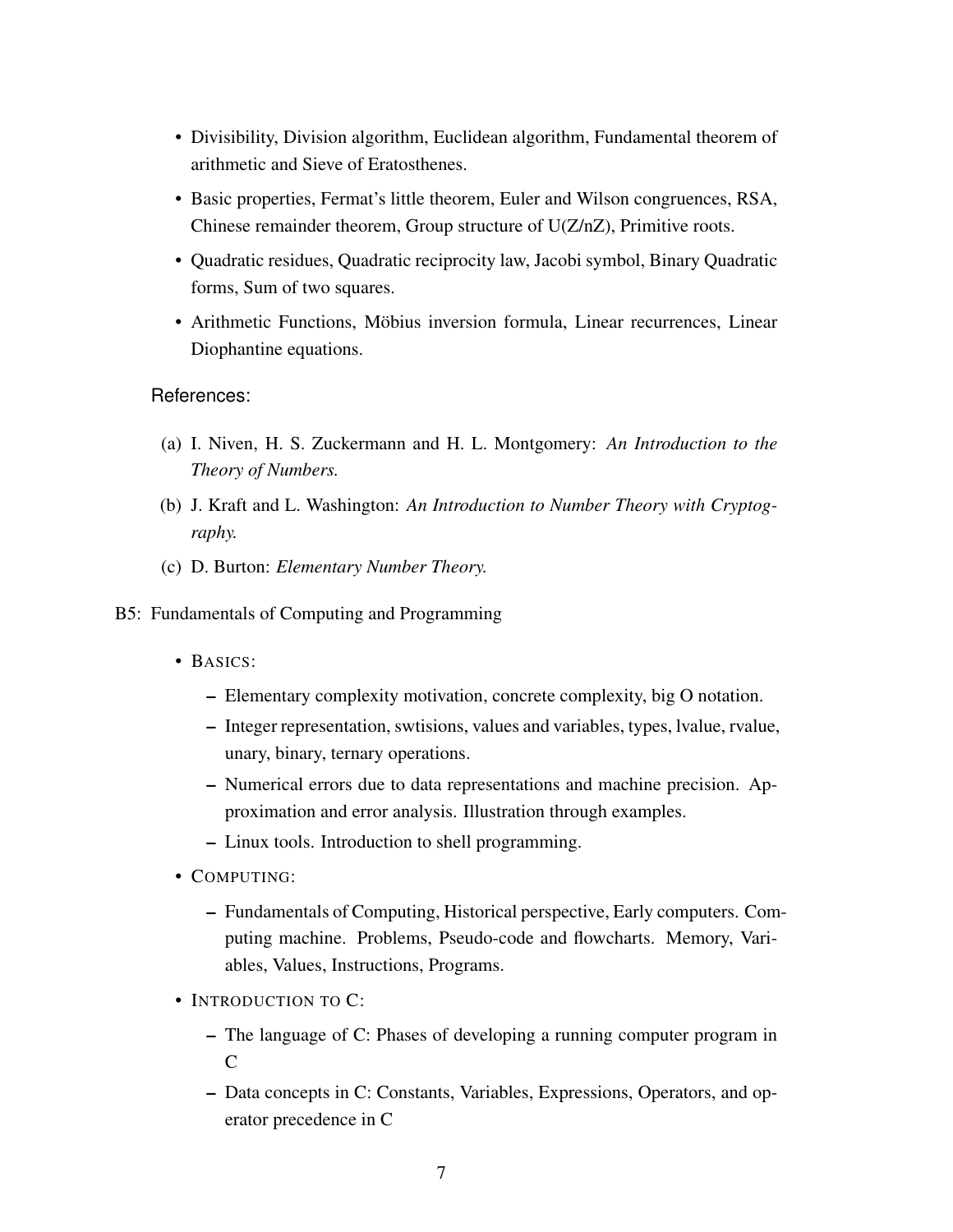- Statements: Declarations, Input-Output Statements, Compound statements, Selection Statements. Conditions, Logical operators, Precedences. Repetitive statements, While construct, Do-while Construct, For construct.
- Conditionals, if-then, if-then-else, nested conditionals, switch-case. Loops, for, while, repeat, loop invariants, precondition, postcondition.
- Data types, size and values. Char, Unsigned and Signed data types. Number systems and representations. Constants, Overflow.
- Arrays. Strings. Multidimensional arrays and matrices.
- FUNCTIONS, RECURSIONS, SORTING AND SEARCH:
	- The prototype declaration, Function definition
	- Function call: Passing arguments to a function, by value, by reference. Scope of variable names. Recursive function calls, Tail recursion. Analysing recursion, Tree of recursion, linear recursion
	- Sorting problem: Selection Sort, Insertion Sort, Comparison between sorting algorithms. Sorting in multidimensional arrays. Sorting in strings.
	- Search problem: Linear search and binary search. Comparison between search procedures. Recursive and Iterative formulations.
- DATA TYPES IN C:
	- Pointers: Pointer variables. Declaring and dereferencing pointer variables. Pointer Arithmetic. Examples. Accessing arrays through pointers. Pointer types, Pointers and strings. String operations in C.
	- Structures in C: Motivation, examples, declaration, and use. Operations on structures. Passing structures as function arguments. type defining structures.
	- Self-referential structures. Dynamic Data Structures. Linked Lists. Examples
	- File input-output in C. Streams. Input, output and error streams. Opening, closing and reading from files. Programming for command line arguments

## Reference Texts:

- (a) O J Dahl, E W Dijkstra, C A R Hoare: *Structured Programming*
- (b) David Gries: *The Science of Programming*
- (c) E W Dijkstra: *A Short Introduction to the Art of Programming*
- (d) Dromey: *How to solve it by Computer*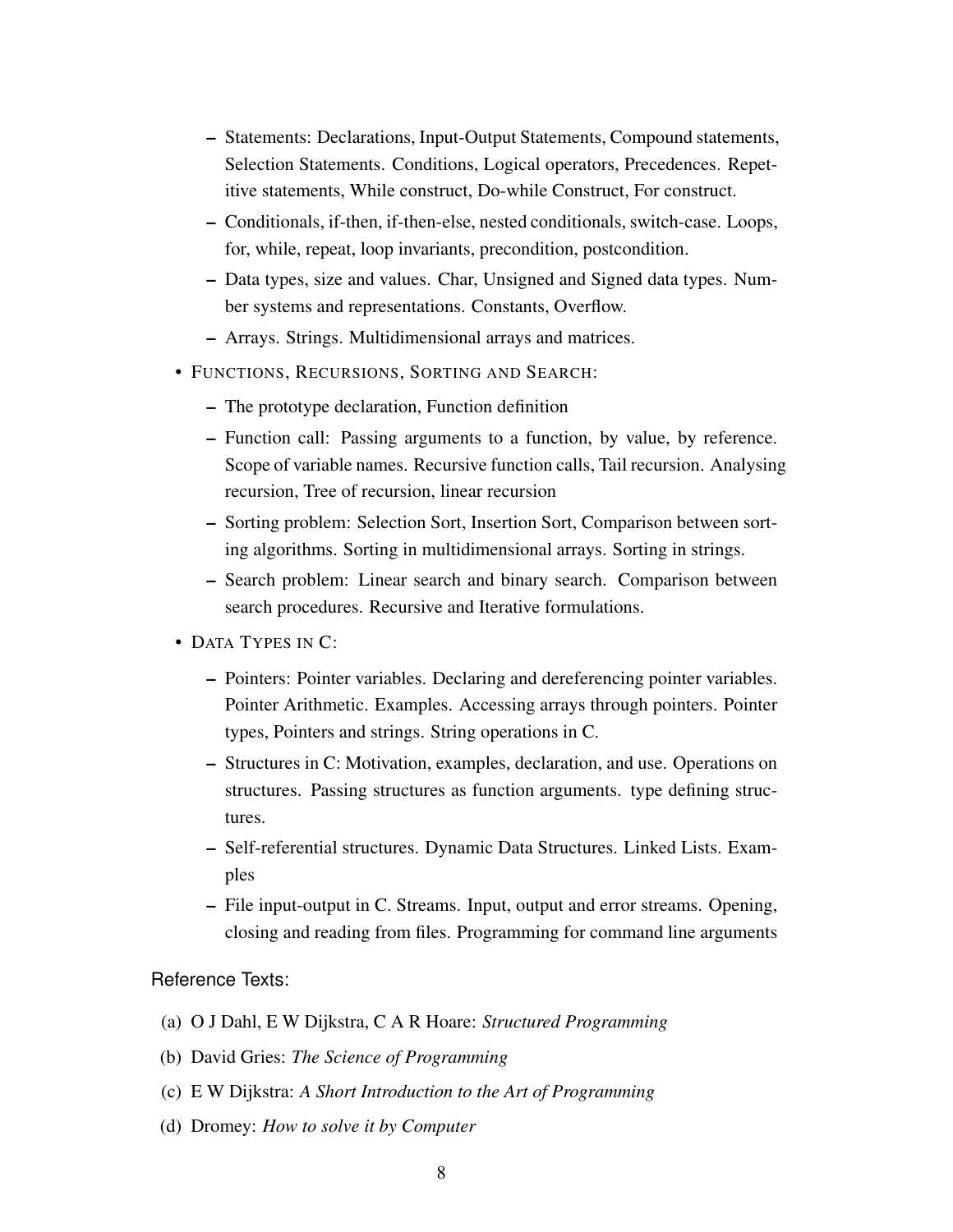- (e) Goodrich: *Data Structures and Algorithms in Java*
- (f) Thomas A Standish: *Data Structures in Java.*

#### <span id="page-12-0"></span>3.1.2 First Year, Semester II

#### B6: Real Analysis II

The existence of Riemann integral for sufficiently well behaved functions. Fundamental theorem of Calculus, computation of definite integrals, improper integrals, sequences and series of functions, double sequences, pointwise versus uniform convergence for a function defined on an interval of R, term by term differentiation and integration, the Weierstrass's theorem about uniform approximation of a continuous function by a sequence of polynomials on a closed bounded interval. Radius of convergence of power series and real analyticity of functions.

#### References

- (a) T. M. Apostol: *Mathematical Analysis.*
- (b) T. M. Apostol: *Calculus.*
- (c) S. Dineen: *Multivariate Calculus and Geometry.*
- (d) R. R. Goldberg: *Methods of Real Analysis.*
- (e) T. Tao: *Analysis I & II.*
- (f) Bartle and Sherbert: *Introduction to Real Analysis.*
- (g) H. Royden: *Real Analysis.*
- <span id="page-12-1"></span>(h) K. A. Ross: *Elementary Analysis.*

#### B7: Probability Theory II

- Distribution of sum of two independent random variables. Functions of more than one discrete random variables. Markov's inequality, Tchebyshev's inequality and Weak law of large numbers.
- Generating functions, Fluctuations in coin tossing and random walks, Review of conditional distributions and random sums of random variables.
- Review of probability densities on the real line, Bivariate continuous distributions, bivariate CDFs, independence, distribution of sums, products and quotients for bivariate continuous distributions, Examples: Bivariate Dirichlet and bivariate normal distributions. Independence and marginal distributions. Distributions of functions of bivariate continuous random vectors.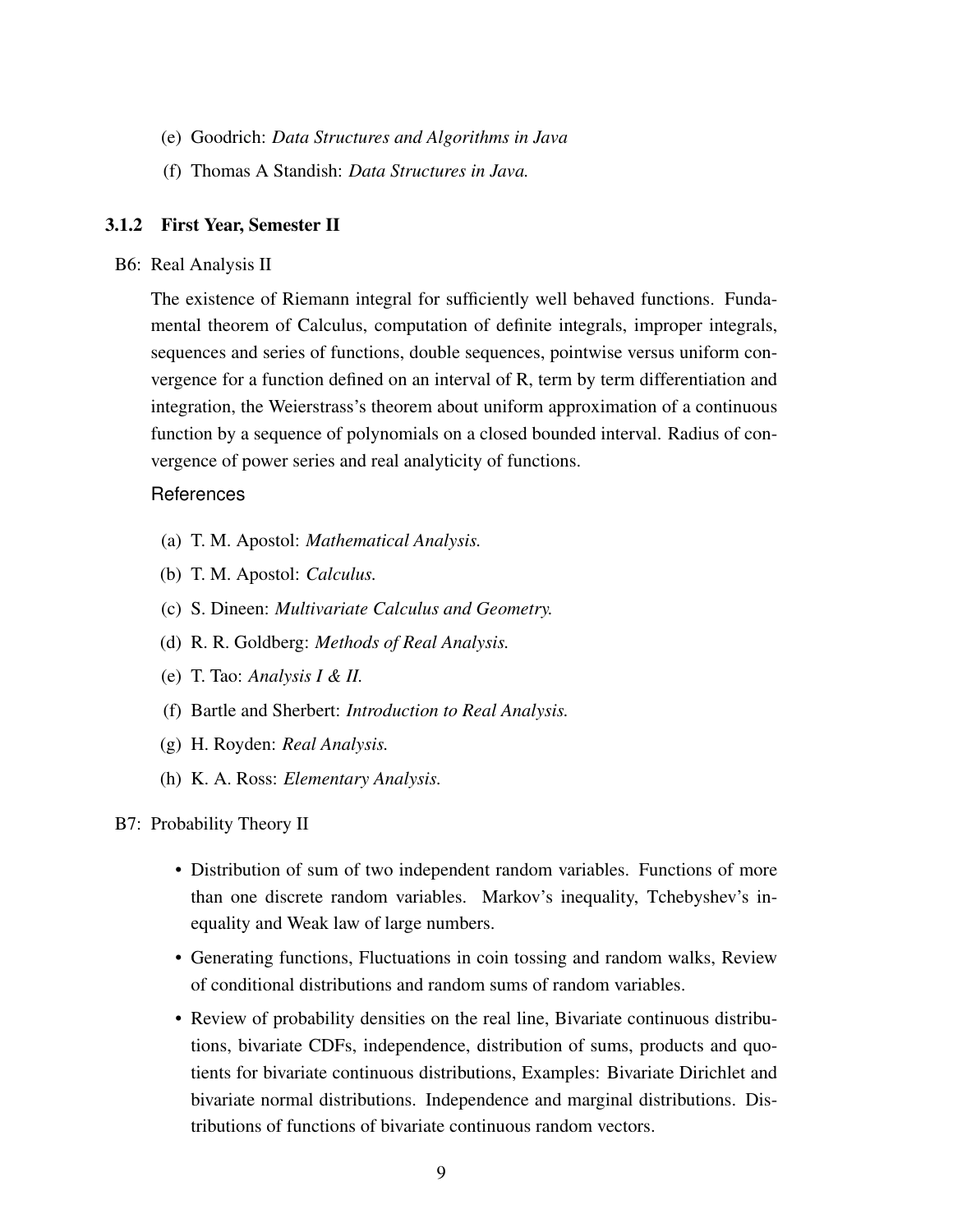- Conditional distribution, conditional density, examples. Conditional distributions of bivariate normal distribution.
- Expectation of functions of random variables with densities, variance and moments of random variables. Conditional expectation and variance, illustrations.
- Discussion of a.s. convergence, convergence in probability and distribution. Statements of CLT and Strong law of large numbers for i.i.d. random variables.

- (a) W. Feller: *Introduction to Probability: Theory and Applications Vol. I and II.*.
- (b) J. Pitman: *Probability.*
- (c) Sheldon Ross: *Probability Models.*
- (d) Santosh S. Venkatesh: *Theory of Probability Explorations and Applications.*
- (e) P. G. Hoel, S. C. Port and C. J. Stones: *Introduction to Probability Theory.*
- (f) K. L. Chung: *Elementary Probability Theory with Stochastic Processes.*
- (g) R. Meester: *A Natural Introduction to Probability Theory.*

### <span id="page-13-0"></span>B8: Linear Algebra II

Determinant of n-th order and its elementary properties, expansion by a row or column, statement of Laplace expansion, determinant of a product, statement of Cauchy-Binet theorem, inverse through classical adjoint, Cramer's rule, determinant of a partitioned matrix, Idempotent matrices.

Norm and inner product on  $R^n$  and  $C^n$ , norm induced by an inner product, Orthonormal basis, Gram-Schmidt orthogonalization starting from any finite set of vectors, orthogonal complement, orthogonal projection into a subspace, orthogonal projector into the column space of  $A$ , orthogonal and unitary matrices. Characteristic roots, relation between characteristic polynomials of  $AB$  and  $BA$  when  $AB$  is square, Cayley-Hamilton theorem, idea of minimal polynomial, eigenvectors, algebraic and geometric multiplicities, characterization of diagonalizable matrices, spectral representation of Hermitian and real symmetric matrices, singular value decomposition.

Quadratic form, category of a quadratic form, use in classification of conics, Lagrange's reduction to diagonal form, rank and signature, Sylvester's law, determinant criteria for n.n.d. and p.d. quadratic forms, Hadamard's inequality,

extrema of a p. d. quadratic form, simultaneous diagonalization of two quadratic forms one of which is p.d., simultaneous orthogonal diagonalization of commuting real symmetric matrices, square-root method.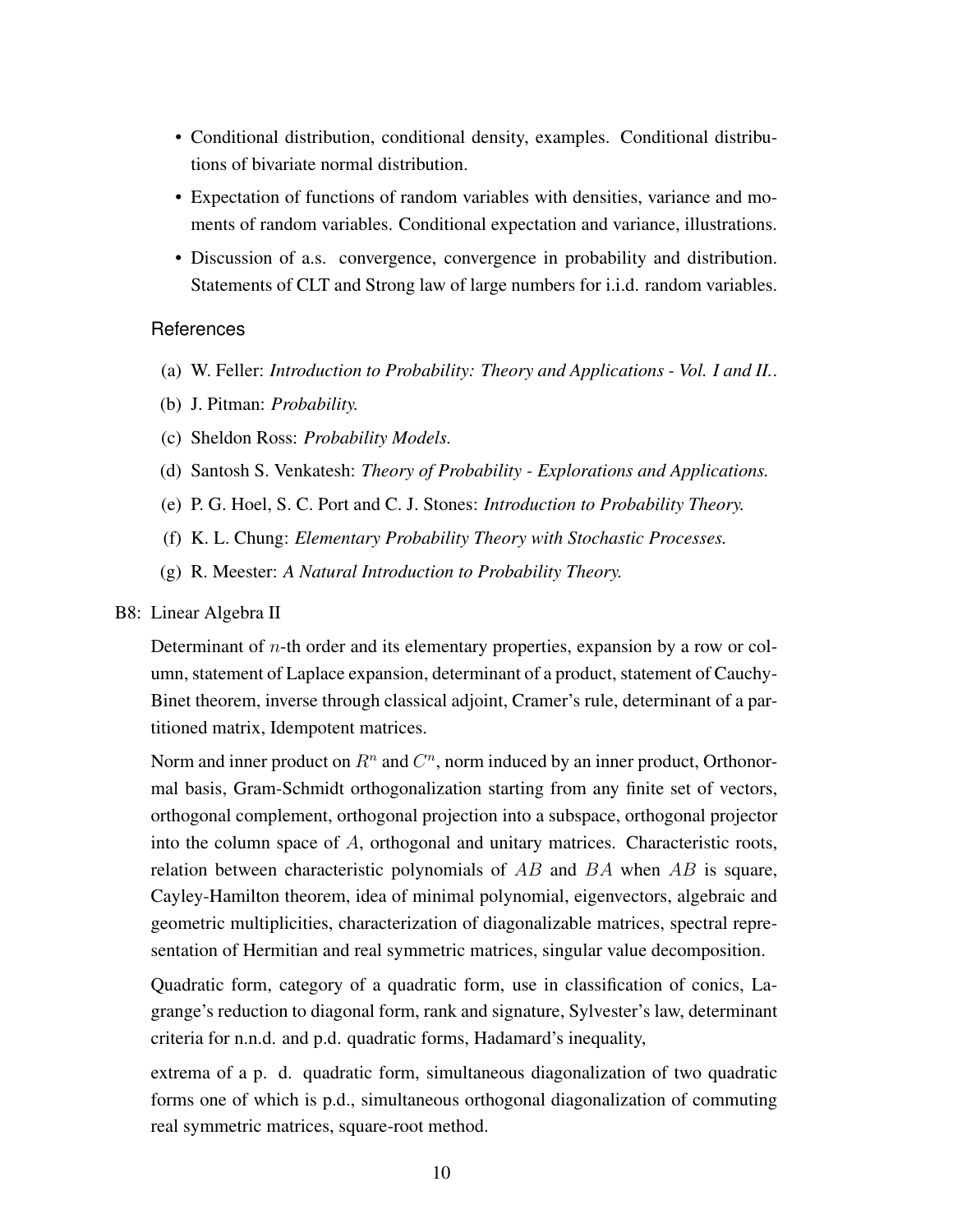*Note: Geometric meaning of various concepts like subspace and flat, linear independence, projection, determinant (as volume), inner product, norm, orthogonality, orthogonal projection, and eigenvector should be discussed. Only finite-dimensional vector spaces to be covered.*

### **References**

- (a) C. R. Rao: *Linear Statistical Inference and its Applications.*
- (b) A. Ramachandra Rao and P. Bhimasankaram: *Linear Algebra.*
- (c) K. Hoffman and R. Kunze: *Linear Algebra.*
- (d) F. E. Hohn: *Elementary Matrix Algebra.*
- (e) P. R. Halmos: *Finite Dimensional Vector Spaces.*
- (f) S. Axler: *Linear Algebra Done Right!*
- (g) H. Helson: *Linear Algebra.*
- (h) R Bapat: *Linear Algebra and Linear Models.*
- (i) R. A. Horn and C. R. Johnson: *Matrix Analysis.*
- <span id="page-14-0"></span>(j) M. Artin: *Algebra.*
- B9: Introduction to Statistics and Computation with Data

*Prerequisites:* Probability 1 or 2 should cover statements of Law of Large Numbers, Strong Law of Large Numbers, Binomial Central Limit Theorem and Central Limit Theorem.

- R- Basics: Installing R, Variables, Functions, Workspace, External packages and Data Sets.
- Introduction to exploratory Data analysis using R: Descriptive statistics; Graphical representation of data: Histogram, Stem-leaf diagram, Box-plot; Visualizing categorical data.
- Review of Basic Probability: Basic distributions, properties; simulating samples from standard distributions using R commands.
- Sampling distributions based on normal populations:  $t$ ,  $\chi^2$  and  $F$  distributions.
- Model fitting and model checking: Basics of estimation, method of moments, Basics of testing including goodness of fit tests, interval estimation; Distribution theory for transformations of random vectors;
- Nonparametric tests: Sign test, Signed rank test, Wilcoxon-Mann-Whitney test.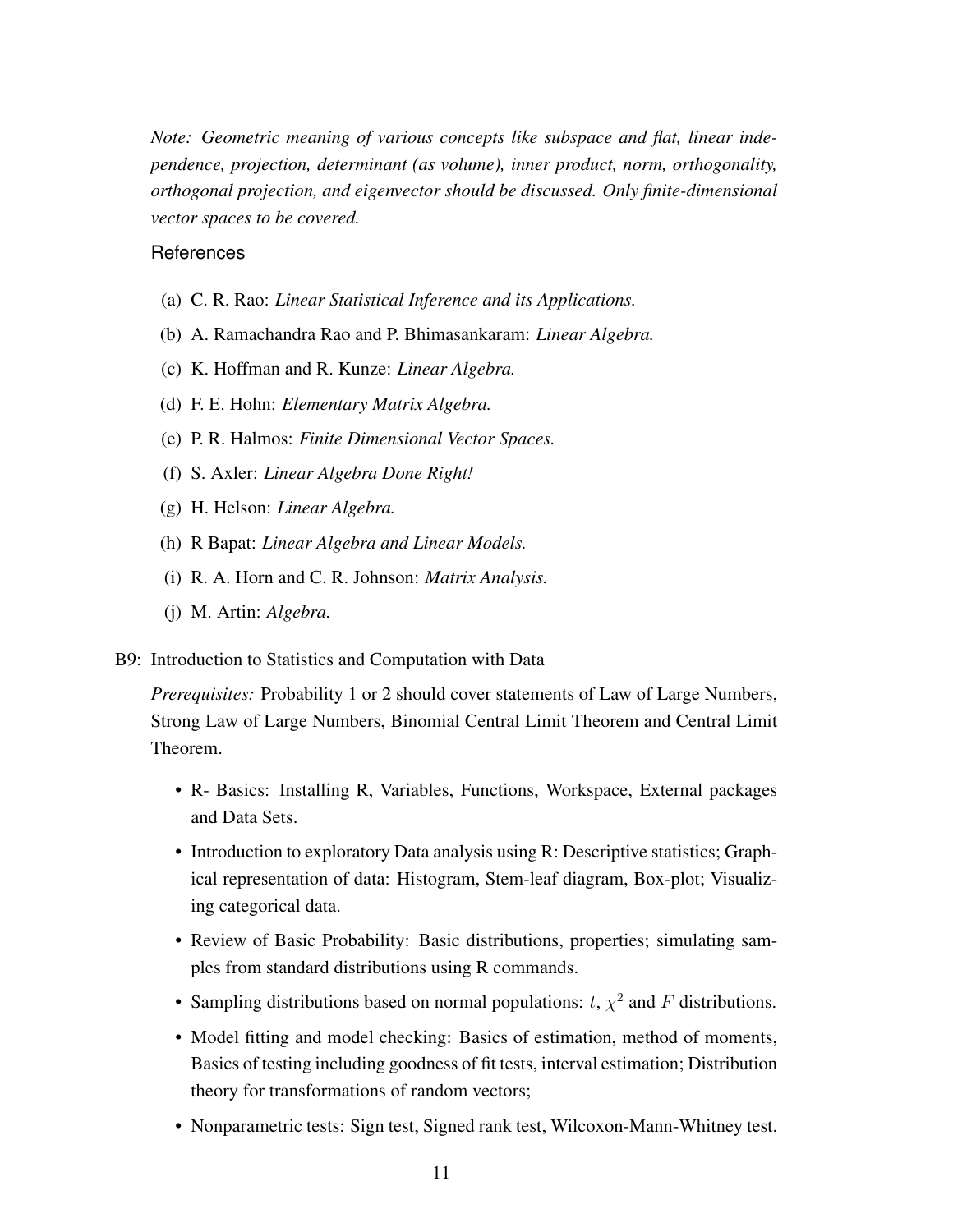- Bivariate data: covariance, correlation and least squares.
- Resampling methods: Jackknife and Bootstrap.

- (a) John Verzani: *Using R for Introductory Statistics.*
- (b) James McClave and Terry Sincich: *Statistics*
- (c) Deborah Nolan and Terry Speed: *Stat Labs*
- <span id="page-15-0"></span>(d) John A. Rice: *Mathematical Statistics and Data Analysis.*

#### B10: Numerical Computing

- INTRODUCTION TO OCTAVE (OR APPROPRIATE PACKAGE): Octave as a calculator, Built-in Variables and Functions, Functions and Commands; Creating Matrices, Subscript Notation for Matrix Elements, Colon Notation, Deleting Elements from Vectors and Matrices, Mathematical Operations with Matrices, Reshaping Matrices, Strings, Working with Data from External Files, Plotting.Script. Scripts m-Files; Function m-Files; Input and Output Parameters; Relational Operators, if...else..., Case Selection with switch , forLoops, whileloops, breakCommand, return Command; Vectorization.
- Number representations, finite precision arithmetic, errors in computing. Convergence, iteration, Taylor series.
- SOLUTION OF A SINGLE NON-LINEAR EQUATION: Bisection method. Fixed point methods. Newton's method. Convergence to a root, rates of convergence.
- REVIEW OF APPLIED LINEAR ALGEBRA: Vectors and matrices. Basic operations, linear combinations, basis, range, rank, vector norms, matrix norms. Special matrices. Solving Systems of equations (Direct Methods): Linear systems. Solution of triangular systems. Gaussian elimination with pivoting. LU decomposition, multiple right-hand sides.
- LEAST SQUARES FITTING OF DATA: Fitting a line to data. Generalized least squares. QR decomposition.
- INTERPOLATION: Polynomial interpolation by Lagrange polynomials. Alternate bases: Monomials, Newton, divided differences. Piecewise polynomial interpolation. Cubic Hermite polynomials and splines.
- NUMERICAL QUADRATURE: Newton Cotes Methods: Trapezoid and Simpson quadrature. Gaussian quadrature. Adaptive quadrature.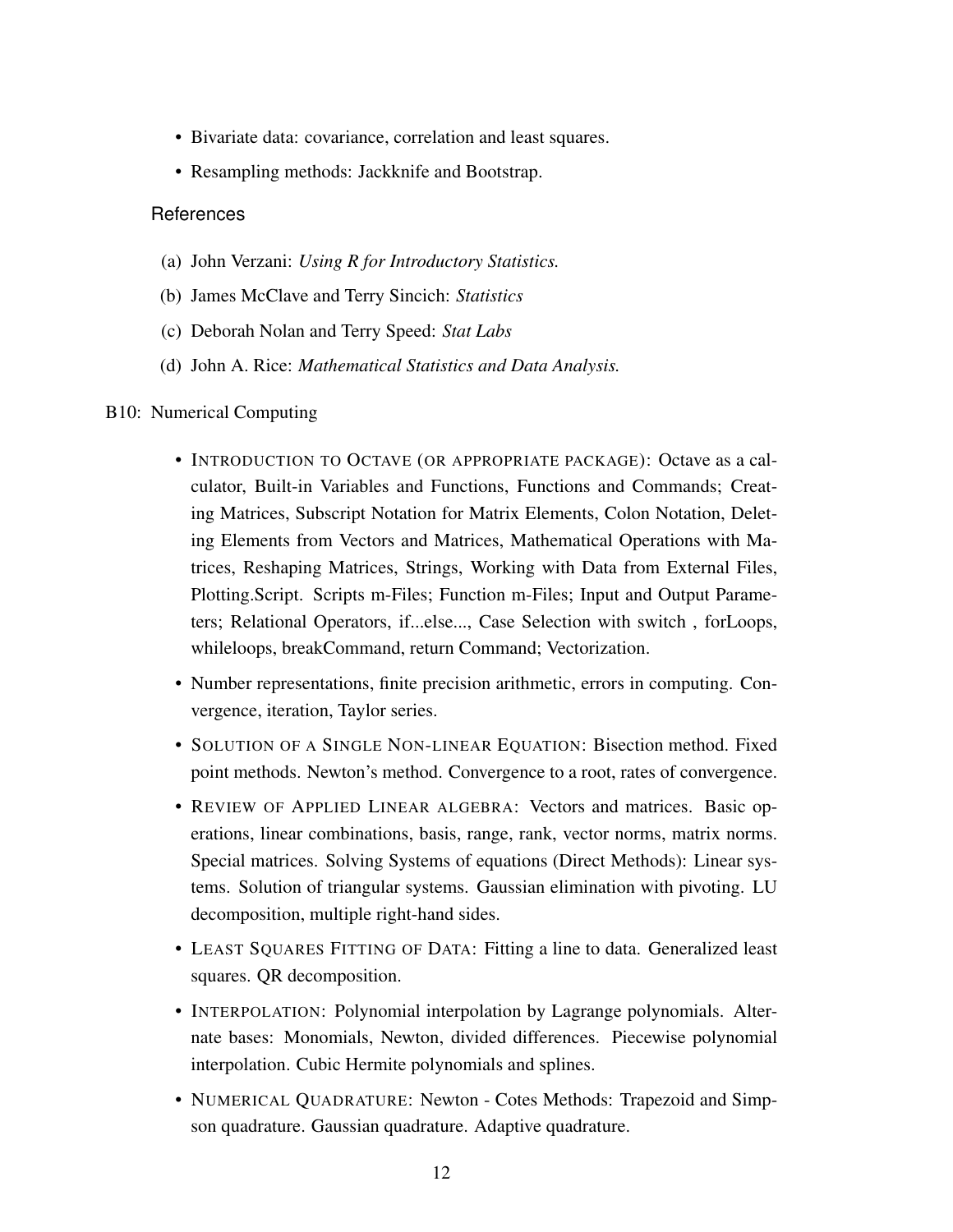• ORDINARY DIFFERENTIAL EQUATIONS: Euler's Method. Accuracy and Stability. Trapezoid method. Runge - Kutta method. Boundary value problems and finite differences.

Reference Texts:

- (a) B. Kernighan and D. Ritchie: *The C Programming Language.*
- (b) J. Nino and F. A. Hosch: *An Introduction to Programming and Object Oriented Design using JAVA.*
- (c) G. Recketenwald: *Numerical Methods with Matlab.*
- (d) Shilling and Harries: *Applied Numerical methods for engineers using Matlab and C.*
- (e) S. D. Conte and C. De Boor: *Elementary Numerical Analysis: An Algorithmic Approach.*
- (f) S. K. Bandopadhyay and K. N. Dey: *Data Structures using C.*
- (g) J. Ullman and W. Jennifer: *A first course in database systems.*

#### <span id="page-16-0"></span>3.1.3 Second Year, Semester III

B11: Analysis of Several Variables.

Calculus of several variables: Differentiability of maps from  $R<sup>m</sup>$  to  $R<sup>n</sup>$  and the derivative as a linear map. Higher derivatives, Chain Rule, Taylor expansions in several variables, Local maxima and minima, Lagrange multiplier

Multiple integrals, Existence of the Riemann integral for sufficiently well-behaved functions on rectangles, i.e. product of intervals. Multiple integrals expressed as iterated simple integrals. Brief treatment of multiple integrals on more general domains. Change of variables and the Jacobian formula, illustrated with plenty of examples. Inverse and implicit functions theorems (with proofs). More advanced topics in the calculus of one and several variables curves in  $R^2$  and  $R^3$ . Line integrals, Surfaces in  $R<sup>3</sup>$ , Surface integrals, Divergence, Gradient and Curl operations, Green's, Strokes' and Gauss' (Divergence) theorems.

- (a) T. M. Apostol: *Mathematical Analysis.*
- (b) T. M. Apostol: *Calculus.*
- (c) S. Dineen: *Multivariate Calculus and Geometry.*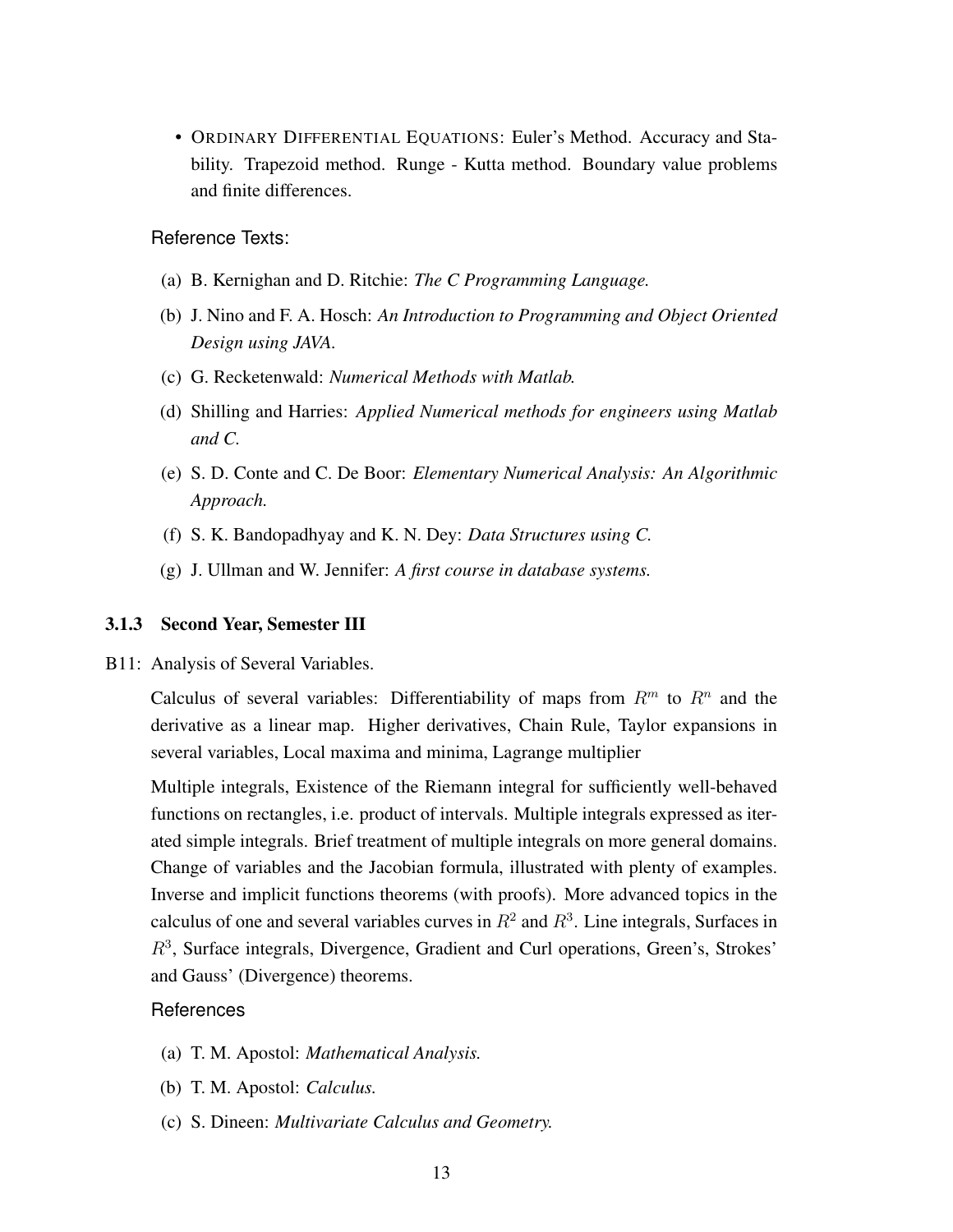- (d) R. R. Goldberg: *Methods of Real Analysis.*
- (e) T. Tao: *Analysis I & II.*
- (f) Bartle and Sherbert: *Introduction to Real Analysis.*
- <span id="page-17-0"></span>(g) H. Royden: *Real Analysis.*

#### B12: Group Theory

- Equivalence relations and partitions, Zorn's lemma, Axiom of choice, Principle of mathematical induction.
- Groups, subgroups, homomorphisms, Modular arithmetic, quotient groups, isomorphism theorems.
- Groups acting on sets, Sylow's theorems, Permutation groups,Semidirect products.
- Classification of groups of small order.
- Notion of solvable groups and proof of simplicity of  $A_n$  (for  $n > 4$ ).
- Matrix groups  $O(2)$ ,  $U(2)$ ,  $SL(2, R)$ , Matrix exponential.

#### **References**

- (a) M. Artin: *Algebra*.
- (b) S. D. Dummit and M. R. Foote: *Abstract Algebra*.
- (c) I. N. Herstein: *Topics in Algebra*.
- (d) K. Hoffman and R. Kunze: *Linear Algebra*.
- <span id="page-17-1"></span>(e) J. A. Gallian: *Contemporary Abstract Algebra*.
- B13: Introduction to Statistical Inference

*For Prob III:* All limit theorems used in this course will be stated in context with applications. These can be proved in Probability III rigorously.

- Sufficiency, Exponential family, Bayesian methods, Moment methods, Maximum likelihood estimation.
- Criteria for estimators; UMVUE, Fisher Information.
- Multivariate normal distribution: Marginals, Conditionals; Distribution of linear forms.
- Order statistics and their distributions.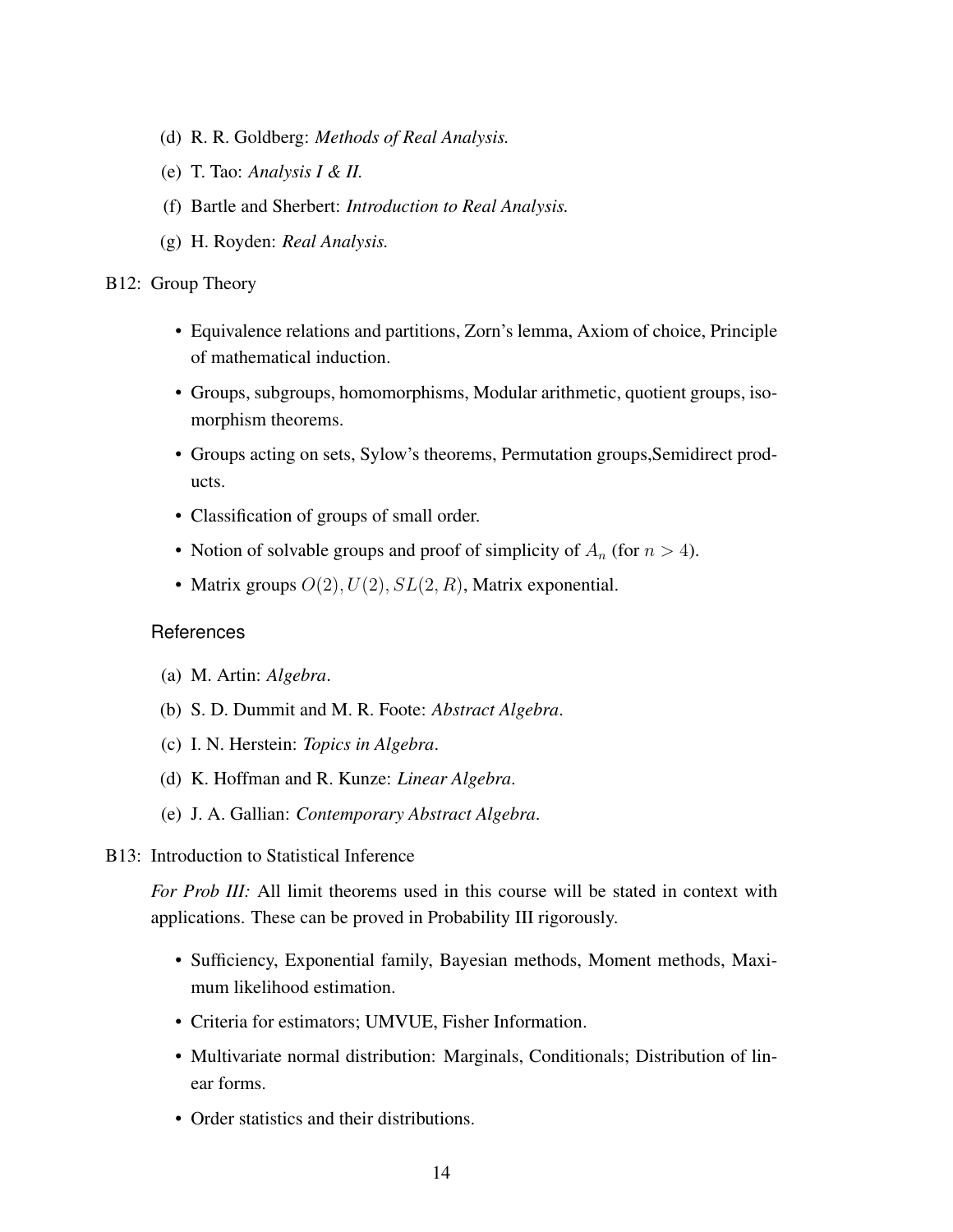- Large sample theory: Consistency, asymptotic normality, asymptotic relative efficiency
- Elements of hypothesis testing; Neyman-Pearson Theory, UMP tests, Likelihood ratio and related tests, Large sample tests.
- Confidence intervals.

- (a) George Casella and Roger L Berger: *Statistical Inference*
- (b) Peter J Bickel and Kjell A Doksum: *Mathematical Statistics*
- (c) Erich L Lehmann and George Casella: *Theory of Point Estimation*
- (d) Erich L Lehmann and Joseph P Romano: *Testing Statistical Hypotheses*

## <span id="page-18-0"></span>B14: Classical Mechanics

- Space, time, force and inertial mass; Newton's three laws of motion in differential vector form; Projectile motion with and without air resistance; frictional forces and tension forces; Gravitational forces.
- Rotational Motion of a particle or system of particles about an axis; Uniform circular motion and centripetal force; Torque; Center of Mass; Linear momentum, Angular momentum and their conservation. Static and dynamic equilibrium.
- Work-energy theorem; Kinetic energy and potential energy; potential for conservative forces; Work done by non-conservative forces; Principle of conservation of mechanical energy.
- Oscillations and Hooke's Law; Simple Harmonic Motion in one and two dimensions; Damped Oscillations; Driven damped oscillations; Resonances.
- Calculus of variations and Euler-Lagrange equations; Generalized co-ordinates as degrees of freedom; The Lagrangian and the action; The principle of the Stationarity of the action; Lagrange's Equations for constrained and unconstrained systems; Lagrange multiplier method. Noether's theorem and re-visiting the Conservation of linear momentum, angular momentum and mechanical energy.
- The Central Force problem; Centre-of-Mass and relative co-ordinates; Motion in the Centre of Mass frame; Conservation of angular momentum; Bounded and unbounded Keplerian orbits.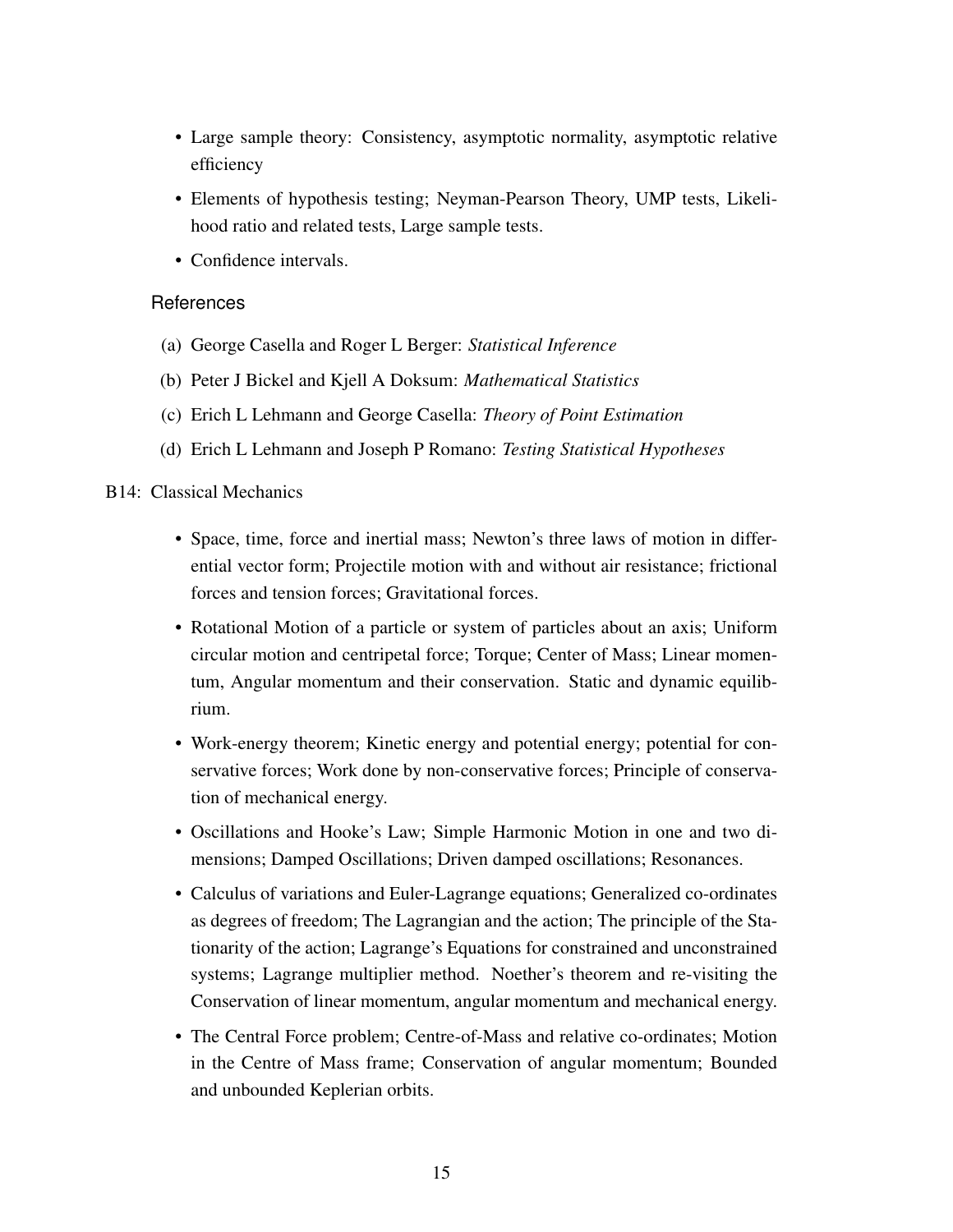- Rigid Bodies: The rotation problem about a fixed axis; the Angular momentum; The inertia tensor; Principal inertial axis; the Eigenvalue equation; The spinning top problem.
- The Hamiltonian formalism; phase-space co-ordinates; Legendre transformation and construction of the Hamiltonian from the Lagrangian; Hamilton's equation of motion; Liouville's theorem for the phase-space; if time permits, the instructor may feel free to discuss topics like Poisson brackets, orbits in phase space, etc.
- Any other special topics are left to the discretion of the instructor.

- (a) *Classical Mechanics* J. R. Taylor.
- (b) *Classical Dynamics of Particles and Systems* S. T. Thornton, J. B. Marion
- (c) *Classical Mechanics (3rd edition)* H. Goldstein, C. Poole, J. Safko
- (d) *Fundamentals of Physics* R. Resnick, D. Halliday and J. Walker.

## <span id="page-19-0"></span>B15: Discrete Mathematics

- BASIC COUNTING TECHNIQUES: Double-counting, Averaging principle, Inclusion-Exclusion principle. Euler indicator, Möbius function and inversion formula. Recursions and generating functions.
- PIGEONHOLE PRINCIPLE: The Erdös-Szekeres theorem. Mantel's theorem. Turan's theorem, Dirichlet's theorem, Schur's theorem, Ramsey theory.
- GRAPHS: Euler's theorem and Hamilton Cycles. Spanning Trees. Cayley's theorem and Spanning trees.
- SYSTEMS OF DISTINCT REPRESENTATIVES: Hall's marriage theorem, Applications to latin rectangles and doubly stochastic matrices, König-Egervary theorem, Dilworth's theorem, Sperner's theorem.
- FLOWS IN NETWORKS: Max-flow min-cut theorem, Ford-Fulkerson theorem, Integrality theorem for max-flow.
- LATIN SOUARES AND COMBINATORIAL DESIGNS: Orthogonal Latin squares, Existence theorems and finite projective planes. Block designs. Hadamard designs, Incidence matrices. Steiner triple systems.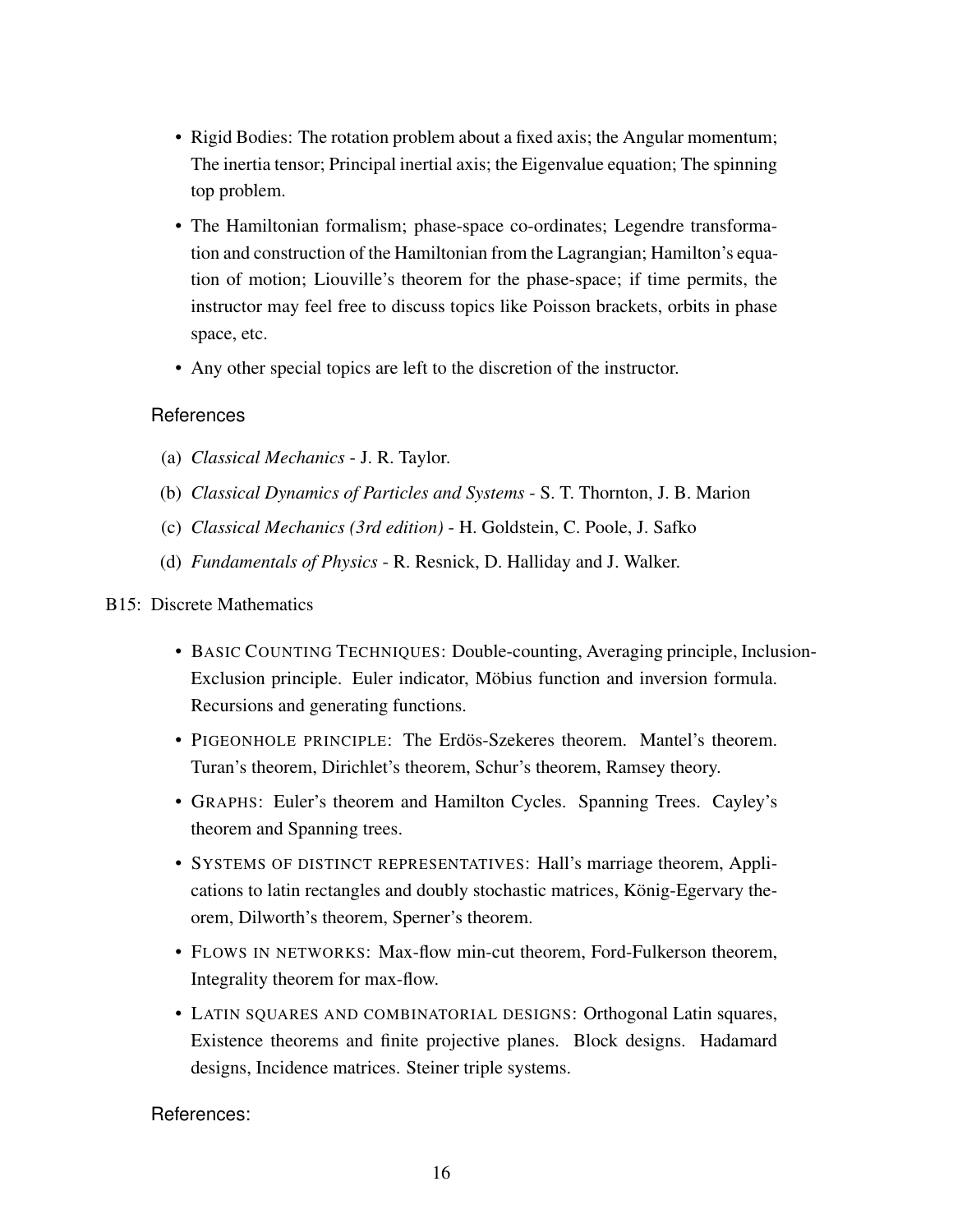- (a) S. Jukna: *Extremal Combinatorics.*
- (b) J. H. van Lint & R. M. Wilson: *A Course in Combinatorics.*
- (c) D. B. West: *Introduction to Graph Theory.*
- (d) R. A. Beeler: *How to Count: An Introduction to Combinatorics and Its Applications.*
- (e) H. J. Ryser: *Combinatorial Mathematics.*

#### <span id="page-20-0"></span>3.1.4 Second Year, Semester IV

#### B16: Topology

- METRIC SPACES: Elements of metric space theory. Sequences and Cauchy sequences and the notion of completeness, elementary topological notions for metric spaces i.e.open sets, closed sets, compact sets, connectedness, continuous and uniformly continuous functions on a metric space. The Bolzano - Weirstrass theorem, Supremum and infimum on compact sets,  $\mathbb{R}^n$  as a metric space.
- TOPOLOGICAL SPACES: Definitions and Examples; Bases and sub-bases; Subspace and metric topology; closed sets, limit points and continuous functions; product and quotient topology.
- SEPARATION: Countability and Seperation axioms, Normal spaces, Urysohn lemma, Tietze extension theorem.
- CONNECTEDNESS AND COMPACTNESS: Connected subspaces of the real line, Compact subspaces of the real line, limit point compactness, local compactness. Tychnoff's theorem. One point compactification.

- (a) J. Munkres: *Topology a first course.*
- (b) M. A. Armstrong: *Basic Topology.*
- (c) G. F. Simmons: *Introduction to Topology and Modern Analysis.*
- <span id="page-20-1"></span>(d) K. Janich: *Topology.*
- B17: Rings and Modules
	- Rings, Left and Right ideals, Examples of Polynomial rings, Matrix rings and Group rings, Quotient rings by two-sided ideals.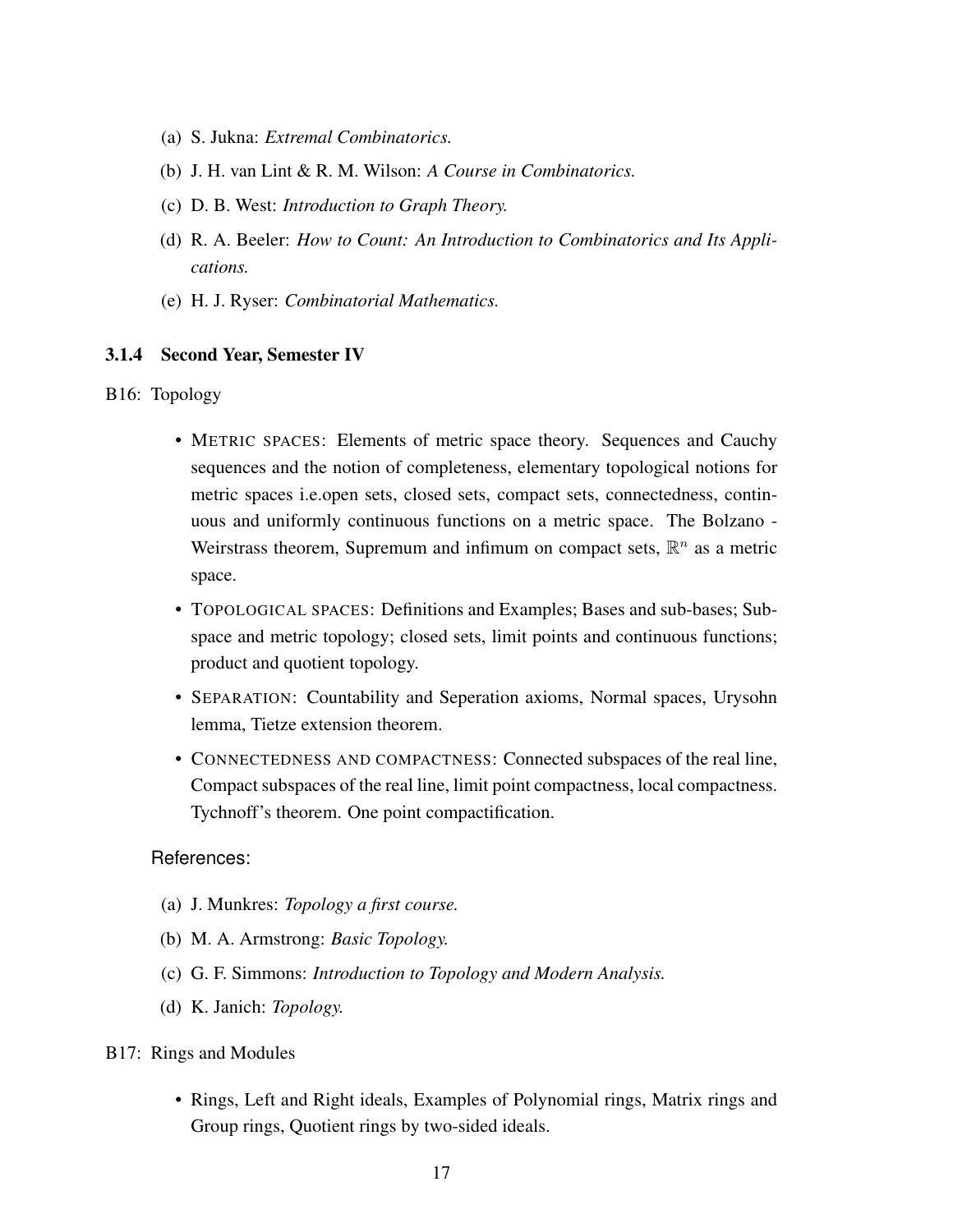- Commutative rings: Units, Nilpotents, Adjunction of elements, Chinese remainder theorem, Maximal and prime ideals, Localization.
- Factorisation theory in domains: Irreducible and prime elements, Euclidean domains, Principal Ideal Domains, Unique Factorisation Domains, Gauss's lemma, Eisenstein's Criterion.
- Noetherian rings, Hilbert basis theorem.
- Modules: Structure of finitely generated modules over a PID and their representation matrices, Applications to Rational canonical form and Jordan form of a matrix.

- (a) M. Artin: *Algebra.*
- (b) S. D. Dummit and M. R. Foote: *Abstract Algebra.*
- (c) I. N. Herstein: *Topics in Algebra.*
- (d) K. Hoffman and R. Kunze: *Linear Algebra.*
- (e) C. Musili: *Rings and Modules.*
- (f) J. A. Gallian: *Contemporary Abstract Algebra.*
- <span id="page-21-0"></span>(g) N. Jacobson: *Basic Algebra*.

#### B18: Ordinary Differential Equations

- First order differential equations, Picard's theorem, existence and uniqueness of solution to first order ordinary differential equations (Peano's existence theorem, Osgood's uniqueness theorem), Systems of first order differential equations, higher order linear differential equations, solving higher order linear DE with constant coefficients.
- Introduction to power series solutions, Equations with regular singular points, Special ordinary differential equations arising in physics and some special functions (eg. Bessels functions, Legendre polynomials, Gamma functions)
- Sturm -Liouville problems, Sturm comparison principle, Critical points and stability in linear systems.
- Nonlinear equations Lyapunov's method for detecting stability in systems, simple critical points of nonlinear systems, Periodic solutions, statement of the Poincare-Bendixson theorem (no proof).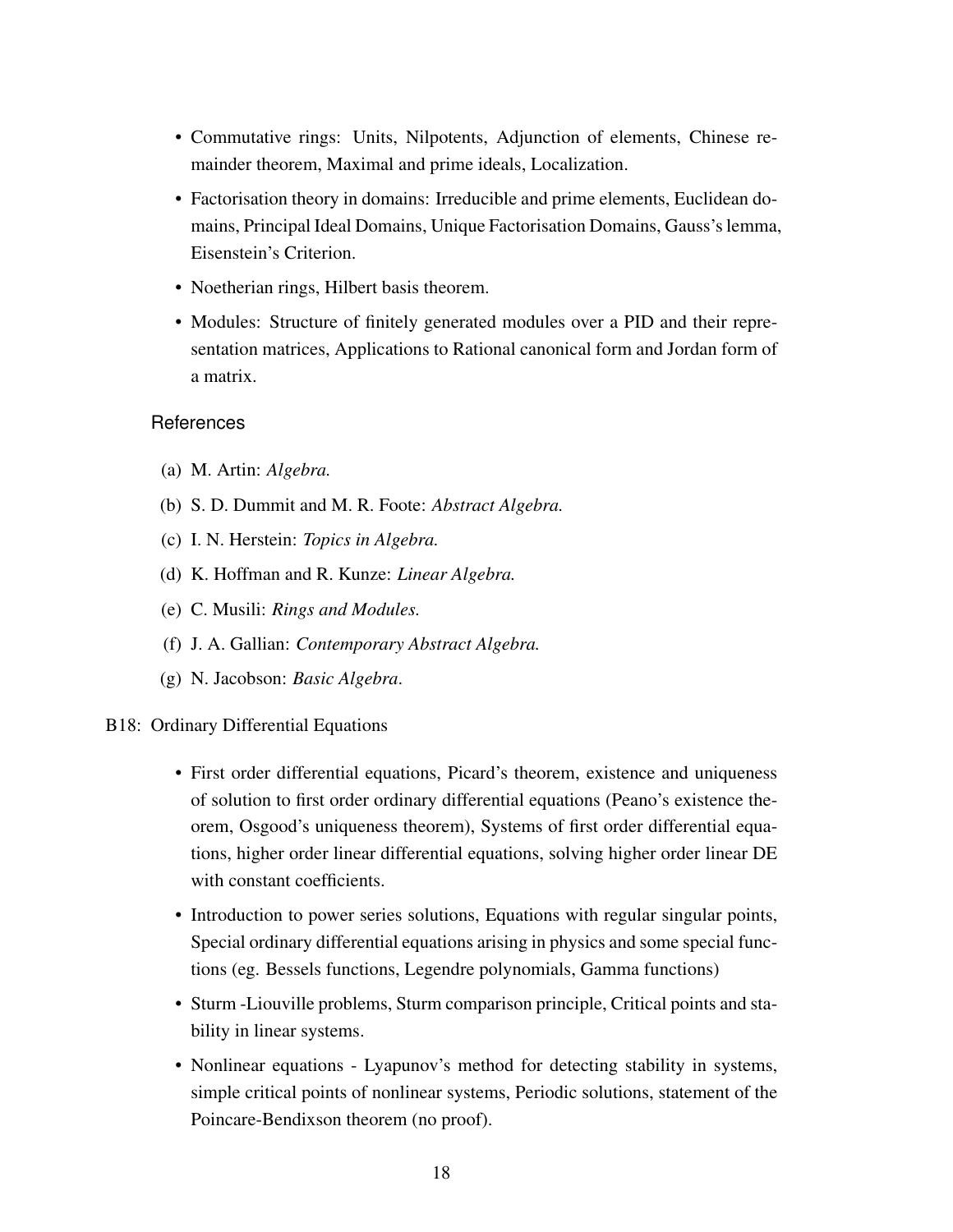• Numerical methods and error analysis - Euler method, Second order Taylor method, Trapezoid method, Improved Euler method, Runge-Kutta method.

#### References

- (a) G.F. Simmons: *Differential equations with applications and historical notes.*
- (b) Dmitry Panchenko: *Lecture notes on Ordinary Differential Equations.* (AMS open notes)
- (c) Garrett Birkhoff and Gian-Carlo Rota: *Ordinary Differential Equations.*
- (d) Peter J. Olver: *Lecture notes on Nonlinear Ordinary Differential Equations.*
- (e) W. Boyce and R. C. DiPrima: *Elementary Differential Equations.*
- (f) E. A. Coddington and N. Levinson: *Theory of Ordinary Differential Equations.*

#### <span id="page-22-0"></span>B19: Electrodynamics

- Brief review of vector calculus. Physical interpretation of gradient, divergence and curl; Statement and physical interpretations of Green's theorem, Gauss' divergence theorem, Stokes' curl theorem. Differential forms (in  $R<sup>3</sup>$ ); gradient, divergence, curl as co-boundaries (d's) of differential forms (in  $R^3$ ); Statement of Stokes' theorem for differential forms (in  $R^3$ ); Green's theorem, the divergence theorem, the curl theorem as special cases (Generalized Fundamental Theorem of Calculus). Spherical coordinates; Cylindrical coordinates. Dirac delta function in in one/two/three dimensions; Delta function as divergence of a radially outward vector field; Justification for treating Dirac delta as a function; Remarks on Schwartz's distribution theory. Vector fields and potentials.
- Electrostatics. Coulomb's Law for discrete and continuous charge distributions; Divergence and curl of electrostatic fields. Electric potential; Poisson's equation and Laplace's equation; Electrostatic Boundary Conditions; General remarks on Green's function (Impulse response). Work and Energy in Electrostatics. Conductors; Surface Charge and the Force on a Conductor; Capacitors.
- Potential and field due to arrangement of charges. Solution to Laplace's equation; Harmonic Functions; Mean-value property; Illustration in One Dimension, Two Dimensions, Three Dimensions. Boundary Conditions and Uniqueness Theorems for Laplace's equation; Application to conductors.
- The Method of Images. Separation of variables. Multipole Expansion; Monopole and Dipole terms; The Electric Field of a Dipole. Dielectrics; Polarization; Electric displacement.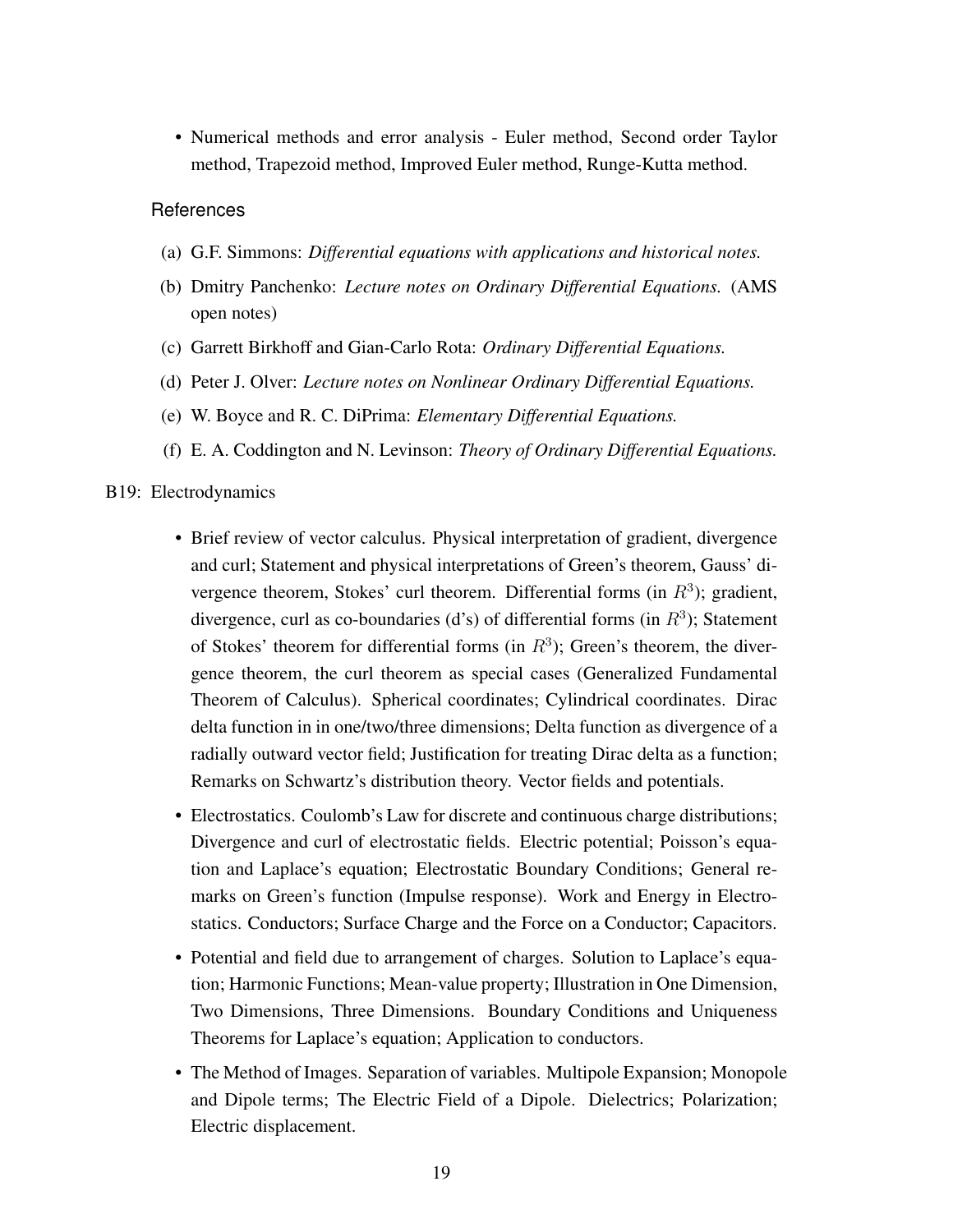- Magnetostatics. Lorentz Force Law; Magnetic fields; Currents. Biot-Savart Law; Steady Currents; Magnetic Field of a Steady Current. Divergence and Curl of Magnetic field; Ampere's Law; Maxwell's Equations for Electrostatics and Magnetostatics. Magnetic vector potential.
- Electromotive Force; Ohm's Law. Electromagnetic Induction; Faraday's Law; Inductance; Energy in magnetic field. Maxwell's correction to Ampere's law for magnetodynamics; Maxwell's Equations - differential and integral form; The Conundrum of Magnetic Charge/Monopole.
- Conservation Laws; The Continuity Equation; Poynting's work-energy theorem of electrodynamics. Maxwell's Stress Tensor; Conservation of Momentum. Electromagnetic Waves. The Wave Equation; Sinusoidal Waves; General remarks on the Fourier transform; Polarization. Electromagnetic Waves in Vacuum; The Wave Equation for E and B; Monochromatic Plane Waves; Energy and Momentum in Electromagnetic Waves.
- Special Theory of Relativity from Maxwell's electrodynamics; Einstein's thoughtexperiment and postulates. Relativity of simultaneity; Time dilation; Lorentz length contraction. The Lorentz group of transformations; The Structure of Spacetime; The Lorentz Metric; Space-time diagrams. Remarks on magnetism as a relativistic phenomenon.

- (a) *Introduction to Electrodynamics* D. J. Griffiths
- (b) *Foundations of Electromagnetic theory* J. R. Reitz, F. J. Milford and W. Charisty
- (c) *(Chapter 5) A Visual Introduction to Differential Forms and Calculus on Manifolds* - J. P. Fortney
- (d) *Theory and Problems of Electromagnetics (Schaum's Outlines)* J. A. Edminister
- <span id="page-23-0"></span>(e) *A Guide to Physics Problems part 1: Mechanics, Relativity and Electrodynamics* - S. B. Cahn and B. E. Badgorny

#### B20: Introduction to Linear Models and Regression

• Multivariate distributions and properties; Multivariate densities; Independence, marginal and conditional distributions; Distributions of functions of continuous random vectors; Examples of multivariate densities: Dirichlet and multivariate normal distributions; Transformations and quadratic forms.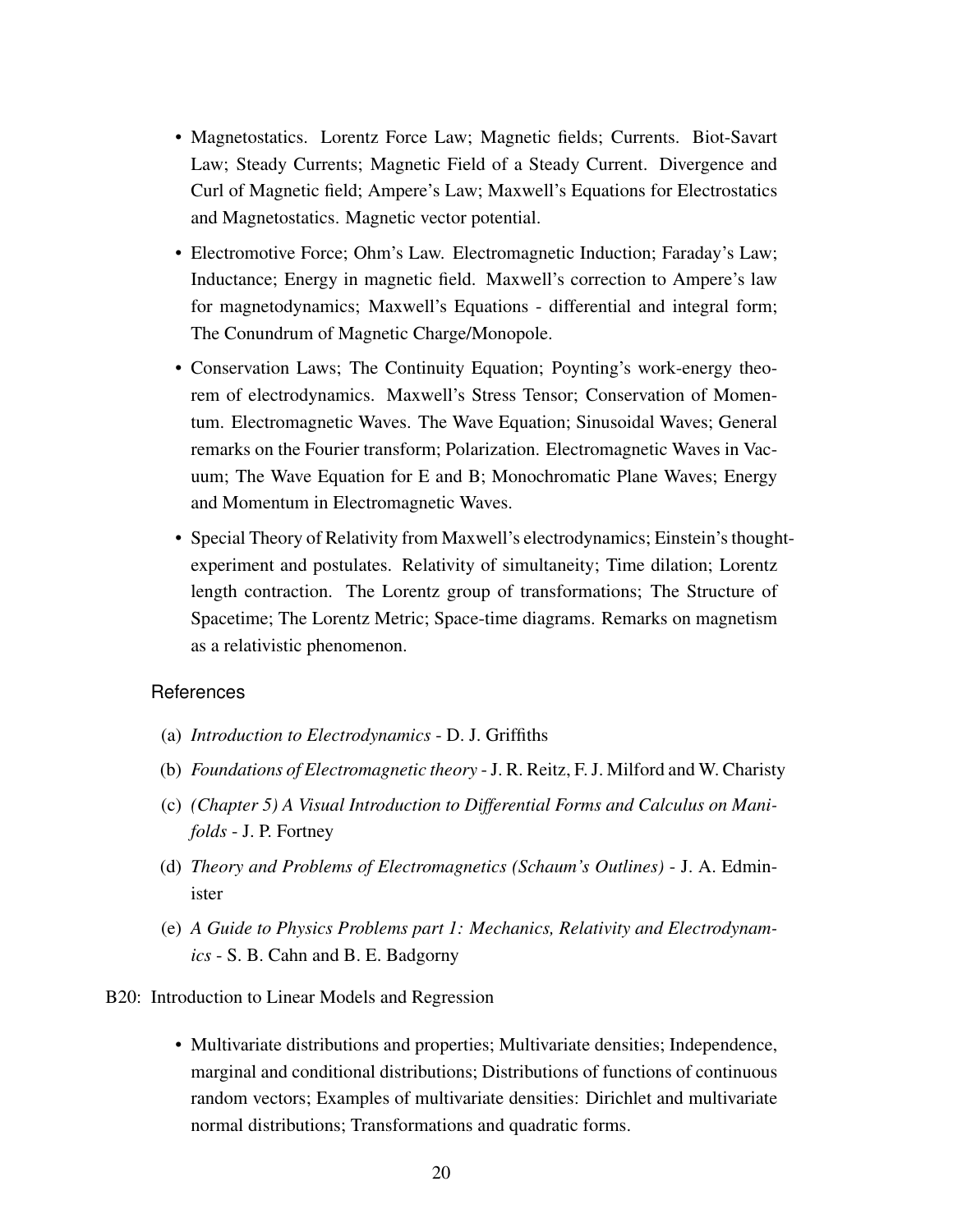- Review of matrix algebra involving projection matrices and matrix decompositions; Fisher-Cochran Theorem.
- Simple linear regression and Analysis of variance.
- General linear model, Matrix formulation, Estimation in linear model, Gauss-Markov theorem, Estimation of error variance.
- Testing in the linear model, Analysis of variance.
- Partial and multiple correlations, Multiple comparisons.
- Stepwise regression, Regression diagnostics.
- Odds ratios, Logit model.
- Splines and Lasso.

- (a) Sanford Weisberg: *Applied Linear Regression*
- (b) C R Rao: *Linear Statistical Inference and Its Applications*
- (c) George A F Seber and Alan J Lee: *Linear Regression Analysis*

#### <span id="page-24-0"></span>3.1.5 Third Year, Semester V

- B21: Field and Galois theory
	- Algebraic extensions: degree, Splitting fields and normal extensions, Algebraic closure.
	- Separable extensions, Fundamental theorem of Galois theory.
	- Finite fields, Cyclic extensions, Kummer theory.
	- Ruler and compass constructions, Solvability by radicals.
	- Transcendental extensions: Transcendence bases and transcendence degree.

- (a) M. Artin: *Algebra.*
- (b) S. D. Dummit and M. R. Foote: *Abstract Algebra*.
- (c) I. N. Herstein: *Topics in Algebra.*
- (d) K. Hoffman and R. Kunze: *Linear Algebra.*
- (e) C. Musili: *Rings and Modules.*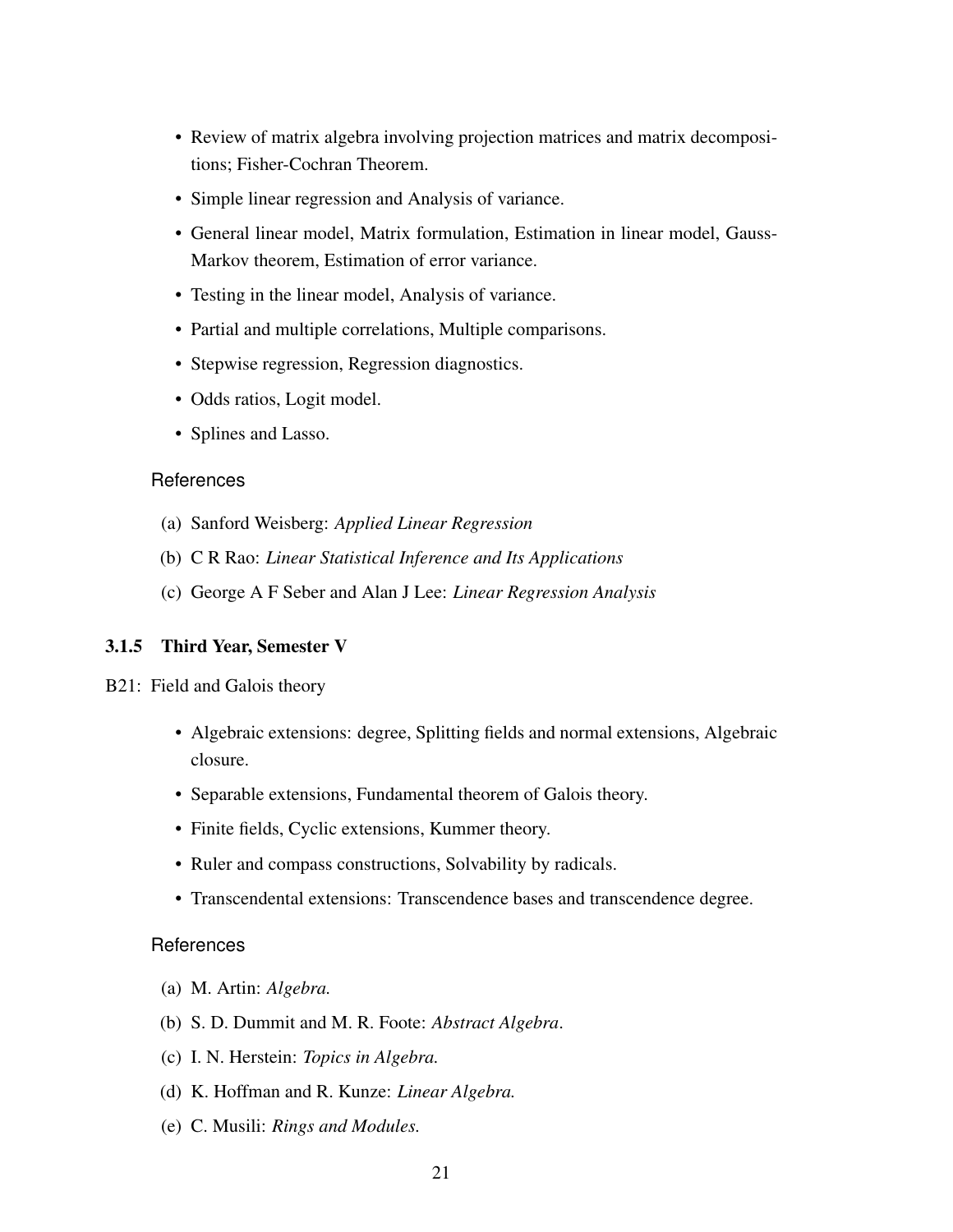- (f) P. Morandi: *Field and Galois theory.*
- <span id="page-25-0"></span>(g) N. Jacobson: *Basic Algebra.*

#### B22: Probability III

- Sigma-algebras, axioms of probability,  $\pi \lambda$  theorem (proof can be skipped), uniqueness of extension for probability measures. Examples of countable probability spaces, Borel sigma-algebra on the real line and standard probability distributions on the real line.
- Construction of Lebesgue measure (statement alone). Random variables and examples. Push-forward of a probability measure (sketch of proof) . Borel probability measures on Euclidean spaces as push-forward of Lebesgue measure (statement alone); Cumulative distribution function and properties.
- General definition of expectation and properties. Change of variables. Review of conditional distribution and conditional expectation, General definition, Examples.
- Limit theorems: Monotone Convergence Theorem (MCT) (without proof), Fatou's Lemma, Dominated Convergence Theorem (DCT), Bounded Convergence Theorem (BCT), Cauchy-Schwartz, Jensen and Chebyshev inequalities.
- Different modes of convergence and their relations, Weak Law of large numbers, First and Second Borel-Cantelli Lemmas, Strong Law of large numbers (proof under finite variance).
- Characteristic functions, properties, Inversion formula and Levy continuity theorem (statements only), CLT in i.i.d. finite variance case. Slutsky's Theorem.
- Introduction to Finite Markov chains Definition. Random mapping representation. Examples. Irreducibility and aperiodicity. Stationary distribution and reversibility. Random walks on graphs.

- (a) N. Lanchier: *Stochastic Modelling.*
- (b) W. Feller: *Introduction to Probability: Theory and Applications Vol. I and II.*.
- (c) J. Pitman: *Probability.*
- (d) Sheldon Ross: *Probability Models.*
- (e) Santosh S. Venkatesh: *Theory of Probability Explorations and Applications.*
- (f) R. Meester: *A Natural Introduction to Probability Theory.*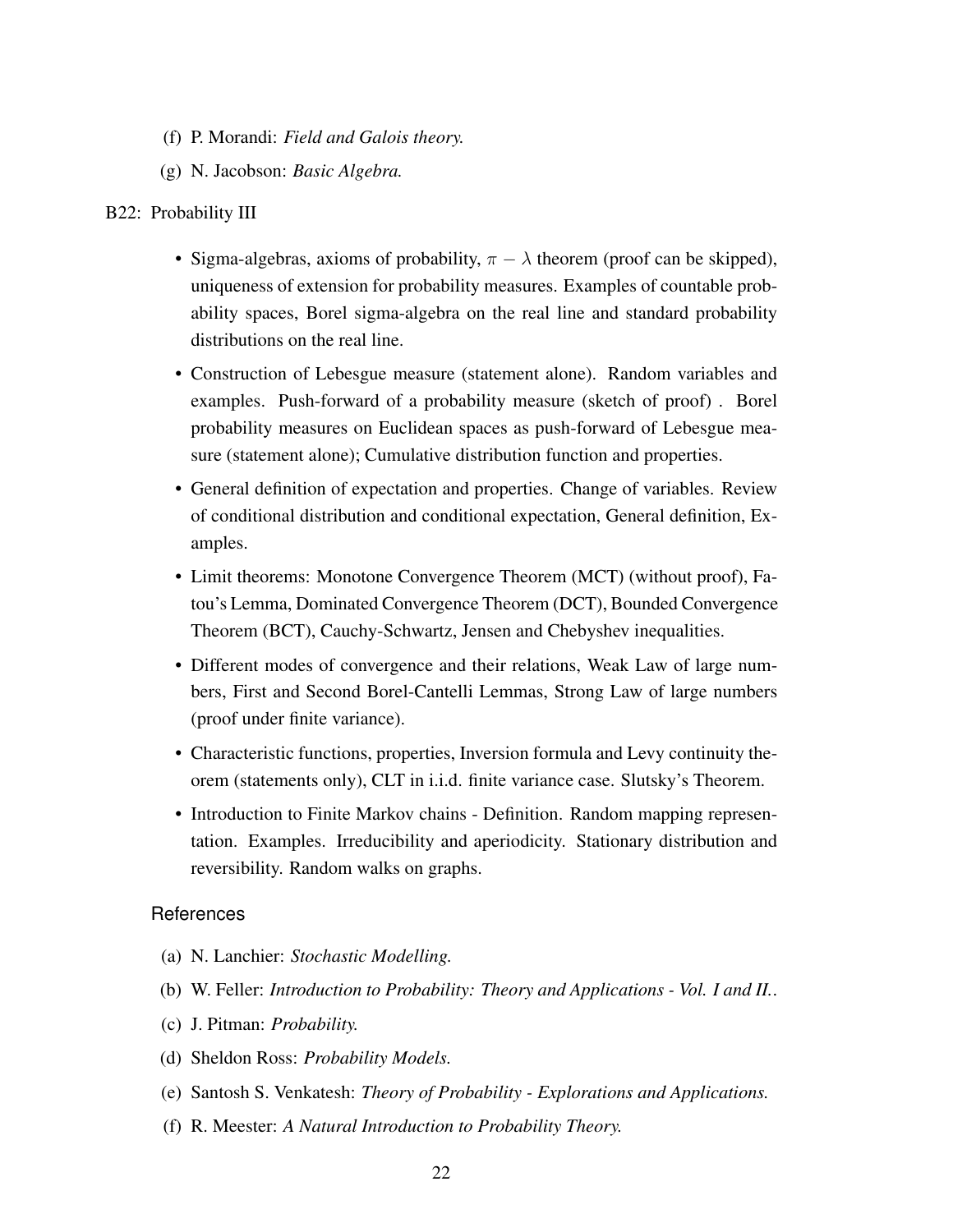#### (g) S. R. Athreya and V. S. Sunder: *Measure and Probability.*

#### <span id="page-26-1"></span>B23: Function Spaces

Review of compact metric spaces.  $C([a, b])$  as a complete metric space, the contraction mapping principle. Banach's contraction principle and its use in the proofs of Picard's theorem. Uniform convergence. The Stone-Weierstrass theorem and Arzela-Ascoli theorem for  $C(X)$ . Periodic functions, Elements of Fourier series - uniform convergence of Fourier series for well behaved functions and mean square convergence for square integrable functions.

#### References

- (a) T. M. Apostol: *Mathematical Analysis.*
- (b) T. M. Apostol: *Calculus.*
- (c) S. Dineen: *Multivariate Calculus and Geometry.*
- (d) R. R. Goldberg: *Methods of Real Analysis.*
- (e) T. Tao: *Analysis I & II.*
- (f) Bartle and Sherbert: *Introduction to Real Analysis.*
- <span id="page-26-0"></span>(g) H. Royden: *Real Analysis.*

#### B24: Design and Analysis of Algorithms

*Basics of Algortihm Analysis:* Models of computation, asymptotic order of growth, algorithm analysis, time and space complexity, average and worst case analysis, lower bounds.

*Algorithm design techniques:* Greedy algorithms, Divide and conquer, dynamic programming, amortization, randomization.

*Complexity classes:* Problem classes P, NP, PSPACE; reducibility, NP-hard and NP complete problems. Approximation algorithms for some NP-hard problems.

- (a) T.H.Cormen, C.E.Leiserson, R.L.Rivest, C. Stein: *Introduction to Algorithms*
- (b) J. Kleinberg and E. Tardos: *Algorithm Design*
- (c) R. Sedgewick and P. Flajolet: *Introduction to the Analysis of Algorithms*
- (d) R. Sedgewick: *Algorithms.*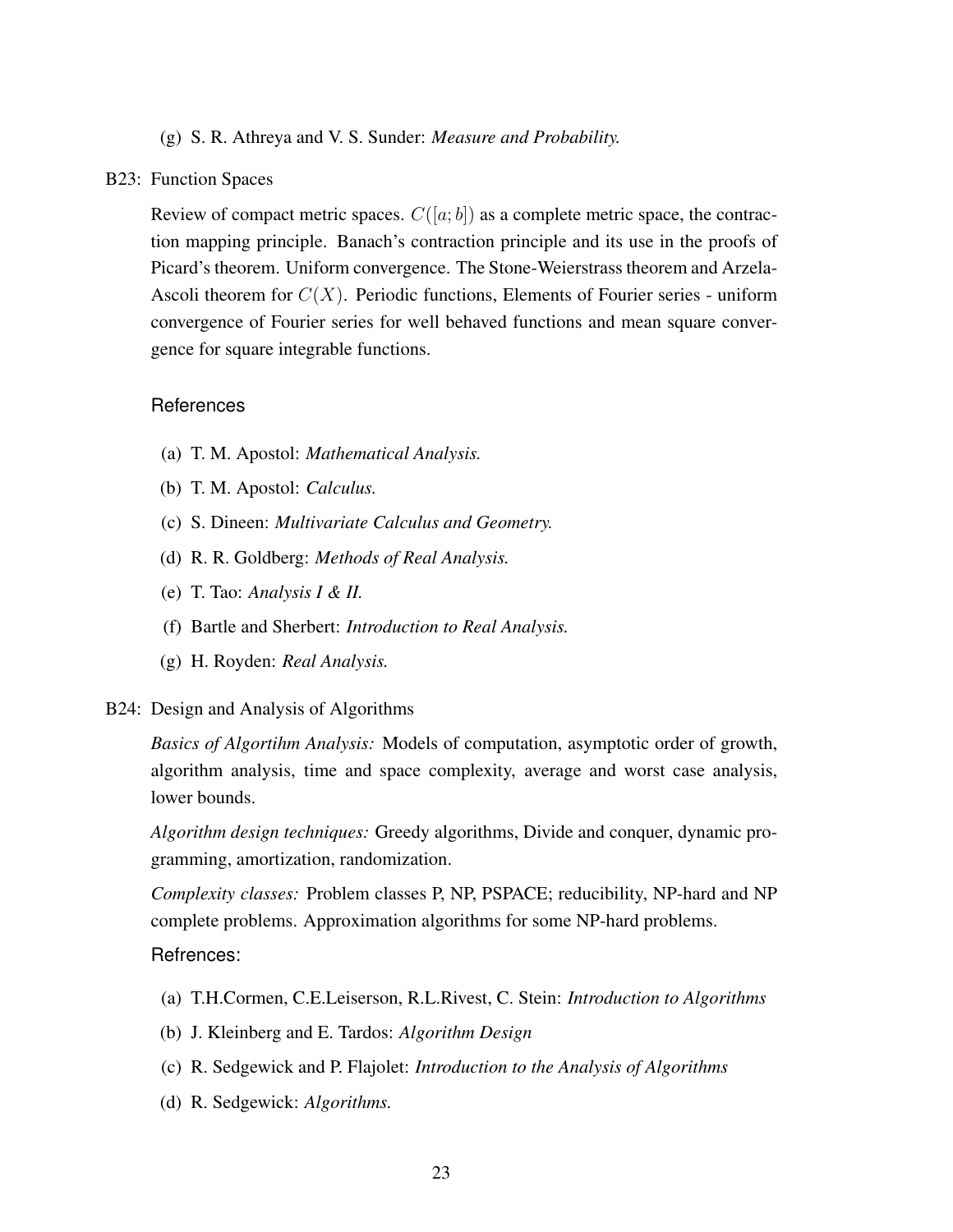- (e) A. Aho, J. Hopcroft and J. Ullmann: *Introduction to Algorithms and Data Structures.*
- (f) M. Sipser: *Introduction to the Theory of Computation.*
- (g) S. S. Skiena: *The algorithm Design Manual.*

## <span id="page-27-0"></span>3.1.6 Third Year, Semester VI

### B25: Geometry

- AFFINE GEOMETRY: Affine spaces, mappings. Thales' theorem, Pappus' theorem, Desargues' theorem. Convexity.
- EUCLIDEAN GEOMETRY: Euclidean vector spaces, Euclidean affine spaces. Linear isometries and rigid motions. Spheres, Spherical triangles, Polyhedra and Euler's formula.
- PROJECTIVE GEOMETRY: Projective spaces, Pappus' and Desargues' theorem. Projective duality, Projective transformations. Cross Ratio. Complex projective line and circular group.

#### References:

- (a) M. Audin: *Geometry*
- (b) R. Fenn: *Geometry*
- <span id="page-27-1"></span>(c) P. M. H. Wilson: *Curved Spaces: From Classical Geometries to Elementary Differential Geometry.*

#### B26: Complex Analysis

Holomorphic functions and the Cauchy-Riemann equations, Power series, Functions defined by power series as holomorphic functions, Complex line integrals and Cauchy's theorem, Cauchy's integral formula. Representations of holomorphic functions in terms of power series. Zeroes of analytic functions, Liouville's theorem, The fundamental theorem of algebra, The maximum modulus principle, Schwarz's lemma, The argument principle, The open mapping property of holomorphic functions. The calculus of residues and evaluation of integrals using contour integration.

- (a) D. Sarason: *Notes on Complex Function Theory.*
- (b) T. W. Gamelin: *Complex Analysis.*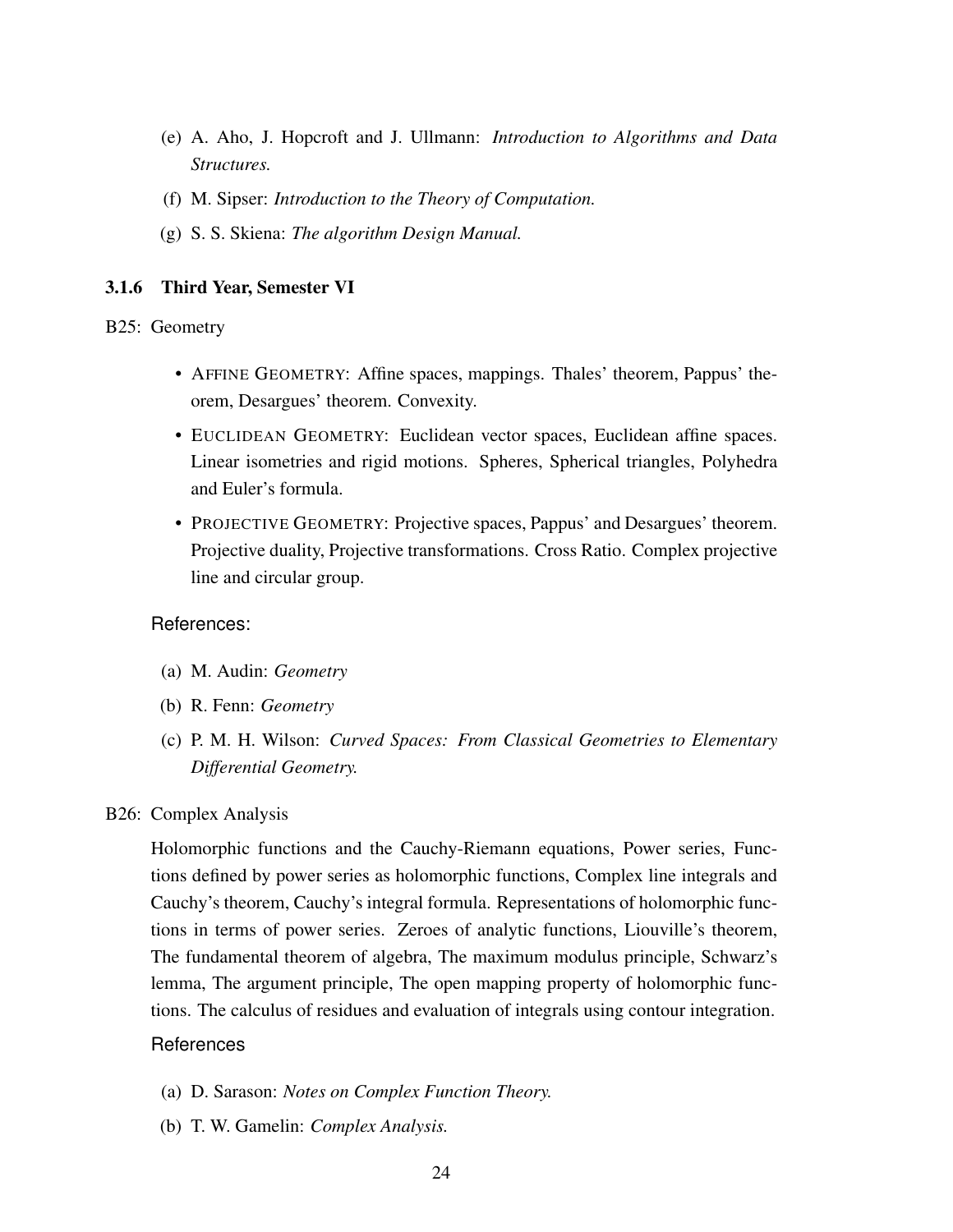## (c) J. B. Conway: *Functions of one complex Variable.*

## <span id="page-28-1"></span>B27: Optimization

- Perron-Frobenius theory.
- LINEAR PROGRAMMING: Basic notions; fundamental theorem of LP; the simplex algorithm; duality and applications. Karmarkar's algorithm.
- CONSTRAINED OPTIMIZATION PROBLEMS: Equality constraints, Lagrange multipliers; Inequality constraints, Karush-Kuhn-Tucker theorem; Illustrations (including situations where the above can fail).
- FURTHER TOPICS: Convexity and optimization. Unconstrained optimization problems and descent methods.

## **References**

- H. Karloff: *Linear Programming*
- Sher-Cherng Fang and Sarat Puthenpura: *Linear optimization and extensions Theory and algorithms*
- R. K. Sundaram: *A first course in optimization Theory*.
- S. Boyd and L. Vendenberhe: *Convex Optimization.*
- S.J. Miller: *Mathematics of optimization: how to do things faster.*
- D. Bertsimas and J. Tsitsikilis: *Introduction to Linear Optimization.*
- D. Bertsekas: *Convex Optimization Theory.*

## <span id="page-28-0"></span>3.2 Elective Courses

E1: Discrete Mathematics - II

MORE GRAPH THEORY: Vertex and edge connectivities, Menger's theorem, Tutte's 1-factor theorem, Chromatic polynomials.

LINEAR ALGEBRA METHOD: Basics of the method and applications to graph decompositions, inclusion matrices and Ramsey graphs. Orthogonal coding. Balanced pairs. Hadamard matrices.

THE POLYNOMIAL METHOD: DeMillo-Lipton-Schwartz-Zippel Lemma, Kakeya's problem in finite fields, Combinatorial Nullstellensatz.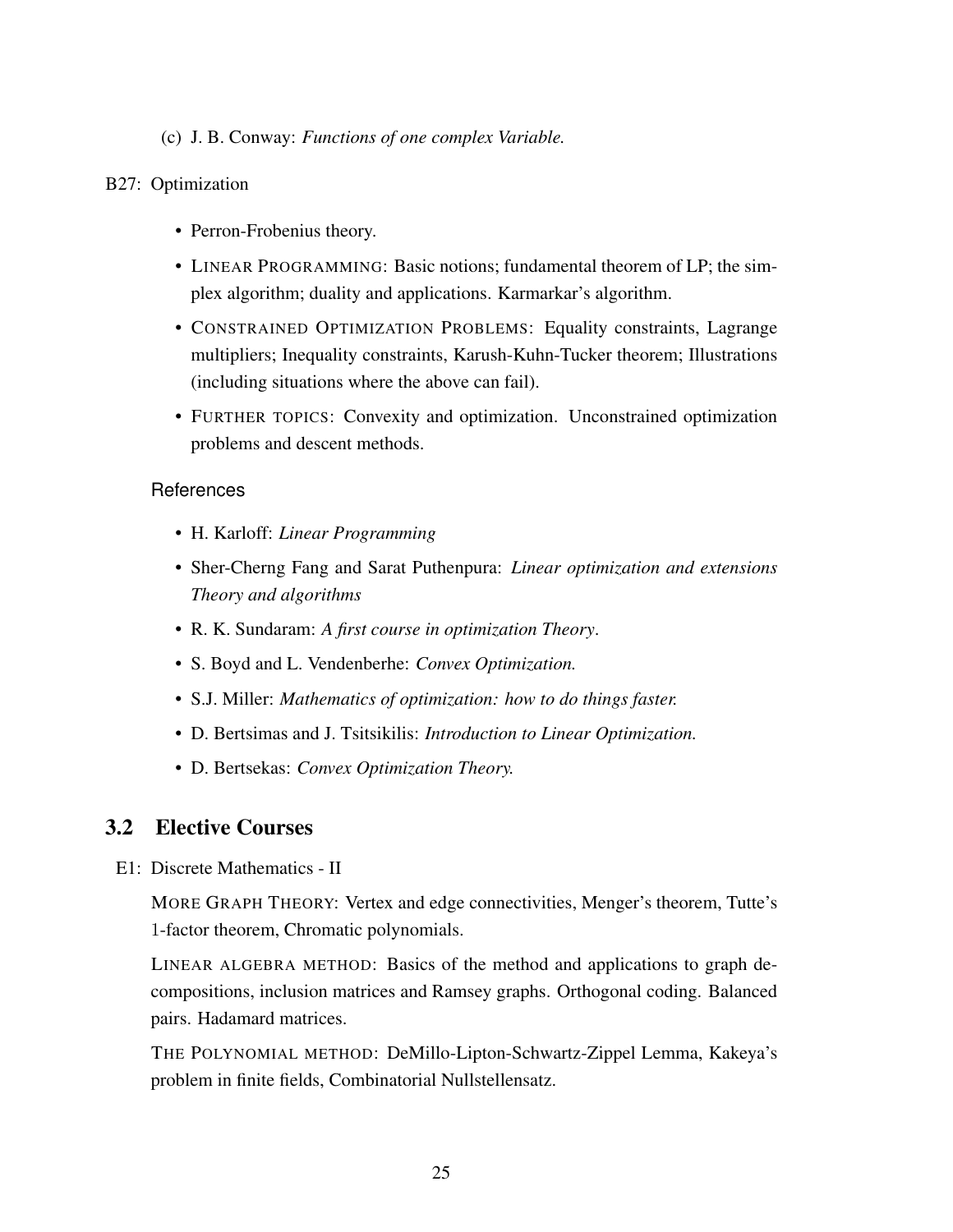PROJECTIVE AND COMBINATORIAL GEOMETRIES: Projective and affine geometries, duality, Pasch's axiom, Desargues' theorem, combinatorial geometries, geometric lattices, Greene's theorem.

ADDITIONAL TOPICS FROM: Codes and Designs, algebraic techniques in graph theory, analytic combinatorics, probabilistic combinatorics.

#### References

- (a) R. A. Beeler: *How to Count: An introduction to combinatorics and its applications.*
- (b) H. J. Ryser: *Combinatorial mathematics.*
- (c) J. H. van Lint & R. M. Wilson: *A course in ombinatorics.*
- (d) D. B. West: *Introduction to graph theory.*
- (e) S. Jukna: *Extremal combinatorics.*
- <span id="page-29-0"></span>E2: Analysis on Graphs

Incidence matrix, Adjacency matrix and Laplace matrix of a graph. The Laplace operator on graphs. Cycles and cuts. The matrix-tree theorem and Kirchoff's theorem. Dirichlet Problem. Spectral properties. Perron-Frobenius theory. Interlacing inequalities. Algebraic connectivity. Fiedler's theorem. Cheeger's inequality. Graphs and electrical networks, Resistance distance. Expander graphs. Spectral gap and graph expansion.

ADDITIONAL TOPICS FROM: Random walks on graphs; Eigenvalues and mixing time; Matrix games on graphs.

#### References

- (a) R. B. Bapat: *Graphs and Matrices.*
- (b) A. Grigor'yan: *Introduction to Analysis on Graphs.*
- (c) C. Godsil and D. Royle: *Algebraic Graph Theory.*
- <span id="page-29-1"></span>(d) S. Jukna: *Extremal Combinatorics.*
- E3: Games, Graphs and Algebra

Divisors - Dollar Game, Picard and Jacobian groups. Discrete Laplacian, Matrixtree theorem and Structure of Picard group. Dhar's algorithm and Abel-Jacobi map. Acylic orientations. Rank function, Riemann-Roch theorem on graphs and applications. Sandpiles, Sandpile group and Recurrent sandpiles. Existence, Uniqueness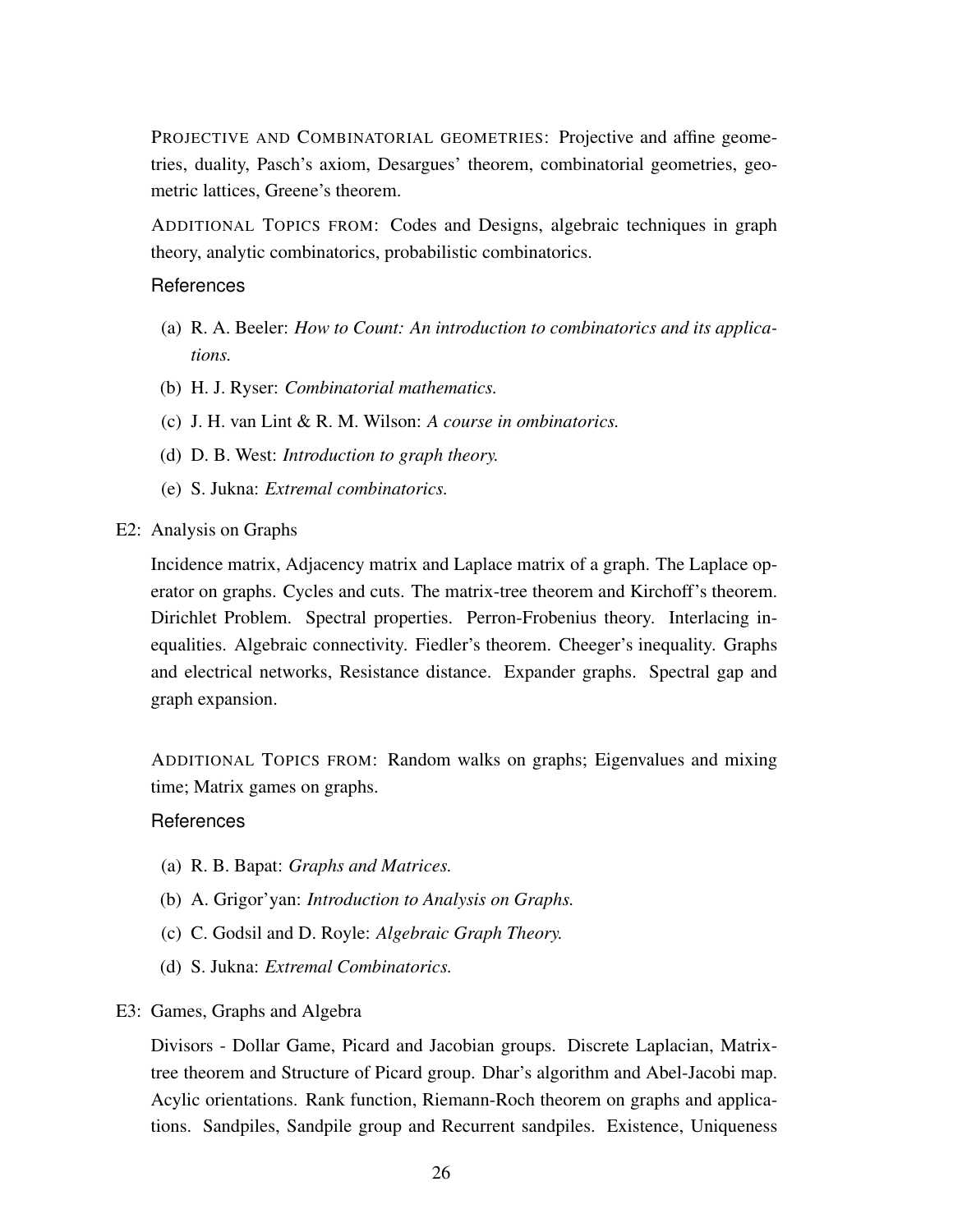and Dhar's burning algorithm. Harmonic morphisms. Riemann Hurwitz formula.

ADDITIONAL TOPICS FROM: Parking functions and divisors on complete graphs; Matroids and Tutte Polynomials, Merino's theorem for superstable configurations; Introduction to Abelian networks.

## References

- (a) S. Corry and D. Perkinson. *Divisors and Sandpiles: An Introduction to Chip-Firing.*
- (b) B. Bond and L. Levine. *Abelian Networks: Foundations and Examples*, arXiv:1309.3445v1.
- <span id="page-30-0"></span>(c) D. Perkinson, J. Perelman and John Wilmes. *Primer for the Algebraic Geometry of Sandpiles*, arXiv:1112.6163.

#### E4: Game Theory

Combinatorial Games - Impartial and Partisan games. Two person zero-sum games, Saddle points and Nash equilibria, linear programming and minmax theorems, Existence of Nash equilibria and fixed-point theorems. Zero sum games on graphs. Two person general sum games: Non-cooperative and cooperative games, General sum games with more than two players. Symmetric and Potential games. Evolutionary and correlated equilibria. Cooperative games and Shapley's theorem. Auctions and Mechanism design.

ADDITIONAL TOPICS FROM: Social choice, Voting and ranking Mechanisms, Arrow's impossibility theorem; Repeated games; Random-turn games; Fair-design;

- (a) A. R. Karlin and Y. Peres. *Game Theory, Alive.*
- (b) T. Ferguson. *Game Theory.* Available online. [https://www.math.ucla.edu/˜tom/Game\\_Theory/Contents.html](https://www.math.ucla.edu/~tom/Game_Theory/Contents.html)
- (c) D. Easley and J. Kleinberg. *Networks, Crowds, and Markets.*
- (d) M. Maschler, E. Solan and S. Zamir. *Game Theory*.
- (e) M. J. Osborne and A. Rubinstein. *A Course in Game Theory*.
- (f) Roger B. Myerson. *Game Theory: Analysis of Conflict.*
- (g) D. Fudenberg and J. Tirole. *Game Theory*.
- <span id="page-30-1"></span>(h) Y. Narahari. *Game Theory and Mechanism Design*.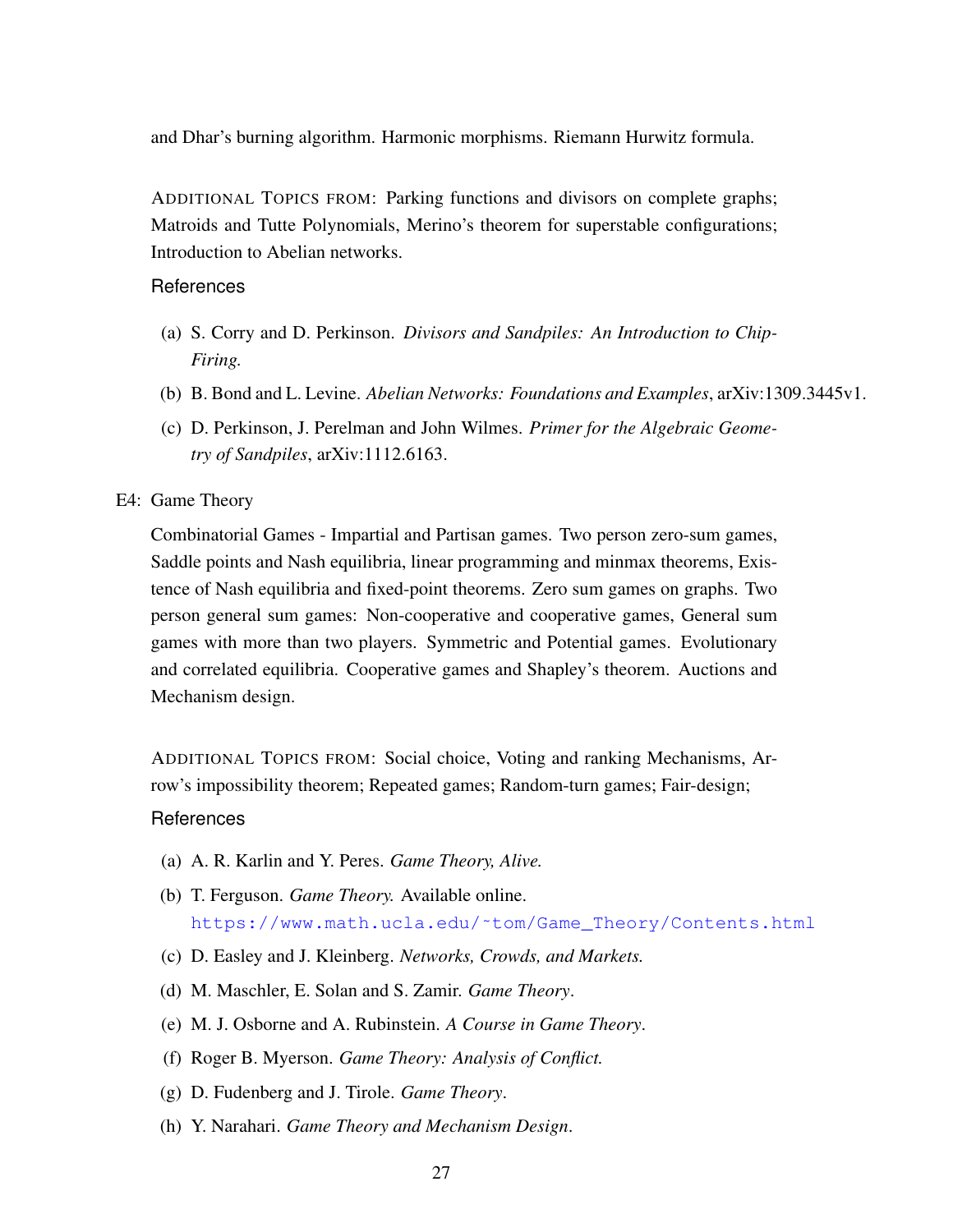## E5: Information Theory

Introduction to Markov chains (if necessary). Shannon's entropy, Gibb's inequality, Typical sequences of random vectors, Shannon's theorem. Capacity-cost function and channel coding theorem. Rate distortion function and source coding theorem. Stein's lemma and properties of information measures. Uniquely decipherable codes, Codes on trees, Kraft's inequality, Kraft's code, Huffman's code, Shannon-Fano-Elias code. Parsing codes and trees, Turnstall's code. Universal source coding, Empirical distributions, Kullback-Leibler divergence. Parsing entropy, Lempel-Ziv algorithm, Entropy equivalence. Mutual information and capacity of noisy channels.

ADDITIONAL TOPICS FROM: Stationary coding of finite alphabets, Ergodic theorem for binary alphabets and examples. Frequencies of finite blocks and Entropy theorem.

## References

- (a) T. M. Cover and J. A. Thomas. *Elements of Information Theory.*
- (b) P. Bremaud. *Discrete Probability Models and Methods.*
- (c) D. J. C. Mackay. *Information Theory, Inference and Learning Algorithms.*
- (d) Robert J. McEliece. *The Theory of Infomation and Coding.*
- <span id="page-31-0"></span>(e) Paul C. Shields. *The Ergodic Theory of Discrete Sample Paths.*

#### E6: Introduction to Stochastic Processes

- DISCRETE-TIME MARTINGALES: Optional Stopping theorem, Martingale convergence theorem, Doob's inequality and convergence.
- BRANCHING PROCESSES: Model definition. Connection with martingales. Probability of survival. Mean and variance of number of individuals.
- DISCRETE-TIME MARKOV CHAINS: Classification of states, Stationary distribution, reversibility and convergence. Random walks and electrical networks. Collision and recurrence.
- BASIC PROBABILISTIC INEQUALITIES AND APPLICATIONS: First and Second Moment methods. Applications to Longest increasing subsequences, Random k-Sat problem and connectivity threshold for Erdos-Renyi graphs. Chernoff bounds and Johnson-Lindenstrauss lemma.

#### References

(a) N. Lanchier: *Stochastic Modelling.*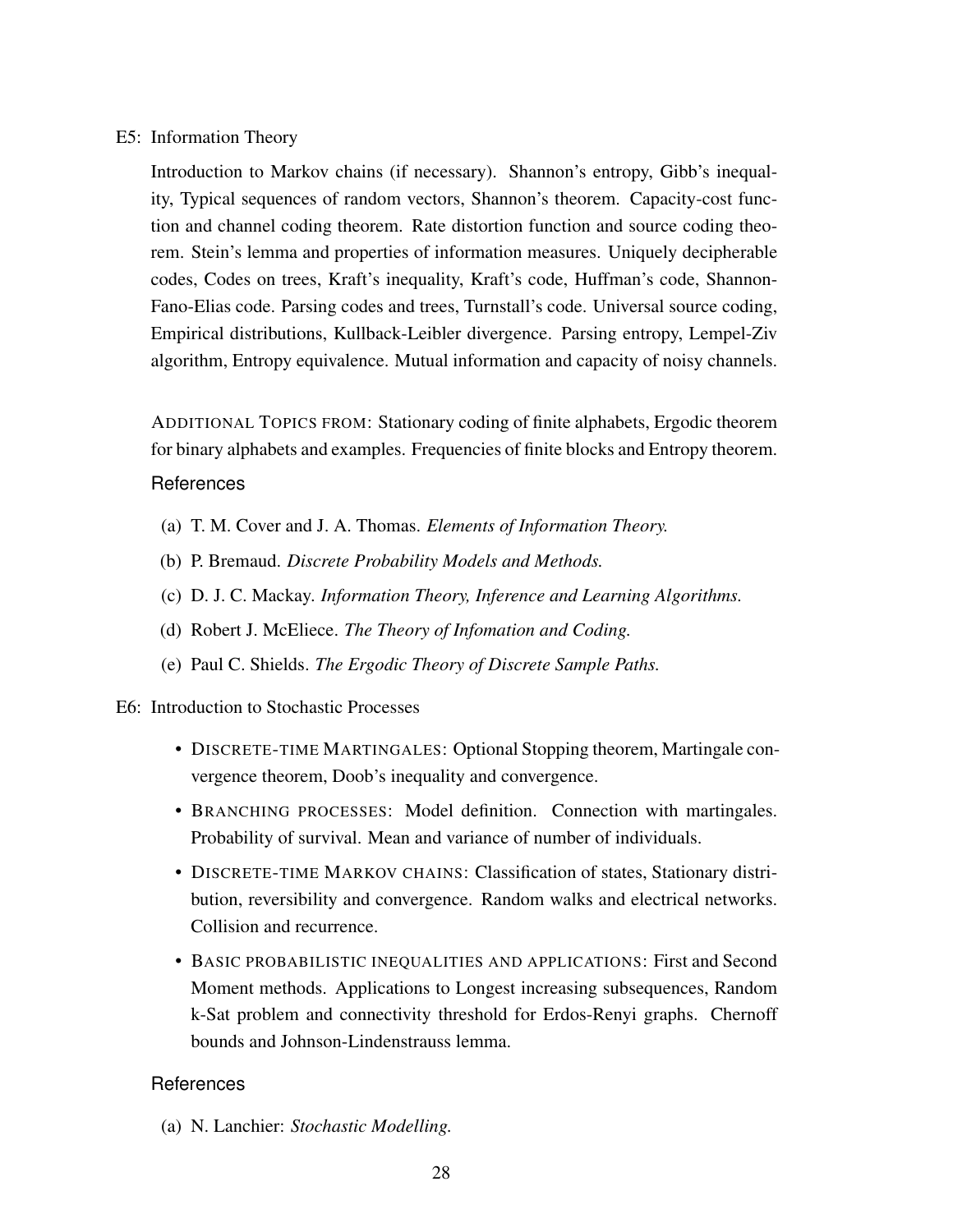- (b) W. Feller: *Introduction to Probability: Theory and Applications Vol. I and II.*.
- (c) L. Levine, Y. Peres and E. Wilmer: *Markov chains and mixing times.*
- (d) Sheldon Ross: *Probability Models.*
- (e) Santosh S. Venkatesh: *Theory of Probability Explorations and Applications.*
- (f) R. Meester: *A Natural Introduction to Probability Theory.*
- (g) S. R. Athreya and V. S. Sunder: *Measure and Probability.*
- (h) Sebastien Roch: *Modern Discrete Probability: A toolkit. (Notes).*
- <span id="page-32-0"></span>E7: Methods from Statistical Physics
	- STATISTICAL PHYSICS AND PHASE TRANSITION: Boltzmann distribution. Thermodynamic potentials, The fluctuation–dissipation relations, The thermodynamic limit, Ferromagnets and Ising models, The Ising spin glass. Review of Probabilistic tools. Gibbs free energy. Connections to combinatorial optimization and information theory.
	- RANDOM ENERGY MODEL: Definition of the model, Thermodynamics of the REM, The condensation phenomenon, quenched and annealed averages. Replica solution. The fully connected p-spin glass model. Extreme value statistics and the REM.
	- BELIEF PROPOGATION: Two examples, BP on trees, Optimization, Loopy BP, General message-passing algorithms.
	- ADDITIONAL TOPICS FROM: Lattice gas model; Sherrington-Kirkpatrick model: free energy based on replicas, alternate derivation of the replica symmetric free energy using the cavity method, Approximate message passing and connections to cavity method, 1 RSB cavity method, some rigourous results, the Guerra upper bound using interpolation; Hopfield model: derivation of the replica symmetric free energy using replicas; Message-passing algorithm and combinatorial optimization problems; Clustering of networks and community detection; Linear estimation and compressed sensing; Factor graphs; Random satisfiability problems.

- (a) M. Mezard, G. Parisi, and M. A. Virasoro. *Spin glass theory and beyond*.
- (b) M. Mezard and A. Montanari: *Information, Physics, and Computation*.
- (c) S. Friedli and Y. Velenik: *Statistical mechanics of lattice systems: a concrete mathematical introduction.*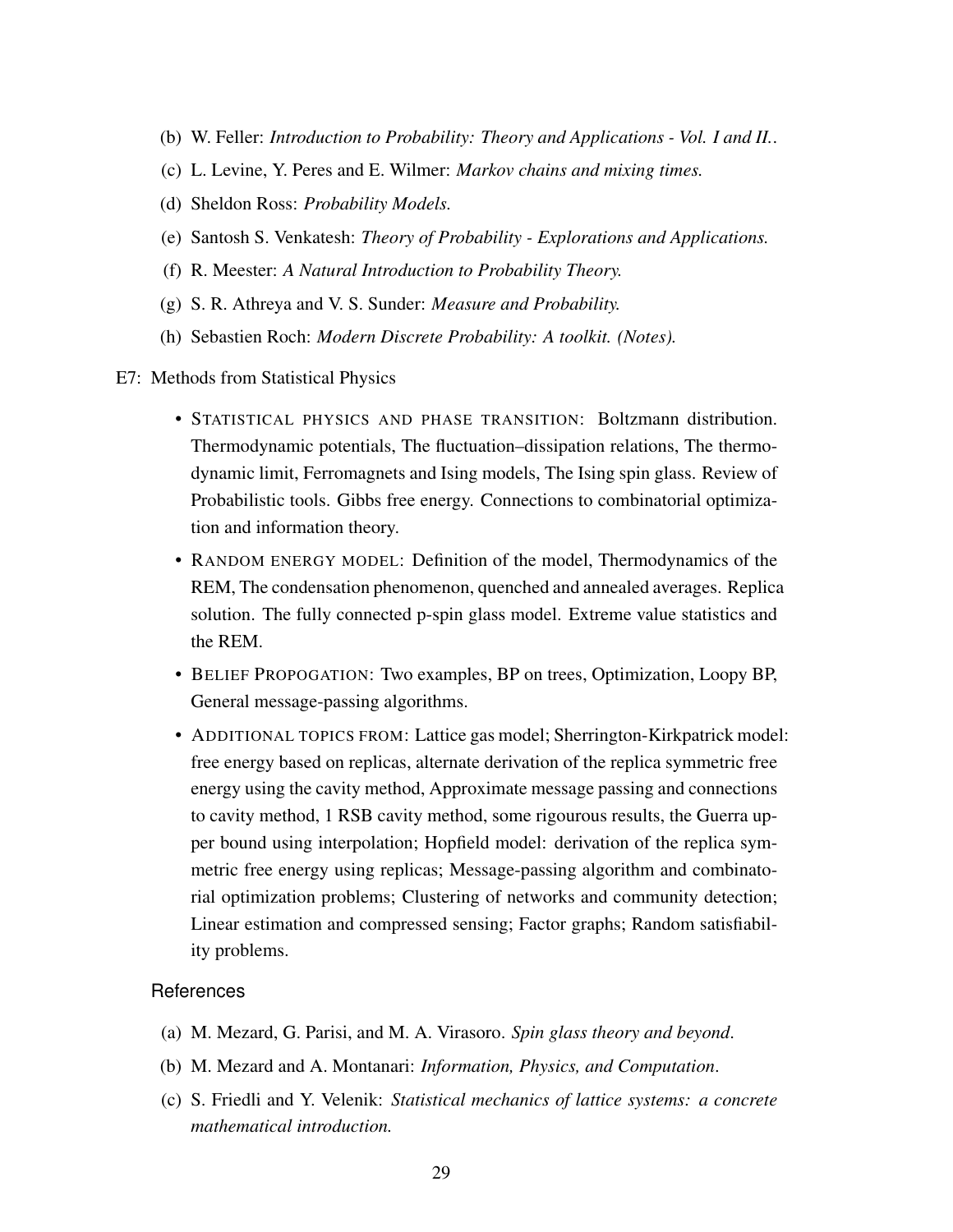- (d) N. Merhav: *Statistical physics and information theory.*
- (e) D. Panchenko: *The Sherrington-Kirkpatrick model*.
- (f) A. Bandeira, A. Perry and A. S. Wein. *Notes on Computational-to-Statistical gaps: Predictions using statistical physics.* (https://arxiv.org/pdf/1803.11132.pdf)
- (g) *Statistical Physics, Optimization, Inference and Message-Passing Algorithms.* Edited by Krzakala et al.
- <span id="page-33-0"></span>(h) F. Krzakala and L. Zdberova. *Statistical Physics for Optimization and Learning.*
- (i) F. Krzakala and L. Zdberova. *Statistical physics of inference: Thresholds and algorithms.*
- E8: Data Structures and Algorithms

Introduction to data structures, abstract data types, analysis of algorithms. Creation and manipulation of data structures: arrays, lists, stacks, queues, trees, heaps, hash tables, balanced trees, tries, graphs. Algorithms for sorting and searching, order statistics, depth-first and breadth-first search, shortest paths and minimum spanning tree.

- (a) T. Cormen, C. Leiserson, R. Rivest, C. Stein: *Introduction to Algorithms.*
- (b) S. Sahni:*Data Structures, Algorithms and Applications in C++*
- (c) R. Sedgewick and P. Flajolet: *Introduction to the Analysis of Algorithms*
- (d) R. Sedgewick: *Algorithms.*
- (e) A. Aho, J. Hopcroft and J. Ullmann: *Introduction to Algorithms and Data Structures.*
- <span id="page-33-1"></span>(f) S. S. Skiena: *The algorithm Design Manual.*
- E9: Mathematics of Data Science
	- INTRODUCTION AND OPTIMIZATION PROBLEMS: Knapsack Problems, Greedy Algorithms, Graph-theoretic Models and optimization problems (Depth first Search and Breadth-First Search).
	- STATISTICAL ASPECTS: Confidence Intervals and Sampling and Standard Error, Understanding Experimental Data.
	- MACHINE LEARNING: Introduction, Perceptron Algorithm, Kernel method, Examples, Online learning, Support vector machines, VC-dimension.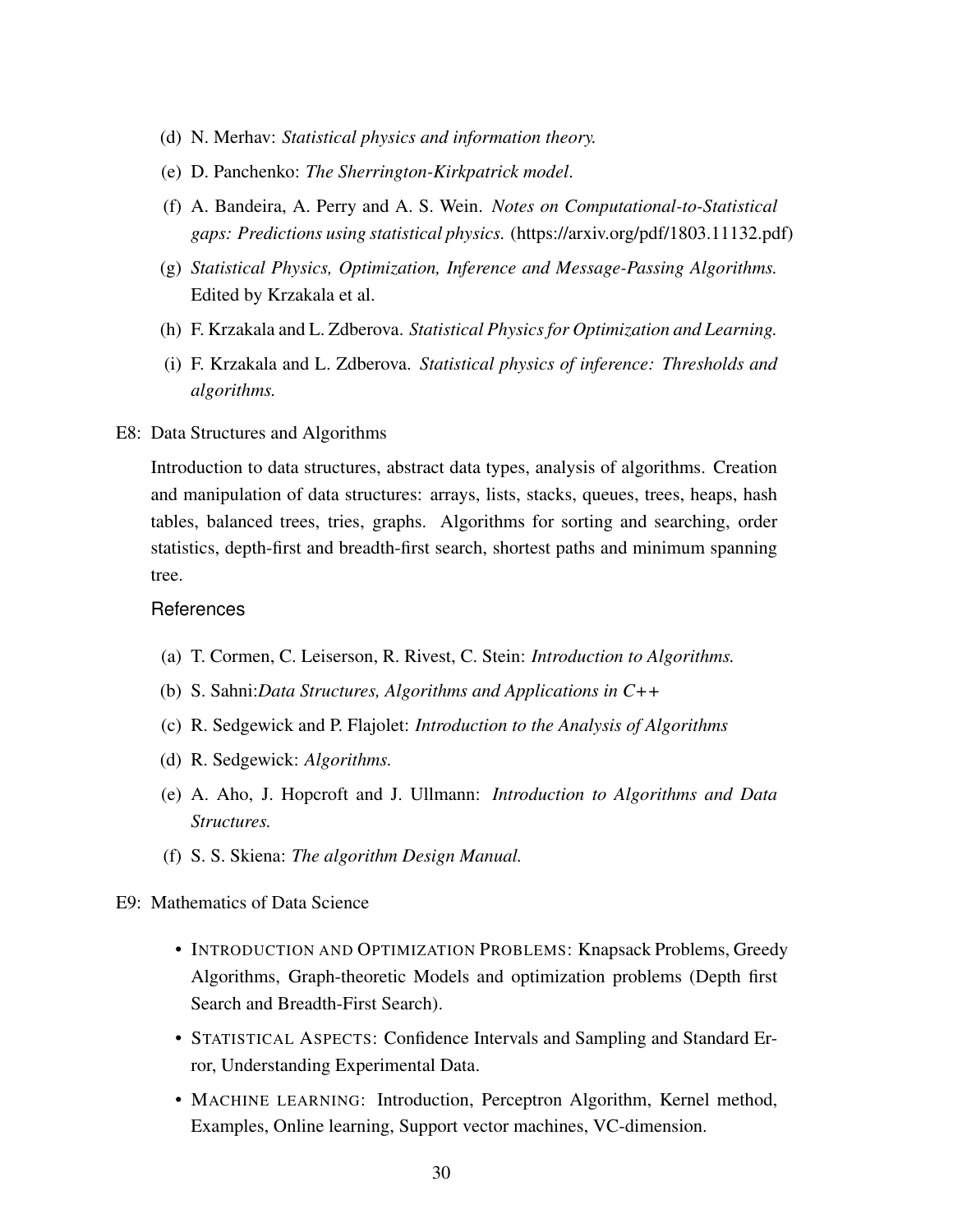Additional Topics from:

- CLUSTERING: k-means clustering, Spectral clustering, Cheeger's inequality, High- density clusters, graph partitioning.
- HIGH-DIMENSIONAL GEOMETRY: Gaussians in high-dimensions, Random projections and Johnson-Lindenstrauss lemma. Fitting spherical Gaussian.
- PRINCIPAL COMPONENT ANALYSIS (PCA): PCA and dimension reduction, Clustering a mixture of spherical Gaussians, Ranking documents.
- GRAPHICAL MODELS; DIFFUSION MAPS AND SEMI-SUPERVISED LEARN-ING; COMMUNITY DETECTION; STOCHASTIC GRADIENT DESCENT AND DEEP LEARNING; COMPRESSED SENSING AND SPARSE RECOVERY.

## References

- (a) R. E. Vershynin: *High-dimensional probability.*
- (b) A. Blum, J. Hopcroft and R. Kannan: *Foundations of Data Science.*
- (c) A. Bandeira: *Ten lectures and forty two open problems in the Mathematics of Data Science (Notes).*
- (d) M. Mitzenmacher and E. Upfal: *Probability and Computing: Randomization and Probabilistic Techniques in Algorithms and Data Analysis.*
- (e) T. Hastie, R. Tbshirani and J. Friedman: *The elements of statistical learning.*
- (f) Kevin Murphy: *Machine Learning A Probabilistic Perspective.*
- <span id="page-34-0"></span>(g) M. J. Wainwright: *High-Dimensional Statistics -A Non-Asymptotic Viewpoint.*
- E10: Introduction to analytic methods in number theory

Dirichlet multiplication of arithmetic function, Euler's summation, Abel's partial summation, Asymptotic order of arithmetic functions, Elementary estimates on distribution of primes, Chebychev's theorem and Bertrand's postulate, Dirichlet characters and Dirichlet's theorem on primes in progressions.

## <span id="page-34-1"></span>**References**

(a) T. Apostol, *Introduction to Analytic Number Theory.*

E11: Algebraic number theory

Number fields and number rings, prime decomposition in number rings, Dedekind domains, definition of the ideal class group, Galois theory applied to prime decomposition and Hilbert ramification theory, Gauss reciprocity law, Cyclotomic fields and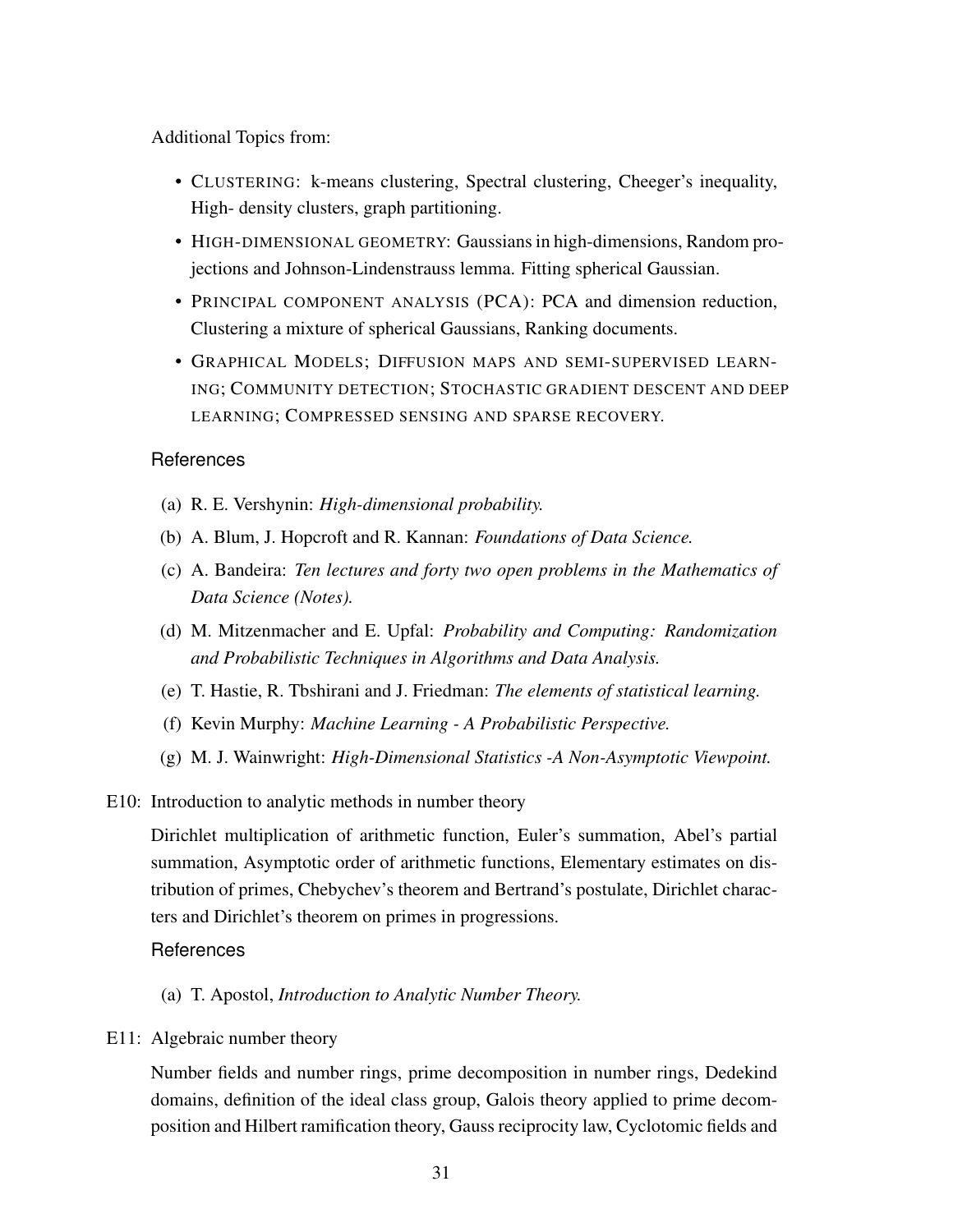their ring of integers as an example, the finiteness of the ideal class group, Dirichlet Unit theorem.

#### References

- (a) D. Marcus: *Number fields.*
- <span id="page-35-0"></span>(b) G. J. Janusz: *Algebraic Number Theory*
- E12: Topics in Statistical Methods

Large sample arguments for goodness of fit chi-square, test of independence and others for contingency tables, measures of association (12 lectures)

Nonparametric density estimation Empirical d.f., Kolmogorov-Smirnov test Tests and confidence intervals for population quantiles (9 lectures)

Elements of Bayesian inference including Bayes estimates, credible intervals and tests. (12 lectures)

Introduction to statistical computing E-M algorithm Introduction to Markov Chain Monte Carlo techniques with applications, Gibbs sampling, Metropolis-Hastings algorithm. (16 lectures)

#### **References**

- (a) A. Agresti: An Introduction to Categorical Data Analysis.
- (b) C. R. Bilder and T. M. Loughlin: Analysis of Categorical data with R.
- (c) P. J. Bickel and K. A. Doksum: Mathematical Statistics
- (d) E.L. Lehmann: Nonparametrics: Statistical Methods Based on Ranks.
- (e) J. O. Berger: Statistical Decision Theory and Bayesian Analysis, Second Ed.
- (f) G. J. McLachlan and T. Krishnan: The EM Algorithm and Extensions
- (g) A. Gelman et al.: Bayesian Data Analysis.
- <span id="page-35-1"></span>(h) J. S. Liu: Monte Carlo Strategies in Scientific Computing.
- E13: Sample Surveys and Design of Experiments

Scientific basis of sample surveys. Complete enumeration vs. sample surveys. Principal steps of a sample survey; illustrations; methods of drawing a random sample. SRSWR and SRSWOR: Estimation, sample size determination. Stratified sampling; estimation, allocation, illustrations. Systematic sampling, linear and circular, variance estimation. Some basics of PPS sampling, Two-stage sampling and Cluster sampling. Nonsampling errors. Ratio and Regression methods.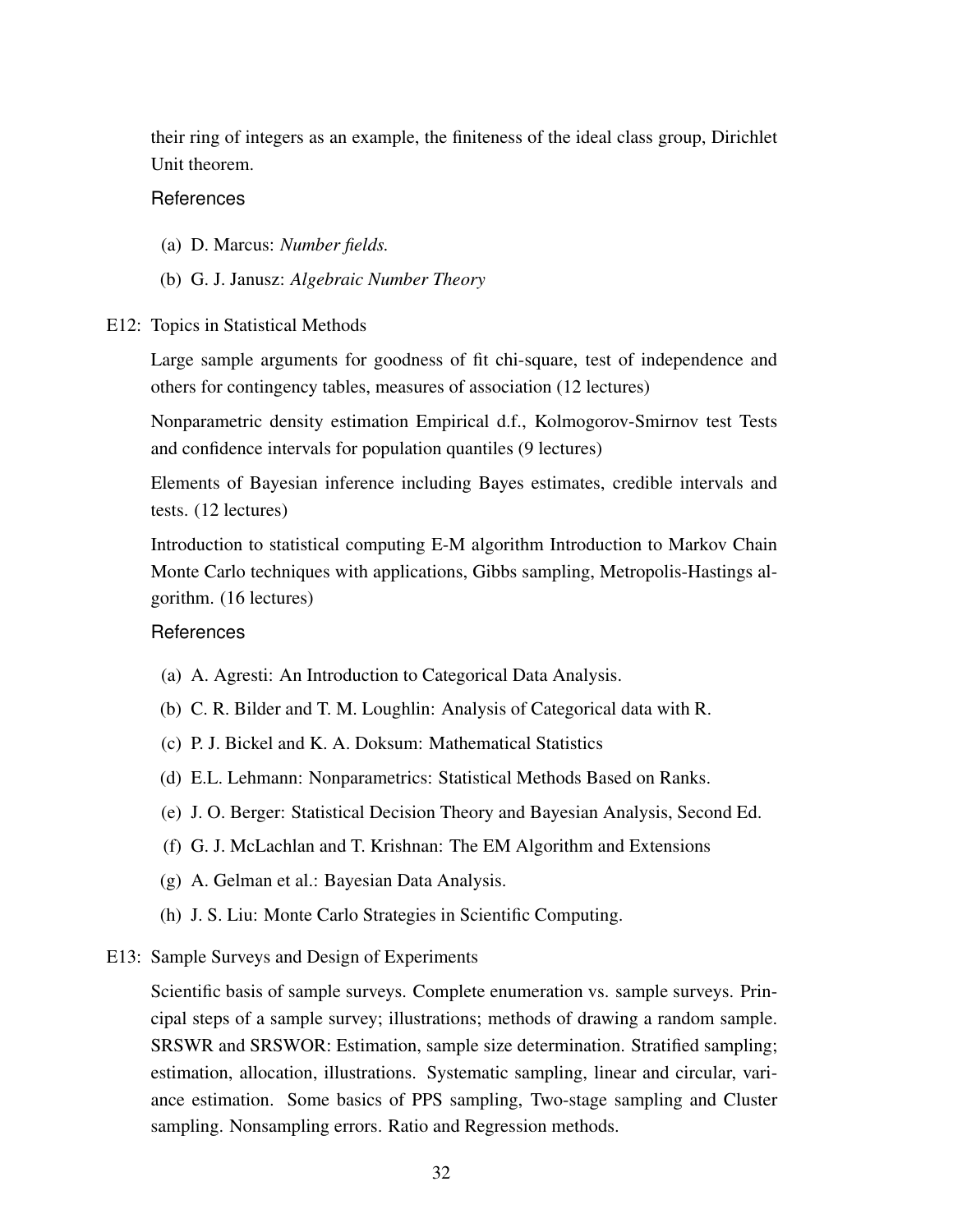The need for experimental designs and examples, basic principles, blocks and plots, uniformity trials, use of completely randomized designs. Designs eliminating heterogeneity in one direction: General block designs and their analysis under fixed effects model, tests for treatment contrasts, pairwise comparison tests; concepts of connectedness and orthogonality of classifications with examples; randomized block designs and their use. Some basics of full factorial designs. Practicals using statistical packages.

## References

- (a) M. N. Murthy: Sampling Theory and Methods.
- (b) P. Mukhopadhyay: Theory and Methods of Survey Sampling.
- (c) W. G. Cochran: Sampling Techniques.
- (d) A. Dean and D. Voss: Design and Analysis of Experiments.
- (e) A. Dey: Theory of Block Designs.
- (f) D. C. Montgomery: Design and Analysis of Experiments.
- (g) O. Kempthorne: The Design and Analysis of Experiments.
- <span id="page-36-0"></span>(h) W. G. Cochran and G. M. Cox: Experimental Designs.

#### E14: Commutative Algebra

Prime ideals and primary decompositions, Ideals in polynomial rings, Hilbert basis theorem, Noether normalisation theorem, Hilbert's Nullstellensatz, Tensor product of modules, Localization, Noetherian and Artinian modules, Cayley-Hamilton trick and Nakayama lemma, Elementary dimension theory.

#### **References**

- (a) M. Atiyah and I.G. MacDonald: *Commutative Algebra.*
- (b) J. Harris: *Algebraic Geometry.*
- (c) I. Shafarervich: *Basic Algebraic Geometry.*
- (d) W. Fulton: *Algebraic curves.*
- <span id="page-36-1"></span>(e) M. Reid: *Undergraduate Commutative Algebra.*
- E15: Representation theory of finite groups

Introduction to multilinear algebra: Review of linear algebra, multilinear forms, tensor products, wedge product, Grassmann ring, symmetric product. Definition and examples of representations,; Group algebra and Maschke's Theorem, Schur's lemma,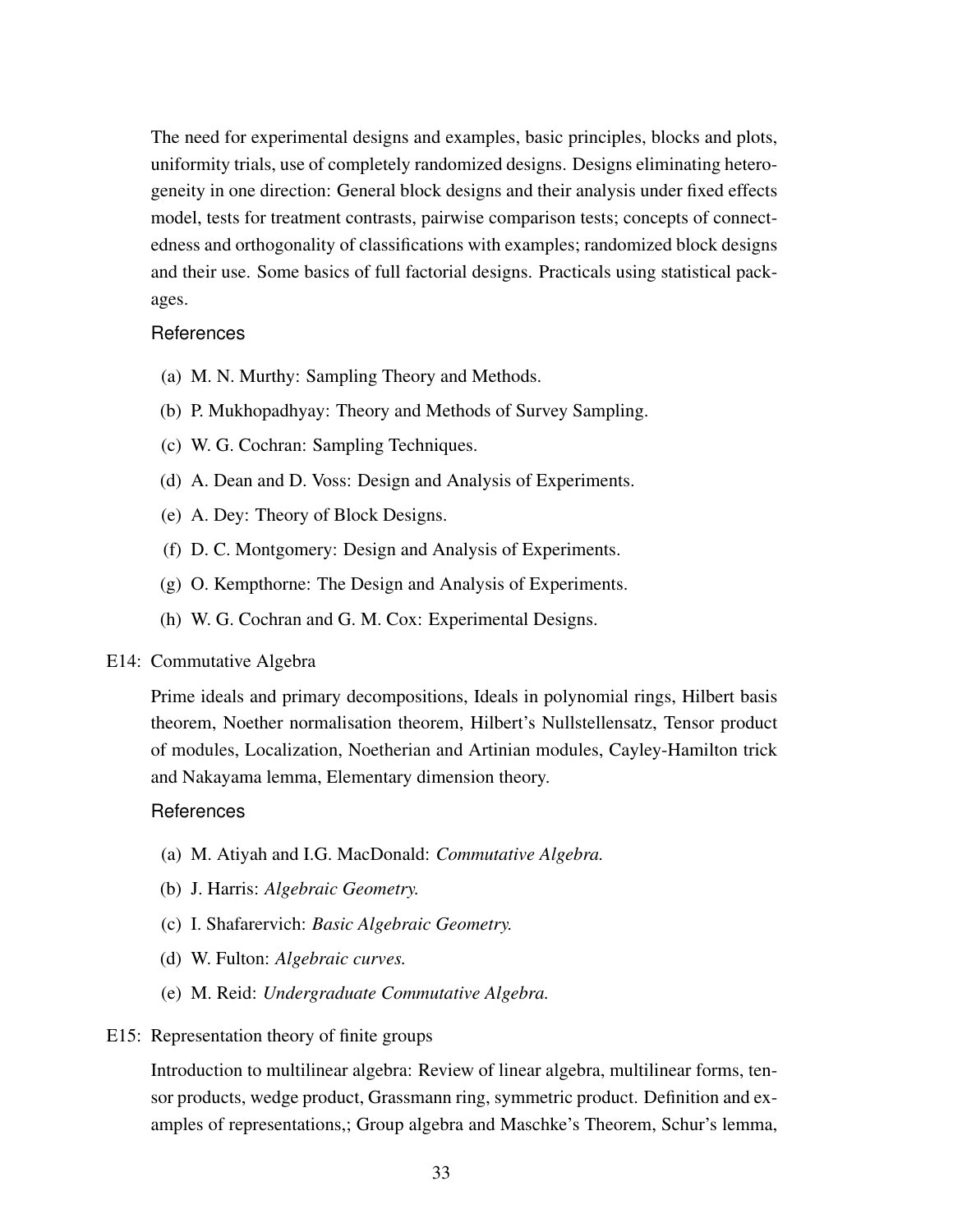Characters and Schur's Orthogonality relations; Burnside's pq theorem, Permutation representations; Induced representations; Frobenius reciprocity law, Representation theory of symmetric groups, Random walks on groups.

### **References**

- (a) A. Prasad: *Representation Theory: A Combinatorial Viewpoint.*
- (b) Benjamin Steinberg: *Representation Theory of Finite Groups:An Introductory Approach.*
- (c) W. Fulton and J. Harris: *Representation Theory, Part I.*
- <span id="page-37-0"></span>(d) J-P Serre: *Linear representations of finite groups.*

#### E16: Geometric group theory.

- Review of group theory (basic notions and operations with groups, solvable and nilpotent groups), Groups with generators and relations: Generating sets, free groups, reduced words, presentation of a group, finitely presented groups. Products and extensions of groups, free products and amalgamated free products.
- Groups and their Cayley graphs, trees and free groups, Review of groups actions, free actions, orbits and stabilisers, transitive actions. Free groups and actions on trees, The ping-pong lemma, The Tits alternative.
- Quasi-isometry of metric spaces, quasi-isometry type of groups, quasi-geodesic and quasi-geodesic spaces, the Švarc-Milnor Lemma with applications, quasiisometry invariants.
- Growth of groups, growth types, groups of polynomial growth, groups of uniform exponential growth.
- ADDITIONAL TOPICS FROM: Hyperbolic groups, Ends and boundaries, Amenable groups.

- (a) Clara Loh: *Geometric Group Theory: An introduction*
- (b) Pierre de la Harpe: *Topics in Geometric Group Theory.*
- (c) John Meier: *Groups, Graphs and Trees: An introduction to the geometry of infinite groups*
- <span id="page-37-1"></span>(d) M. Clay and D. Margalit: *Office Hours with a geometric group theorist.*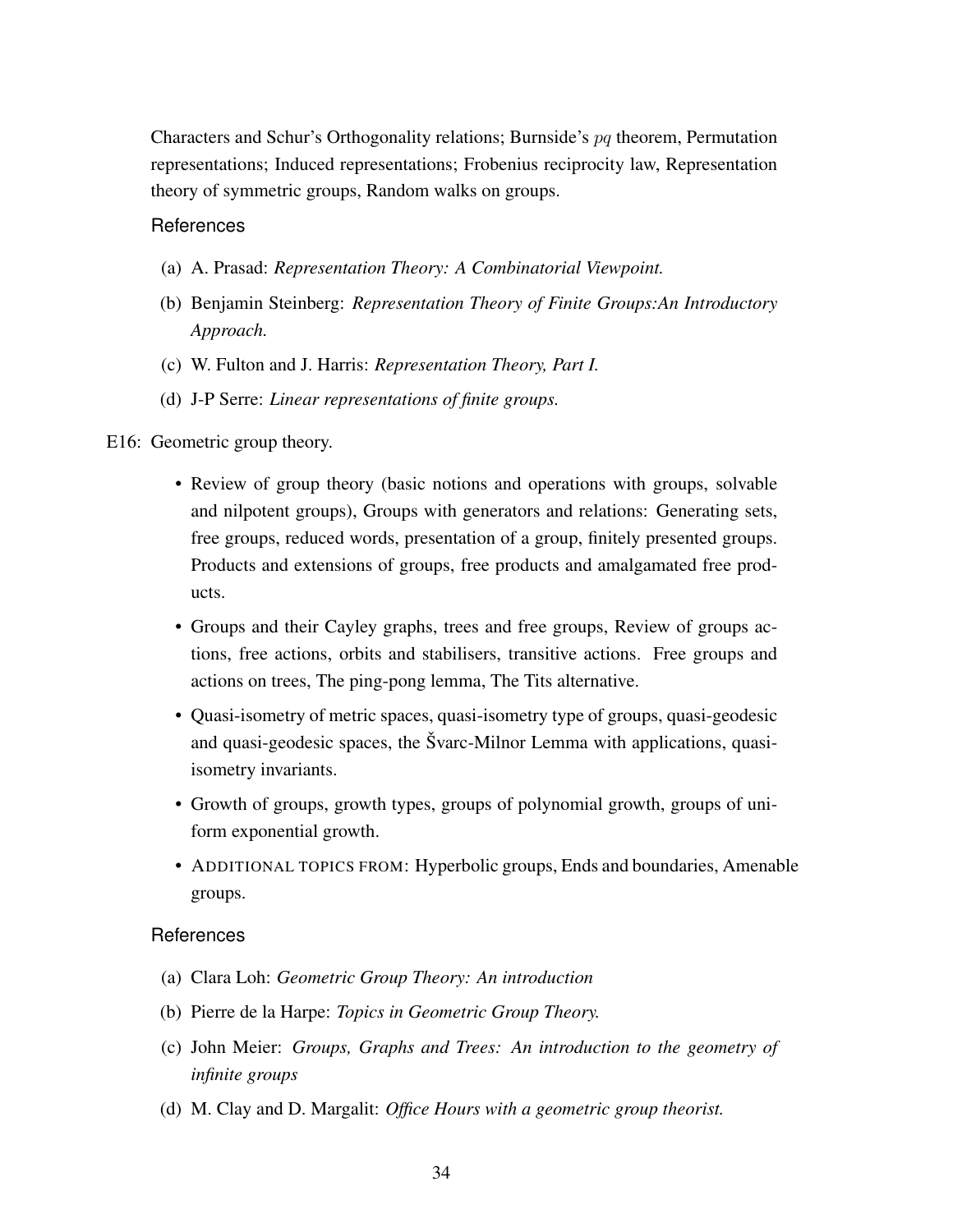E17: Geometric Algebra

General and Special Linear groups. Bilinear forms, Symmetric and Alternating forms. Symplectic groups. Quadratic forms and Orthogonal groups. Witt's extension and cancellation theorems. Cartan-Dieudonne theorem and Associated simple groups. Clifford algebra and Spin groups. Hermitian forms and Unitary groups.

References:

- (a) Emil Artin: *Geometric Algebra*
- (b) Larry C. Grove:*Classical groups and Geometric algebra.*
- (c) N. Jacobson: *Basic Algebra.*
- (d) H. Weyl: *Classical Groups.*

## <span id="page-38-0"></span>E18: Curves and Surfaces.

Curves in two and three dimensions, Curvature and torsion for space curves, Existence theorem for space curves, Serret-Frenet formula for space curves, Inverse and implicit function theorems, Jacobian theorem, Surfaces in  $R<sup>3</sup>$  as two dimensional manifolds, Tangent space and derivative of maps between manifolds, First fundamental form, Orientation of a surface, Second fundamental form and the Gauss map, Mean curvature and scalar curvature, Integration on surfaces, Stokes formula, Gauss-Bonnet theorem.

## References:

- (a) M.P. do Carmo: *Differential Geometry of Curves and Surfaces*.
- (b) A. Pressley: *Elementary Differential Geometry*.
- <span id="page-38-1"></span>(c) J.Thorpe: *Elementary Topics in Differential Geometry*.

## E19: Differential Geometry

Manifolds and Lie groups, Frobenius theorem, Tensors and Differential forms, Stokes theorem, Riemannian metrics, Levi-Civita connection, Curvature tensor and fundamental forms.

- (a) S. Kumaresan: *A course in Differential Geometry and Lie Groups*.
- (b) T. Aubin: *A course in Differential Geometry*.
- (c) T. Aubin: *A course in Differential Geometry*.
- (d) John Lee: *Introduction to Smooth Manifold*.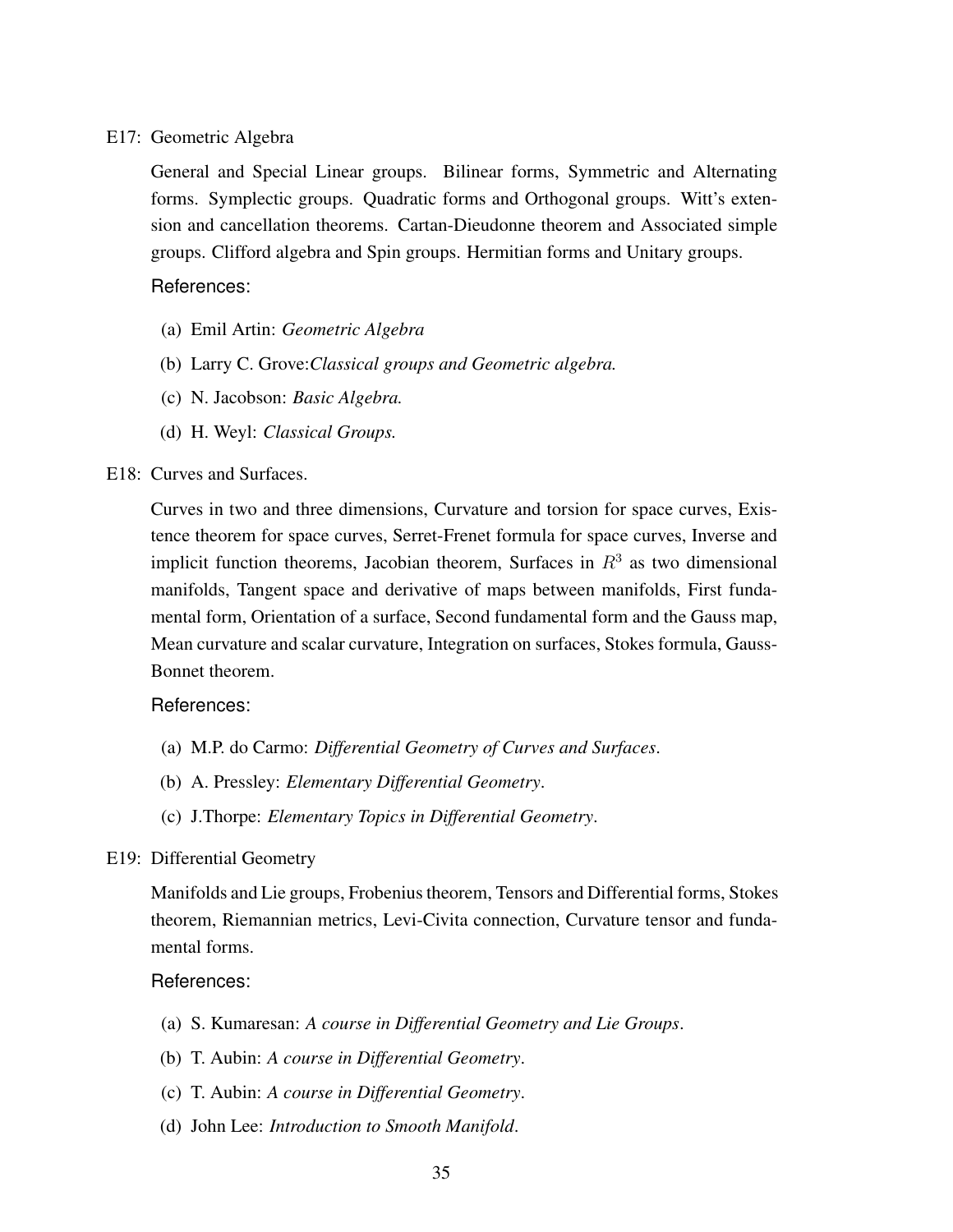- (e) John Lee: *Introduction to Riemannian Manifolds*.
- (f) W.Boothby: *An Introduction to Differentiable Manifolds and Riemannian Geometry*.
- (g) F.Warner: *Foundations of Differentiable Manifolds and Lie Groups*.
- (h) L.Tu: *Introduction to Manifolds*.
- (i) L.Tu: *Differential Geometry (Connections, Curvature and Characteristic Classes)*.

<span id="page-39-0"></span>E20: Differential Topology

Manifolds. Inverse function theorem and immersions, submersions, transversality, homotopy and stability, Sard's theorem and Morse functions, Embedding manifolds in Euclidean space, manifolds with boundary, intersection theory mod 2, winding numbers and Jordan- Brouwer separation theorem, Borsuk-Ulam fixed point theorem.

#### References:

- (a) V. Guillemin and Pollack: *Differential Topology (Chapters I, II and Appendix 1, 2)*.
- <span id="page-39-1"></span>(b) J. Milnor: *Topology from a differential viewpoint*.

#### E21: *p*-adic numbers

Absolute values on  $\mathbb Q$ , the field of p-adic numbers  $\mathbb Q_p$ , Hensel's lemma, elementary analysis in  $\mathbb{Q}_p$ , vector spaces and field extensions of  $\mathbb{Q}_p$ , the extension  $\mathbb{C}_p$  of  $\mathbb{Q}_p$ , analysis in  $\mathbb{C}_p$ .

#### References:

- (a) Gouvea: *p-adic numbers, an introduction (second edition)*.
- (b) Katok: *p-adic analysis compared with real*.
- (c) Koblitz: *p-adic numbers, p-adic analysis and zeta functions*.
- (d) Borevich and Shafarevich: *Number Theory*.
- <span id="page-39-2"></span>(e) Cassels: *Local fields*

#### E22: Algebraic Geometry

Hilbert Basis Theorem, Hilbert Nullstellensatz, Affine algebraic sets and varieties and morphisms, affine coordinate rings, regular functions, Projective space, Projective varieties and morphisms, quasi projective varieties, sheaf of regular functions,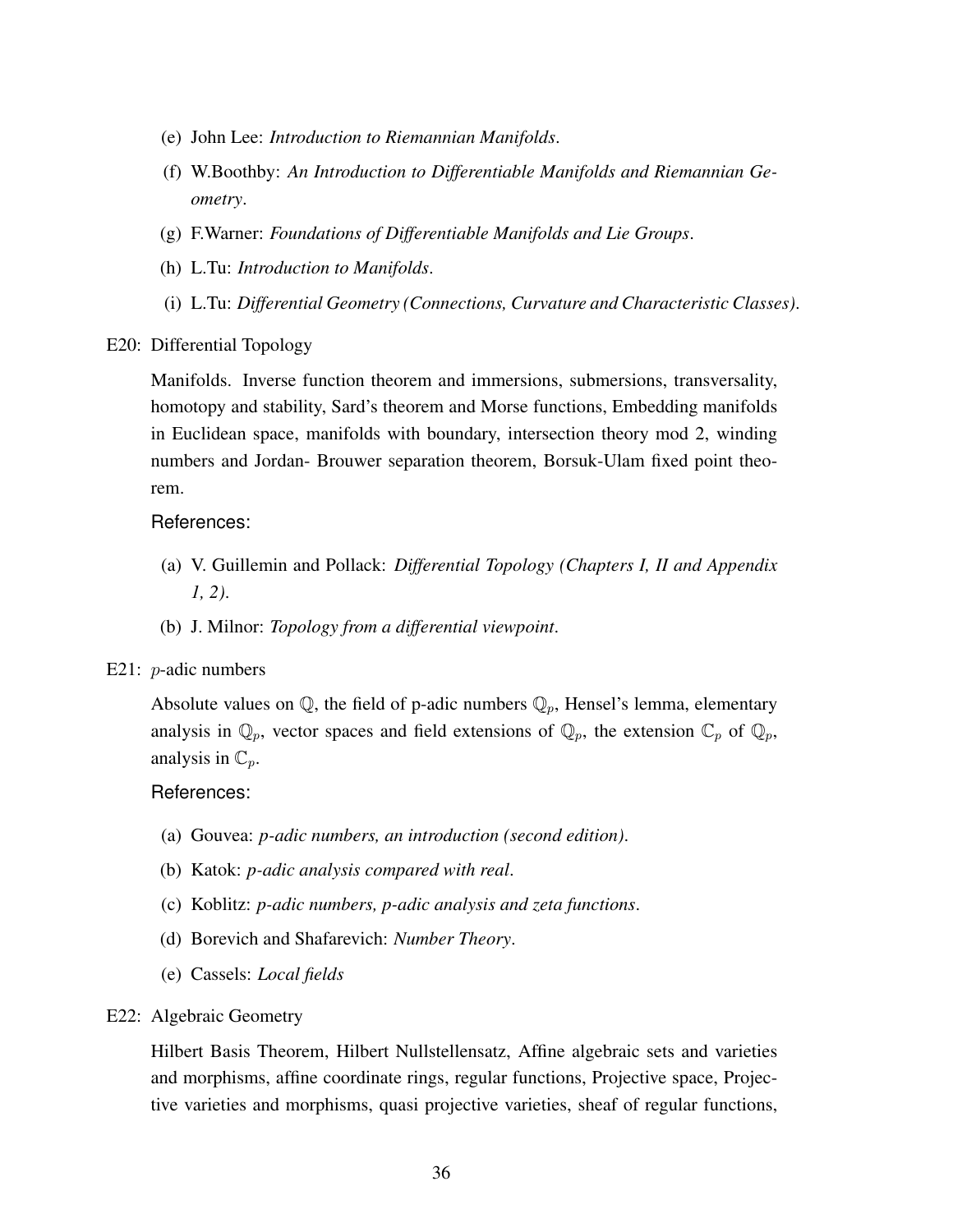rational functions, rational maps, function fields, nonsingular varieties, algebraic curves, Bezout's theorem, Riemann Roch theorem (if time permits)

#### References:

- (a) Hartshorne: *Algebraic Geometry (Chapter 1)*.
- (b) Fulton: *Algebraic Curves*.
- (c) Shafarevich: *Algebraic Geometry Volume I*.
- (d) Reid: *Undergraduate Algebraic Geometry*.
- (e) Mumford: *Red Book of Varieties and Schemes (Chapter 1)*.
- (f) Kirwan: *Complex Algebraic Curves*.
- (g) Harris: *Algebraic Geometry*.

## <span id="page-40-0"></span>E23: Algebraic Topology

Geometric complexes, Polyhedra, Simplicial homology groups, Simplicial approximation theorem, Fundamental Groups, Covering Spaces.

#### References:

- (a) Croom:*Basic Concepts of Algebraic Topology*.
- (b) Hatcher: *Algebraic Topology*.
- (c) Greenberg and Harper: *Algebraic Topology, a first course*.
- (d) Massey: *A Basic Course in Algebraic Topology*.
- (e) Massey: *Algebraic Topology, an Introduction*.
- (f) Munkres: *Elements of Algebraic Topology*.
- <span id="page-40-1"></span>(g) Armstrong: *Basic Topology*.
- E24: Introduction to Dynamical systems

Linear maps and linear differential equation: attractors, foci, hyperbolic points; Lyapunov stability criterion, Smooth dynamics on the plane:Critical points, Poincare index, Poincare-Bendixson theorem, Dynamics on the circle: Rotations: recurrence, equidistribution, Invertible transformations: rotation number, Denjoy construction, Conservative systems: Poincare recurrence. Newtonian mechanics.

- (a) B. Hasselblatt and A. Katok: *A first course in dynamics.*
- (b) M. Brin and G. Stuck: *Introduction to dynamical systems.*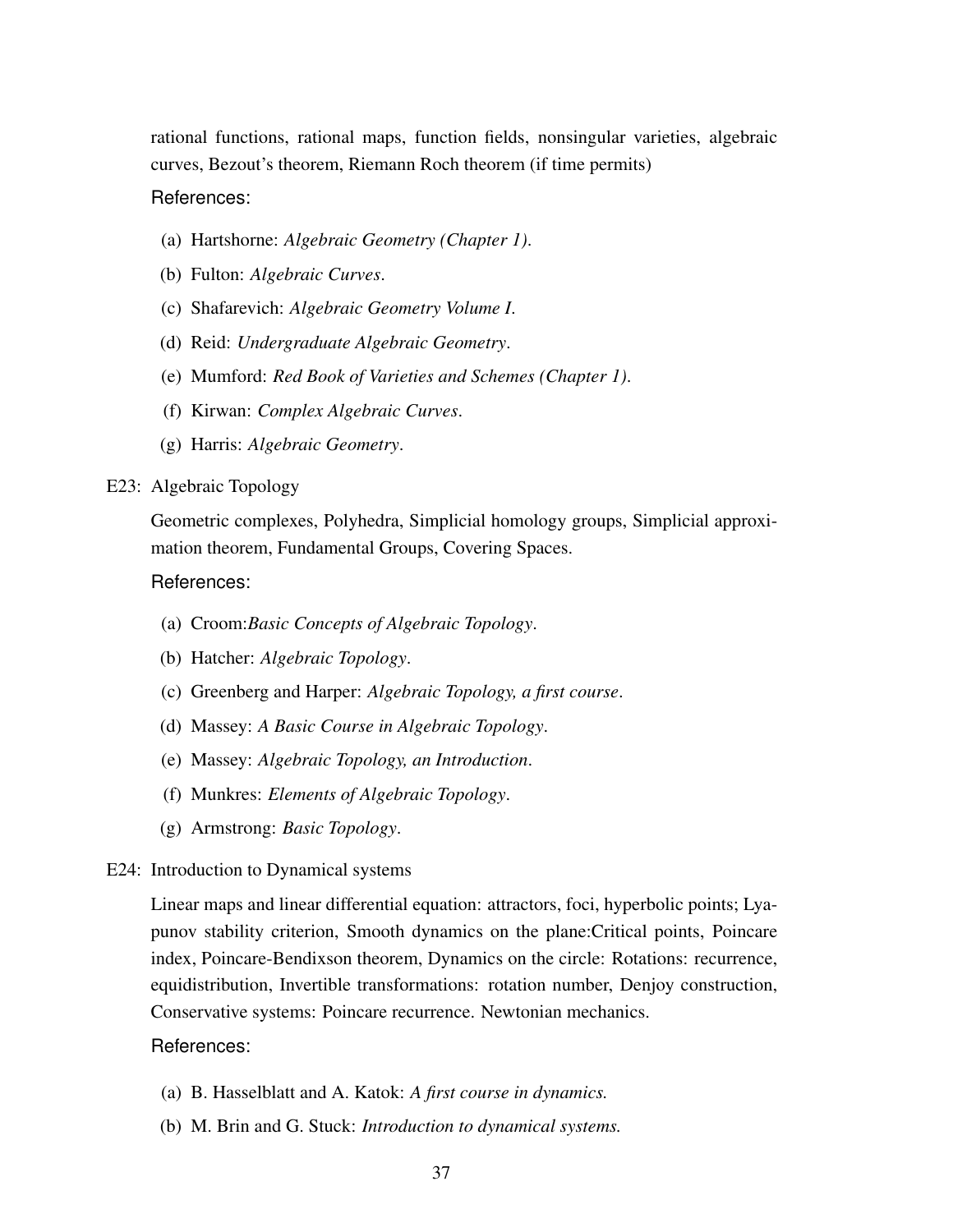<span id="page-41-0"></span>(c) V. I. Arnold: *Geometrical methods in the theory of Ordinary Differential Equations.*

#### E25: Mathematical Morphology and Applications

Introduction to mathematical morphology: Minkowski addition and subtraction, Structuring element and its decompositions. Fundamental morphological operators: Erosion, Dilation, Opening, Closing. Binary Vs Greyscale morphological operations. Morphological reconstructions: Hit-or-Miss transformation, Skeletonization, Coding of binary image via skeletonization, Morphological shape decomposition, Morphological thinning, thickening, pruning. Granulometry, classification, texture analysis: Binary and greyscale granulometries, pattern spectra analysis. Morphological Filtering and Segmentation: Multiscale morphological transformations, Top-Hat and Bottom-Hat transformations, Alternative Sequential filtering, Segmentation. Geodesic transformations and metrics: Geodesic morphology, Graph-based morphology, City-Block metric, Chess board metric, Euclidean metric, Geodesic distance, Dilation distance, Hausdorff dilation and erosion distances. Efficient implementation of morphological operators. Some applications of mathematical morphology.

#### References:

- (a) J. Serra, 1982, *Image Analysis and Mathematical Morphology*, Academic Press London, p. 610.
- (b) J. Serra, 1988, *Image Analysis and Mathematical Morphology: Theoretical Advances*, Academic Press, p. 411.
- (c) L. Najman and H. Talbot (Eds.), 2010, *Mathematical Morphology*, Wiley, p. 50.
- (d) P. Soille, 2003, *Morphological Image Analysis, Principles and Applications*, 2nd edition, Berlin: Springer Verlag.
- (e) N. A. C. Cressie, 1991, *Statistics for Spatial Data*, John Wiley.

## <span id="page-41-1"></span>E26: Economics I

Introduction to Economics: Micro and Macro Economics. Micro Economics: Welfare Economics: Supply and Demand, Elasticity; Consumption and Consumer behaviour; Production and Theory of costs. Market Organisation: Competition, Monopoly. Macro Economics: National income accounting, demand and supply. Simple Keynesian model and extensions. Consumption and Investment. Inflation and Unemployment. Fiscal policy Money, banking and finance.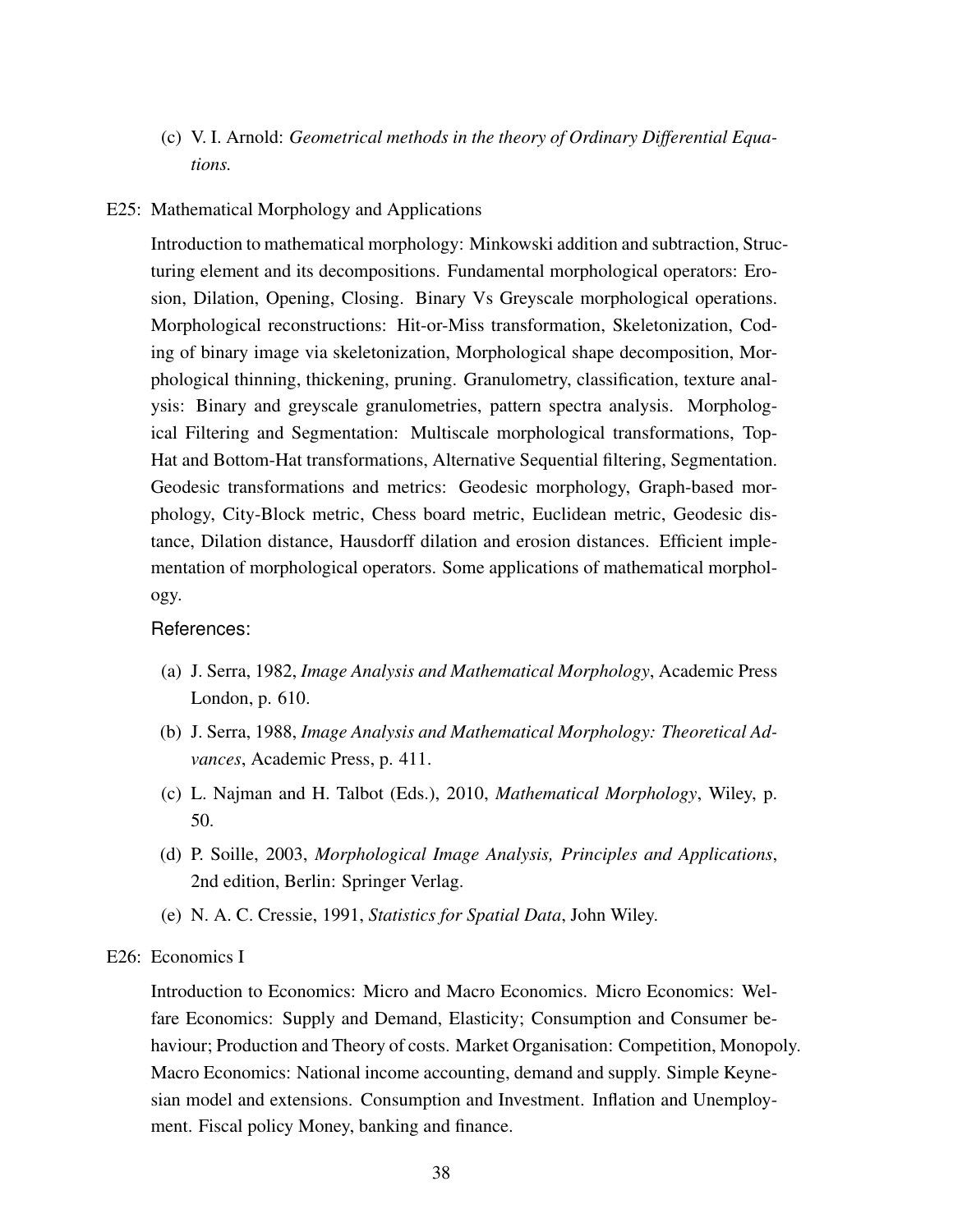- (a) *Intermediate Microeconomics* by Hal Varian
- (b) *Microeconomic Theory* by Richard Layard and A.A. Walter
- (c) *Microeconomics in Context* by N. Goodwin, J. Harris, J. Nelson, B. Roach and M. Torras
- (d) *Microeconomics: behavior, institutions, and evolution* by Bowles S
- (e) *Macroeconomics* by N. G. Mankiw
- (f) *Macroeconomics* by R Dornbusch and S Fisher
- <span id="page-42-0"></span>(g) *Macroeconomics in context* by N Goodwin, J Harris, J Nelson, B Roach and M Torras
- E27: Economics II Themes in Development Theory and Policy.

Theories of growth: historical pattern, classical models, structural models, neoclassical and contemporary approaches. Concept of development: beyond growth (basic needs, capabilities, freedom). Agricultural transformation. Strategies of industrial development. Unemployment, underemployment and poverty. Population and demographic transition. Migration and urbanisation.Trade theory and development experience. Environment and sustainable development

- (a) *Development Economics* by Michael P Todaro
- (b) *Leading Issues in Economic Development* by G.M Meier and J E Rauch
- (c) *International Economics: Theory and Policy* by Paul Krugman and M Obstfeld
- (d) *Halting Degradation of Natural Resources* by J. M. Baland and J. P. Platteau
- (e) *Chapters 1-3 of Book I* of Adam Smith's The Wealth of Nations
- (f) *Development economics.* Princeton University Press by Ray
- (g) *Increasing returns and economic progress.* The Economic Journal 38, 527 542, Young A.A (1928)
- (h) *Industrialization and the Big Push.* The Journal of Political Economy 97, 1003 1026 by Murphy K.M., A. Shleifer, and R.W. Vishny
- <span id="page-42-1"></span>(i) *Why Poverty Persists in India: A Framework for Understanding the Indian Economy.* OUP Catalogue by Eswaran M., and A. Kotwal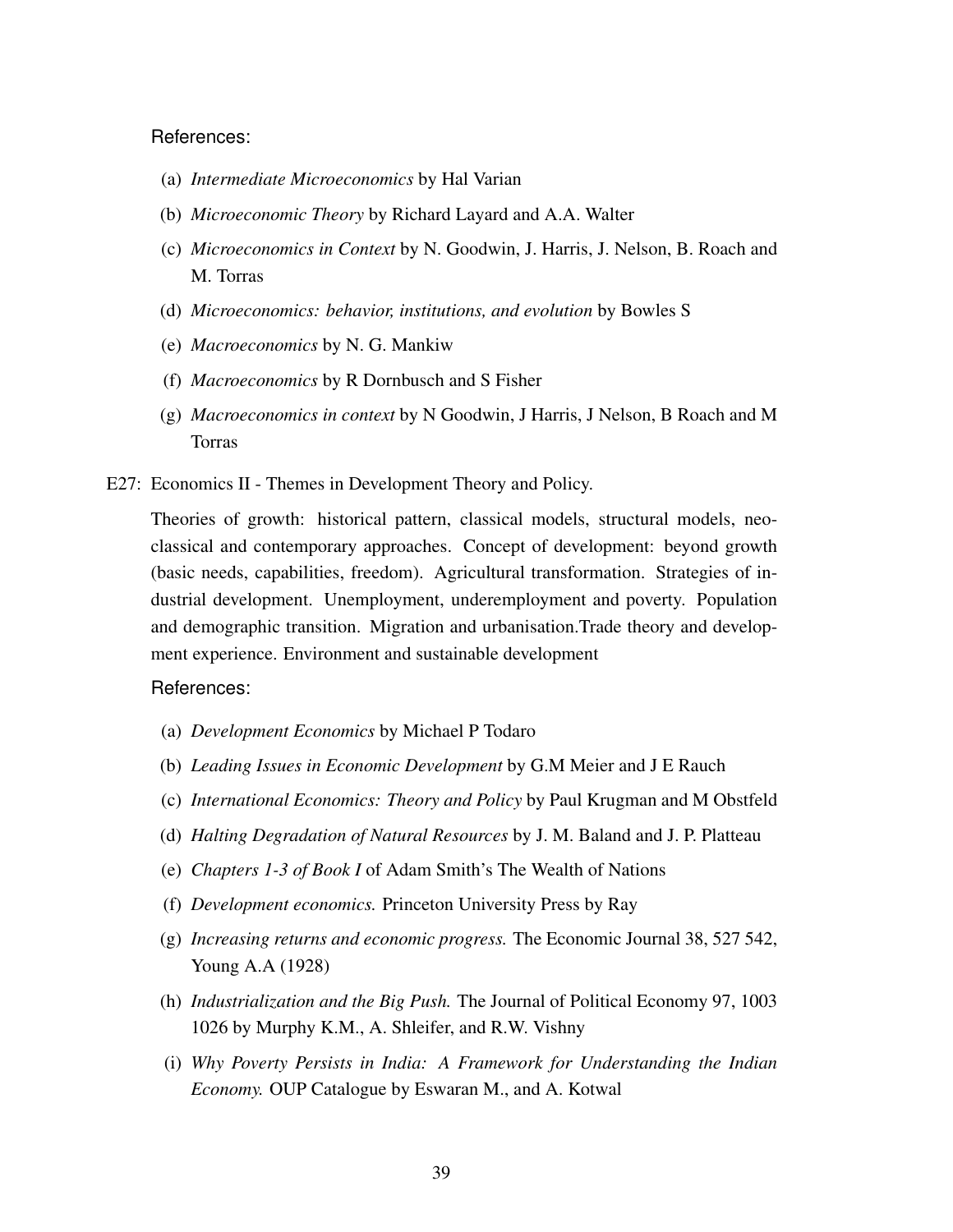E28: Economics III - Poverty and Inequality: theory and empirics

Topics from: Concept and measurement of inequality in incomes. Concentration of wealth. Intra-household inequality Poverty, relatively speaking. Defi

nition and measurement of poverty. Poverty and undernutrition. Trends in poverty and inequality in India.

#### References:

- (a) *Measurement of Inequality and Poverty,* Oxford University Press, 1997, by S Subramanian (ed).
- (b) *Measuring Inequality* by Frank Cowel.
- (c) *On Economic Inequality* by Amartya Sen.
- (d) *Why Poverty Persists in India: A Framework for Understanding the Indian Economy.* OUP Catalogue by Eswaran M., and A. Kotwal.
- (e) *Growing public: Volume 1, the story: Social spending and economic growth since the eighteenth century* by Lindert P.H.
- <span id="page-43-0"></span>(f) *The Haves and the Have-Nots: A brief and idiosyncratic history of global inequality* by Milanovic B

#### E29: Quantum Mechanics

Historical Review: Limitations of Classical Mechanics and conflict with experiments on atomic scale, Wave Particle Duality, De Broglie's Hypothesis, Postulates of Quantum Mechanics, Dirac Notation, Observables as Hermitian Operators on Hilbert Space, Eigenvalues, Eigenvectors and Expectation values, Probabilistic interpretation of outcome of measurements, Time Evolution of the State Vector, Uncertainty Principle, Schrodinger Equation and Wave Function, General Properties of one-dimensional Schrodinger equation, Stationary States, Bound States and Scattering States, Infinite and finite square well potentials, Harmonic Oscillator, Free Particle and spreading of Wave Packets, Scattering from Potential Barriers, Reflection and Transmission Coefficients, Schrodinger Equation in three dimensions, Hydrogen atom, Angular Momentum and Spin.

- (a) Griffiths: *Introduction to Quantum Mechanics*
- (b) Liboff: *Introductory Quantum Mechanics*
- <span id="page-43-1"></span>(c) R. Shankar: *Principles of Quantum Mechanics*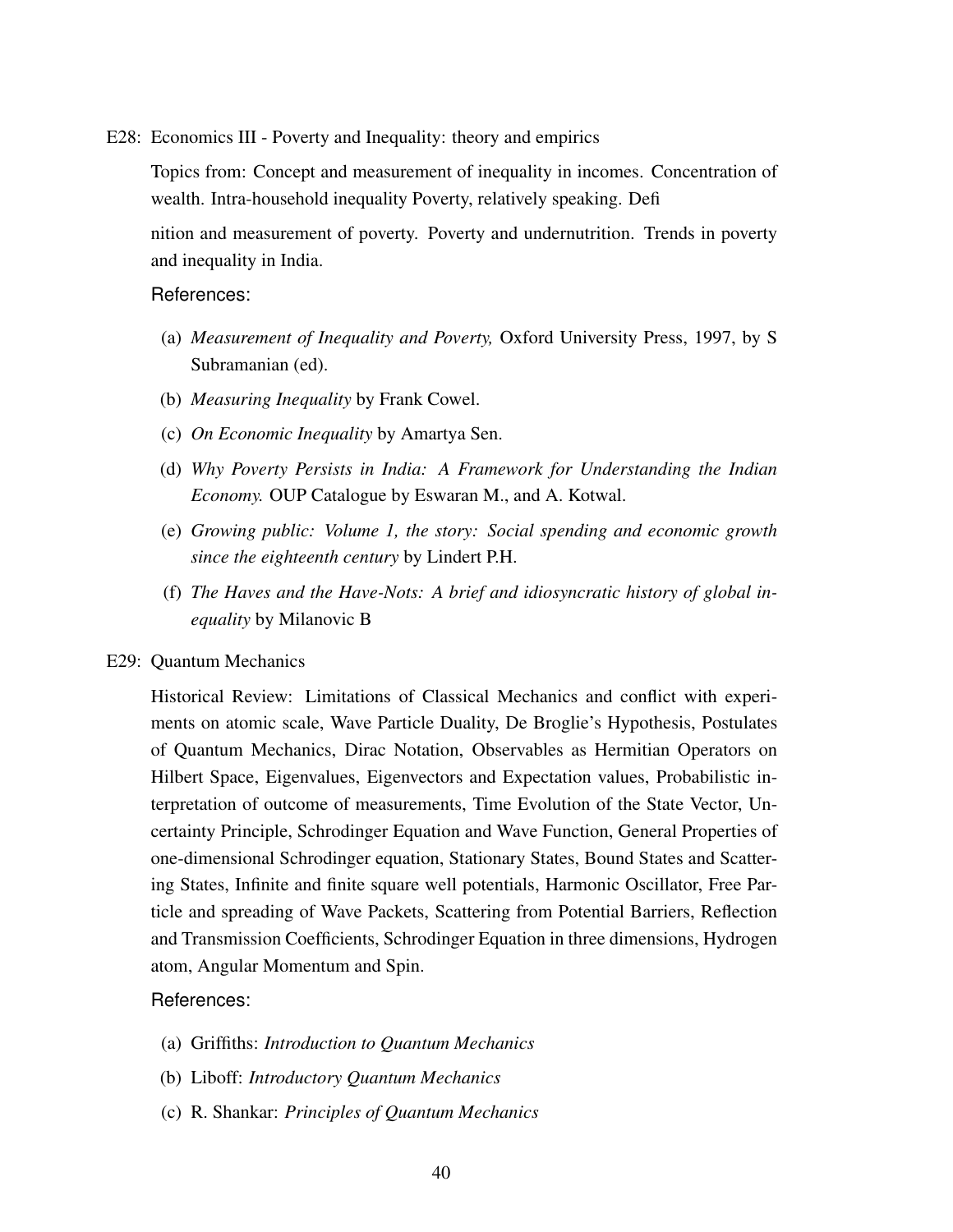## E30: General Relativity

- Review of Special Relativity, Spacetime diagrams and four-vectors
- Gravity as geometry: the equivalence principle, clocks in a gravitational field
- The Description of Curved Spacetime: metric, Penrose diagrams, local inertial frames, light cones and world lines, embedding diagrams, vectors in curved space-time.
- The Geodesic Equation: Solving the geodesic equation- symmetries and conservation laws, Killing vectors, null geodesics, local inertial frames and freely falling frames
- Schwarzschild geometry, the gravitational redshift, particle and light ray orbits, Solar system tests of General Relativity.
- Schwarzschild Black hole, Kruskal-Skekeres coordinates
- Vectors, Dual Vectors, Covariant Derivatives
- Equation of Geodesic Deviation, Riemann Curvature, Einstein Equation in vacuum.
- The Source of Curvature: Densities, Conservation Laws, Einstein Equation with matter-energy as a source.
- Cosmological Solutions of Einstein's Equations. Robertson-Walker metric. ( If time permits)

- (a) *Gravity: An Introduction to Einstein's General Relativity* James Hartle.
- (b) *A First Course in General Relativity* B. Schutz
- <span id="page-44-0"></span>(c) *Spacetime and Geometry: An Introduction to General Relativity*- Sean M. Caroll
- E31: An Introduction to Computational Biology
	- Basic Molecular Biology. DNA, RNA and proteins; The Central Dogma. Genes and transcripts; Gene expression and regulation; SNPs. Remarks on secondary, tertiary and quaternary structures of proteins; Functional domains of proteins. History of sequencing technologies; The Human Genome Project. Sequence similarity, homology and alignment.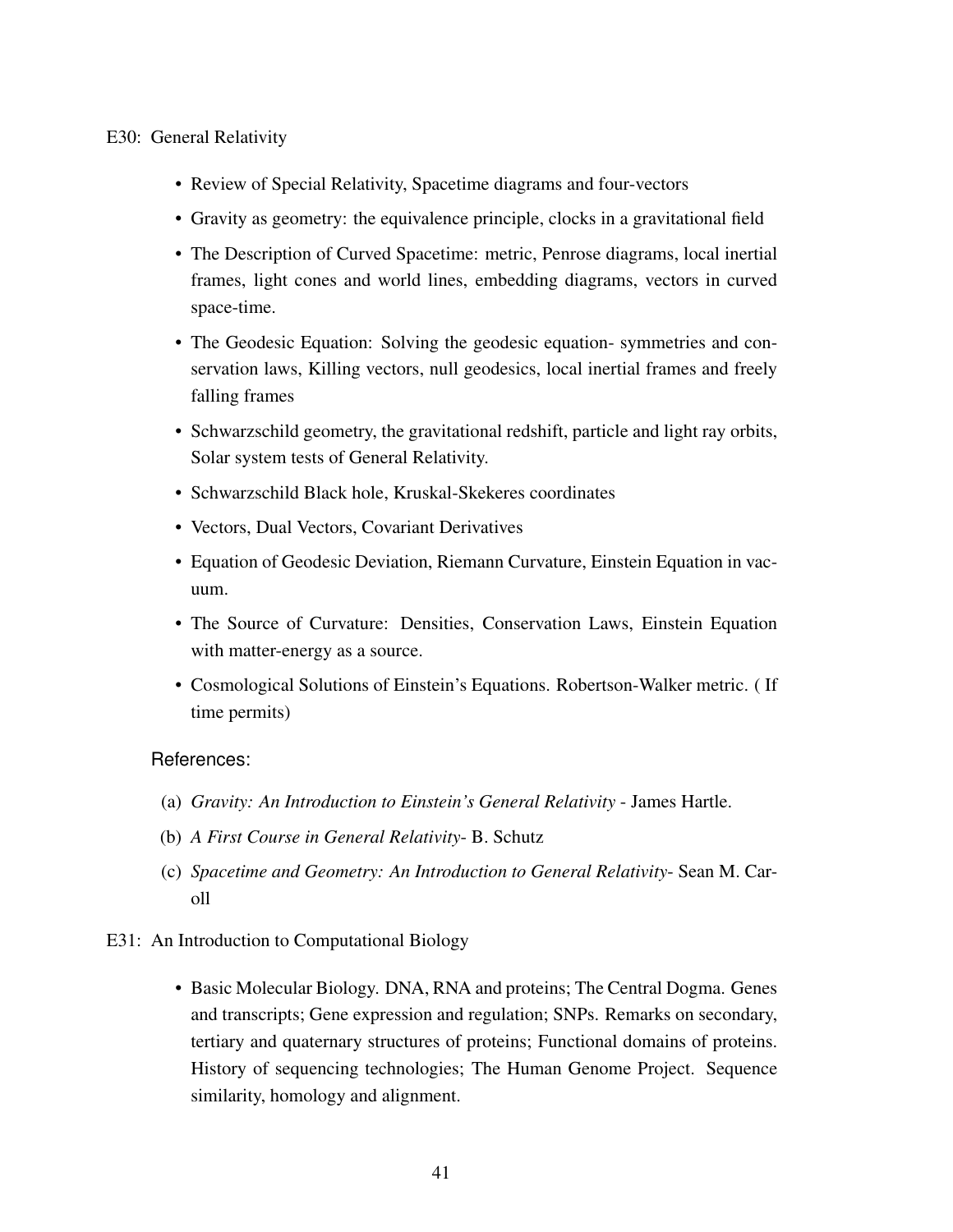- Pairwise alignment; scoring models; alignment algorithms. Global alignment; Dynamic programming; Needleman-Wunsch algorithm. Local alignment; Smith-Waterman algorithm. Time and space complexity. Finite state machines (FSM); NW algorithm and SW algorithm in FSM models. Affine gap penalty models. Genome assembly; Shotgun sequencing; Contigs; Anchored contigs; superstring problem.
- Hidden Markov models in biological sequence analysis. The three main algorithms; Forward/Backward Algorithms; Viterbi algorithm; Baum-Welch algorithm. Remarks on design of HMMs for biological applications. Modeling protein families; Profile HMMs; multiple sequence alignment; PFam. Gene Finding.
- Protein sequences and substitution matrices; BLOSUM, PAM substitution matrices. Relation with scoring models; Substitution matrices from an informationtheoretic perspective.
- Review of basic random walk theory. Fluctuation theory of partial sums of iid random variables; Fluctuation identities; Remarks on extreme value distributions.
- Probability and statistics of sequence alignment; Significance of scores. Global Alignment; Linear growth of alignment score; The Azuma-Hoeffding Lemma; Large Deviations from the Mean. Local Alignment; Laws of Large Numbers. The BLAST random walk; parameter calculations; choice of a score; bounds and approximations for the BLAST p-value; the number of high-scoring excursions; The Karlin-Altschul Sum Statistic; Edge Effects; Multiple Testing; Gapped BLAST and PSI BLAST.

- (a) *An Introduction to Statistical Methods in Bioinformatics* W. Ewens, G. Grant
- (b) *Biological sequence analysis: probability models of proteins and nucleic acids* - R. Durbin, S. Eddy, A. Krogh, G. Mitchison
- (c) *An Introdution to Computational Biology: Maps, sequences and genomes* M. S. Waterman
- (d) *A First Course in Stochastic Processes* S. Kalin, H. M. Taylor
- (e) *A Second Course in Stochastic Processes* S. Karlin, H. M. Taylor
- <span id="page-45-0"></span>E32: Introduction to Statistical Physics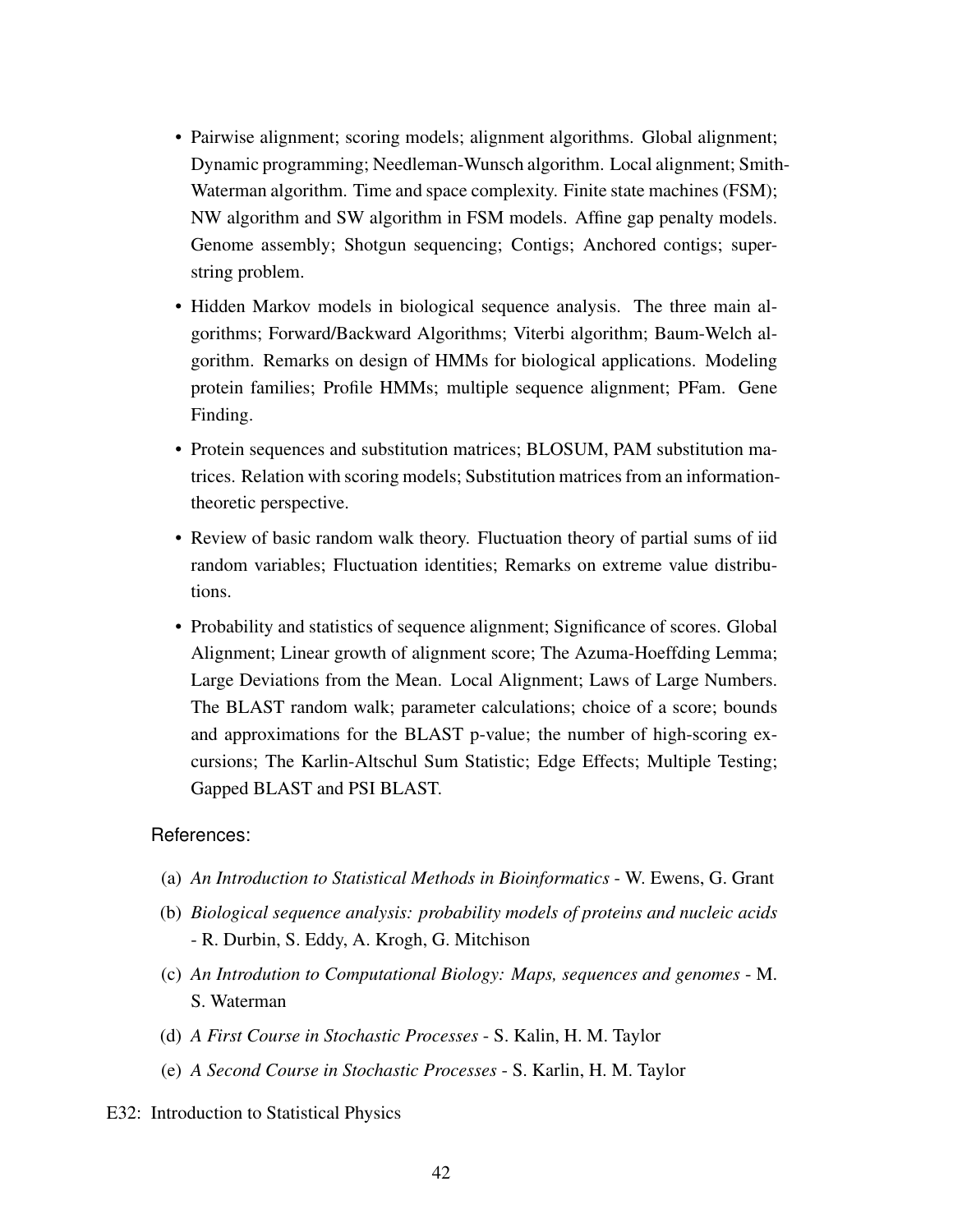- Quick Review of thermodynamics: zeroth, first and second laws of thermodynamics, entropy, thermodynamic potentials, stability conditions, third law.
- Kinetic theory of gases: Liouville Theorem, Boltzmann Equation, H- theorem and irreversibility, Equations of hydrodynamics.
- Statistical Physics: Micro-Canonical, Canonical and Grand Canonical en sembles, Mixing entropy and Gibbs paradox.
- Methods for interacting particles: Cluster and cumulant expansions, virial theorem, Van der Waals equation.
- Quantum Statistical Mechanics: Combinatorics for indistinguishable par- ticles; Bose and Fermi distributions. Blackbody radiation. Phonons.
- Quantum Gases: ideal Bose gas, ideal Fermi gas, Bose condensation and superfluidity.
- Ising model: Curie-Weiss mean-field theory, thermodynamics, phase tran- sitions, mean-field critical exponents, other magnetism models like Potts model, clock model, quantum Heisenberg model as per instructor's discretion.
- General ideas of phase transition: The scaling hypothesis and the appli- cation of thermodynamic limit, calculation of critical exponents, coarse- graining and Landau-Ginzburg expansion with illustrative examples.

- (a) M. Kardar: *Statistical Physics of Particles*.
- (b) M. Kardar: *Statistical Physics of Fields*.
- (c) R. K. Pathria and Paul D. Beale: *Statistical Mechanics*.
- (d) F. Reif: *Fundamentals of Statistical and Thermal Physics*.
- (e) L. D. Landau and E. M. Lifshitz: *Statistical Physics Part 1*.
- (f) N. Goldenfeld: *Lectures on Phase Transitions and the Renormalization Group*.
- <span id="page-46-0"></span>E33: Quantum Computation and Quantum Information

*A previous course of Quantum Mechanics is a necessary pre-requisite to this course.*

• Depending upon the composition of the student body and their experience, as well as instructor's discretion, one or two lectures introducing quantum computation and its relevance in modern science and technology may be considered. However, this is not an integral portion of the course, more in the way of Introduction to Quantum Computing and Information.